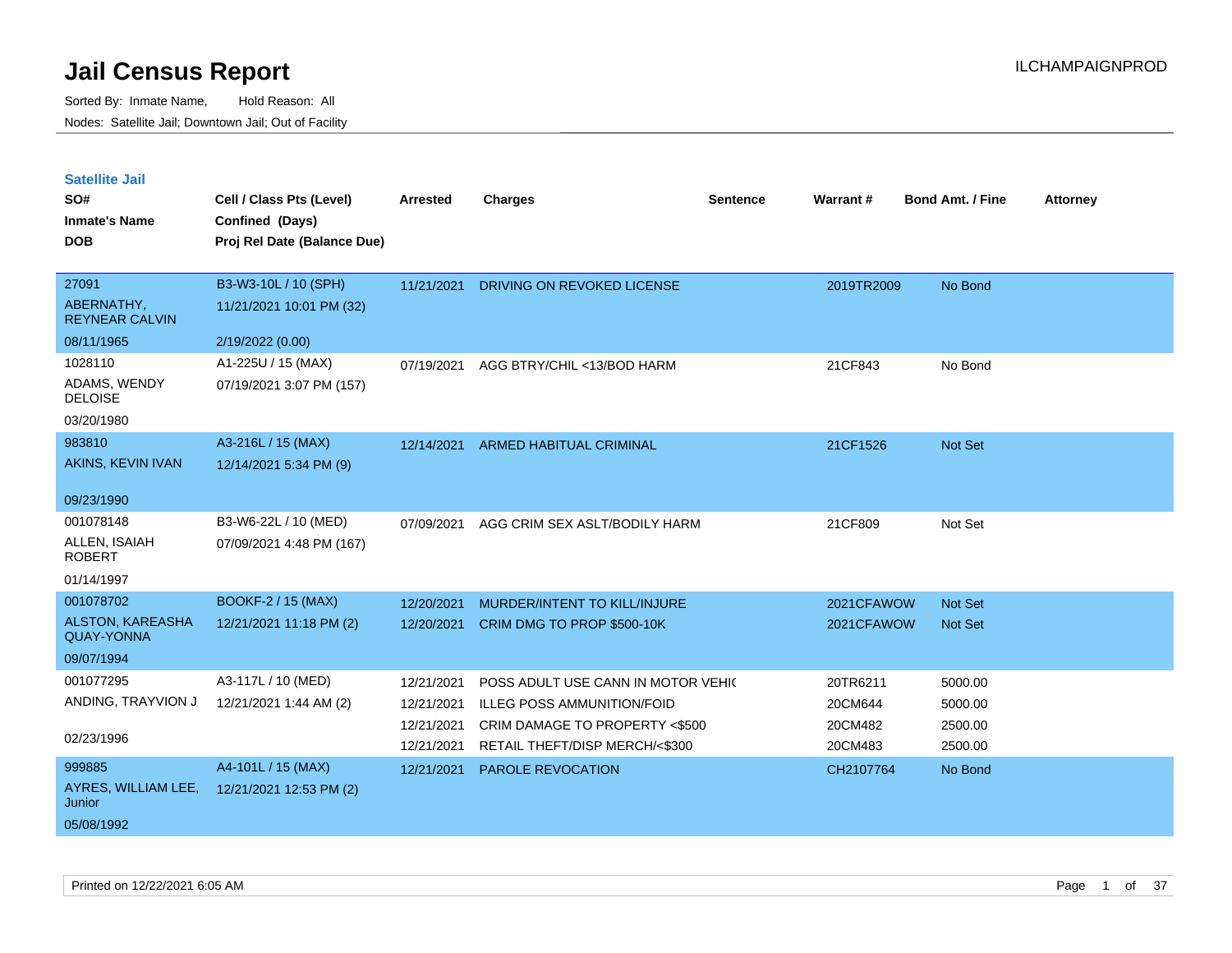| SO#<br><b>Inmate's Name</b><br><b>DOB</b>                         | Cell / Class Pts (Level)<br>Confined (Days)<br>Proj Rel Date (Balance Due) | <b>Arrested</b>                        | <b>Charges</b>                                                                  | <b>Sentence</b> | <b>Warrant#</b>                    | <b>Bond Amt. / Fine</b>        | <b>Attorney</b> |         |
|-------------------------------------------------------------------|----------------------------------------------------------------------------|----------------------------------------|---------------------------------------------------------------------------------|-----------------|------------------------------------|--------------------------------|-----------------|---------|
| 001078565<br><b>BARBER, MARK</b><br><b>ANTHONY, Junior</b>        | B1-106U / 15 (MAX)<br>11/05/2021 7:40 AM (48)                              | 11/05/2021<br>11/05/2021<br>11/05/2021 | POSSESSION OF STOLEN FIREARM<br>RECEIVE/POSS/SELL STOLEN VEH<br><b>BURGLARY</b> |                 | 21CF1366<br>2021CF1309<br>21CF1369 | Not Set<br>25000.00<br>Not Set |                 |         |
| 09/24/2003                                                        |                                                                            |                                        |                                                                                 |                 |                                    |                                |                 |         |
| 1073281<br><b>BASLER, MONET</b><br><b>MARISA</b>                  | A2-221L / 5 (ADS)<br>11/15/2021 11:08 PM (38)                              | 11/15/2021                             | DOM BTRY/CONTACT/1-2 PRECONV                                                    |                 | 2021CF206                          | 5000.00                        |                 |         |
| 08/17/1994<br>969121<br><b>BECKLEY, ANTHONY</b><br><b>PATRICK</b> | <b>BOOKH-1 / 15 (MAX)</b><br>11/25/2021 7:16 PM (28)                       | 11/25/2021                             | <b>CRIM TRESPASS TO RESIDENCE</b>                                               |                 | 21CF1444                           | <b>Not Set</b>                 |                 |         |
| 06/30/1989                                                        |                                                                            |                                        |                                                                                 |                 |                                    |                                |                 |         |
| 001078535<br>BERRY, DAVID ISAAC                                   | B2-T2-07U / 15 (SPH)<br>10/26/2021 10:52 AM (58)                           | 10/26/2021                             | CRIM SEX ASSAULT/FORCE                                                          |                 | 21CF1305                           | Not Set                        |                 |         |
| 09/23/2000                                                        |                                                                            |                                        |                                                                                 |                 |                                    |                                |                 |         |
| 1057334<br><b>BEVERLY, DAVID</b><br><b>BENJAMIN</b><br>03/31/1987 | B4-221U / 15 (MAX)<br>10/27/2021 1:42 PM (57)                              | 10/27/2021                             | MURDER/INTENT TO KILL/INJURE                                                    |                 |                                    | No Bond                        |                 |         |
| 29626<br><b>BISHOP, DARRELL</b><br>EDWARD<br>07/18/1968           | B1-105U / 10 (MED)<br>11/09/2021 4:46 PM (44)                              | 11/09/2021                             | MFG/DEL 15<100 GR COCA/ANALOG                                                   |                 | 21CF1387                           | Not Set                        |                 |         |
| 963337<br><b>BONE, DALLAS</b><br>LOWELL                           | A3-116L / 10 (ADS)<br>12/14/2021 11:37 AM (9)                              | 12/14/2021                             | CRIMINAL DAMAGE <\$500/SCHOOL                                                   |                 | 21CF262                            | <b>Not Set</b>                 |                 |         |
| 06/12/1984                                                        |                                                                            |                                        |                                                                                 |                 |                                    |                                |                 |         |
| 1027929<br><b>BROUGHTON, MARK</b><br>ANTHONY, Junior              | BOOKH-6 / 15 (MAX)<br>12/18/2021 2:55 AM (5)                               | 12/18/2021                             | HOME INVASION/CAUSE INJURY                                                      |                 | 21CF1560                           | No Bond                        |                 |         |
| 02/15/1990<br>Printed on 12/22/2021 6:05 AM                       |                                                                            |                                        |                                                                                 |                 |                                    |                                | Page            | 2 of 37 |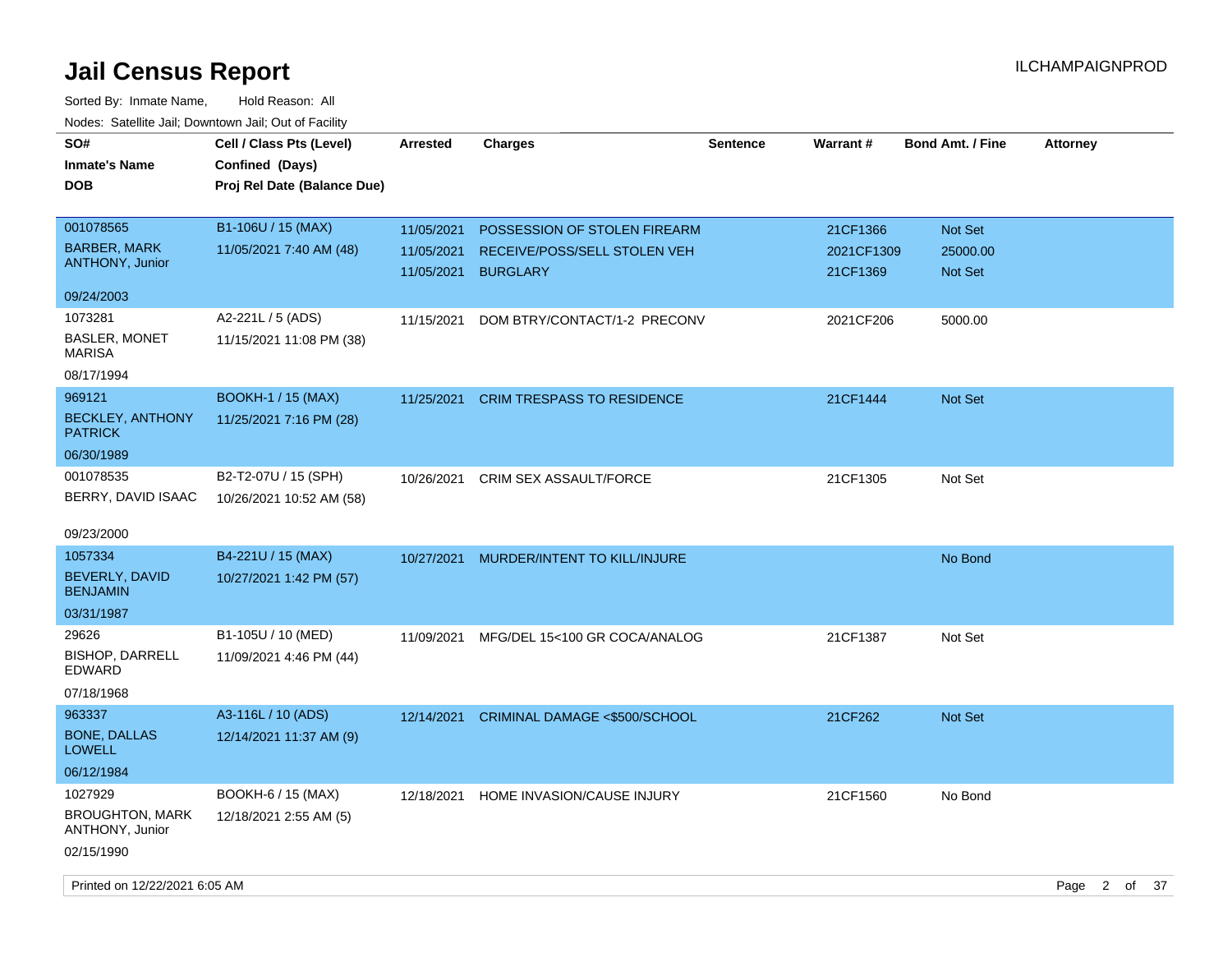| SO#<br><b>Inmate's Name</b><br><b>DOB</b>                 | Cell / Class Pts (Level)<br>Confined (Days)<br>Proj Rel Date (Balance Due) | Arrested                               | <b>Charges</b>                                                       | <b>Sentence</b> | <b>Warrant#</b>                    | <b>Bond Amt. / Fine</b>        | <b>Attorney</b> |         |  |
|-----------------------------------------------------------|----------------------------------------------------------------------------|----------------------------------------|----------------------------------------------------------------------|-----------------|------------------------------------|--------------------------------|-----------------|---------|--|
| 51247<br><b>BROWN, DANTE</b><br><b>MAURICE</b>            | B1-202U / 10 (MED)<br>04/15/2021 6:24 PM (252)                             | 04/15/2021                             | <b>FELON POSS/USE WEAPON/FIREARM</b>                                 |                 | 21CF411                            | <b>Not Set</b>                 |                 |         |  |
| 04/19/1979                                                |                                                                            |                                        |                                                                      |                 |                                    |                                |                 |         |  |
| 995432<br>BROWN, JAVON<br><b>SHANTEZ</b>                  | A3-113L / 10 (MED)<br>12/20/2021 2:06 AM (3)                               | 12/20/2021                             | FAIL TO RPT WKLY/NO FIXED ADDR                                       |                 | 21CF1559                           | Not Set                        |                 |         |  |
| 10/14/1991                                                |                                                                            |                                        |                                                                      |                 |                                    |                                |                 |         |  |
| 29957<br><b>BROWN, RODNEY</b><br><b>LOUIS</b>             | B4-223U / 15 (MAX)<br>11/13/2021 8:57 PM (40)                              | 11/13/2021<br>11/13/2021               | FELON POSS/USE WEAPON/FIREARM<br>AGG CRIM SX AB/>5 YR OLDER VIC      |                 | 21CF1390<br>2019CF0718             | Not Set<br>250000.00           |                 |         |  |
| 01/07/1968                                                |                                                                            |                                        |                                                                      |                 |                                    |                                |                 |         |  |
| 001077945<br><b>BROWN, SIDREA</b><br>RENEIA<br>07/23/1992 | A1-226L / 10 (MED)<br>11/13/2021 10:49 AM (40)                             | 11/13/2021<br>11/13/2021<br>11/17/2021 | AGG ASLT PEACE OFF/FIRE/ER WRK<br><b>BURGLARY</b><br><b>BURGLARY</b> |                 | 2021CF637<br>2021CF543<br>21CF1264 | 1000.00<br>50000.00<br>1000.00 |                 |         |  |
| 1068812                                                   | BOOKH-3                                                                    | 12/21/2021                             | AGG DISCHARGE FIREARM/OCC VEH                                        |                 | 2021CF741                          | <b>Not Set</b>                 |                 |         |  |
| BRYANT, DANNY<br><b>EUGENE</b>                            | 12/21/2021 1:50 PM (2)                                                     | 12/21/2021                             | FELON POSS/USE FIREARM PRIOR                                         |                 | 21CFAWOW                           | <b>Not Set</b>                 |                 |         |  |
| 11/22/1989                                                |                                                                            |                                        |                                                                      |                 |                                    |                                |                 |         |  |
| 988541<br>BURDETTE, SHANE<br><b>DILLON</b>                | B3-W5-20L / 5 (MIN)<br>12/06/2021 2:57 PM (17)                             | 12/06/2021                             | POSSESSING A CONTROLLED SUBSTAND                                     |                 | 2020CF1195                         | No Bond                        |                 |         |  |
| 11/29/1991                                                | 1/3/2022 (0.00)                                                            |                                        |                                                                      |                 |                                    |                                |                 |         |  |
| 56936<br>CALDWELL, STEVEN<br><b>ANDRE</b><br>04/19/1982   | B2-T1-01U / 15 (SPH)<br>11/01/2021 1:09 PM (52)                            | 11/01/2021                             | PUBLIC INDECENCY/EXPOSURE/3+                                         | 3y/0m/0d (DO    |                                    | <b>Not Set</b>                 |                 |         |  |
| 001077954                                                 | BOOKH-5                                                                    | 12/21/2021                             | RESIDENTIAL BURGLARY                                                 |                 | 21CFAWOW                           | Not Set                        |                 |         |  |
| CALKINS, STEVEN RAY 12/21/2021 6:35 AM (2)                |                                                                            | 12/21/2021<br>12/21/2021               | CRIMINAL TRESPASS TO VEHICLES<br>RESIST/OBSTRUCTING A PEACE OFFICEF  |                 | 21CFAWOW<br>21CFAWOW               | Not Set<br>Not Set             |                 |         |  |
| 01/01/1992                                                |                                                                            | 12/22/2021                             | DOMESTIC BATTERY                                                     |                 |                                    | Not Set                        |                 |         |  |
| Printed on 12/22/2021 6:05 AM                             |                                                                            |                                        |                                                                      |                 |                                    |                                | Page            | 3 of 37 |  |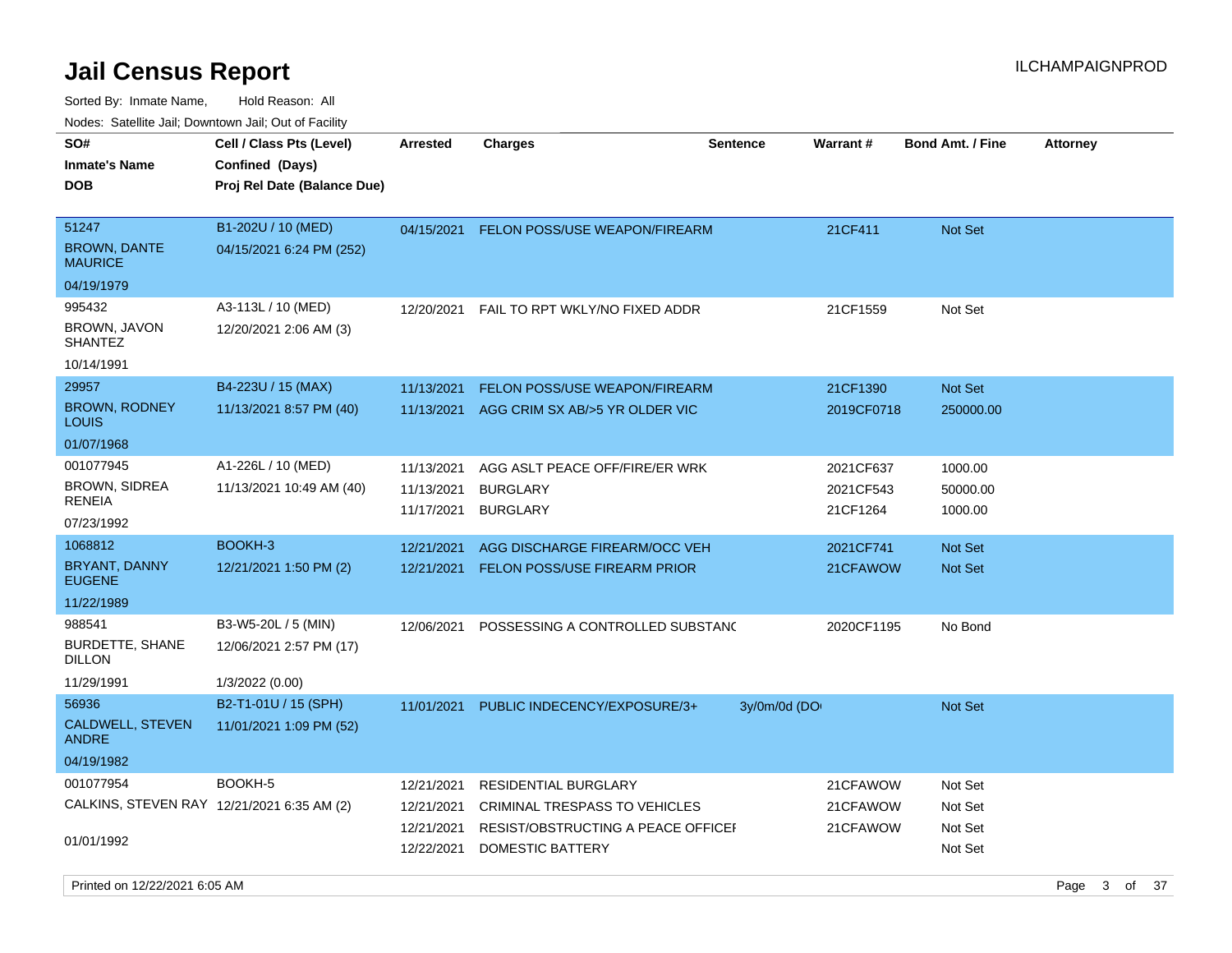| rouce. Calcinic Jan, Downtown Jan, Out or Facility |                                       |                |                                                                                                                                                                                                                                                                                                                                             |                                                                   |                      |                                    |
|----------------------------------------------------|---------------------------------------|----------------|---------------------------------------------------------------------------------------------------------------------------------------------------------------------------------------------------------------------------------------------------------------------------------------------------------------------------------------------|-------------------------------------------------------------------|----------------------|------------------------------------|
| Cell / Class Pts (Level)                           | <b>Arrested</b>                       | <b>Charges</b> | <b>Sentence</b>                                                                                                                                                                                                                                                                                                                             |                                                                   |                      | <b>Attorney</b>                    |
|                                                    |                                       |                |                                                                                                                                                                                                                                                                                                                                             |                                                                   |                      |                                    |
| Proj Rel Date (Balance Due)                        |                                       |                |                                                                                                                                                                                                                                                                                                                                             |                                                                   |                      |                                    |
|                                                    |                                       |                |                                                                                                                                                                                                                                                                                                                                             |                                                                   |                      |                                    |
|                                                    |                                       |                |                                                                                                                                                                                                                                                                                                                                             | 21CF792                                                           | Not Set              |                                    |
| 07/06/2021 11:56 PM (170)                          |                                       |                |                                                                                                                                                                                                                                                                                                                                             |                                                                   |                      |                                    |
|                                                    |                                       |                |                                                                                                                                                                                                                                                                                                                                             |                                                                   |                      |                                    |
| B4-123L / 15 (MAX)                                 | 11/18/2021                            |                |                                                                                                                                                                                                                                                                                                                                             | 21CF1409                                                          | Not Set              |                                    |
| 11/18/2021 5:10 AM (35)                            |                                       |                |                                                                                                                                                                                                                                                                                                                                             |                                                                   |                      |                                    |
|                                                    |                                       |                |                                                                                                                                                                                                                                                                                                                                             |                                                                   |                      |                                    |
| BOOKH-3                                            | 12/21/2021                            |                |                                                                                                                                                                                                                                                                                                                                             | 2021CF1338                                                        | 250000.00            |                                    |
|                                                    |                                       |                |                                                                                                                                                                                                                                                                                                                                             |                                                                   |                      |                                    |
|                                                    |                                       |                |                                                                                                                                                                                                                                                                                                                                             |                                                                   |                      |                                    |
| BOOKF-2 / 15 (MAX)                                 | 12/21/2021                            |                |                                                                                                                                                                                                                                                                                                                                             | 2021TR5305                                                        | 1500.00              |                                    |
| 12/21/2021 2:08 PM (2)                             | 12/21/2021                            |                |                                                                                                                                                                                                                                                                                                                                             | 2021CF1282                                                        | 1000000.00           |                                    |
|                                                    |                                       |                |                                                                                                                                                                                                                                                                                                                                             |                                                                   |                      |                                    |
| A4-103U / 15 (MAX)                                 | 10/01/2021                            |                |                                                                                                                                                                                                                                                                                                                                             |                                                                   |                      |                                    |
| CONERLY, KIN JOSEPH 10/01/2021 1:53 AM (83)        | 10/01/2021                            |                |                                                                                                                                                                                                                                                                                                                                             | 21CF1184                                                          | <b>Not Set</b>       |                                    |
|                                                    | 10/06/2021                            |                |                                                                                                                                                                                                                                                                                                                                             | 19CF1786                                                          | Not Set              |                                    |
|                                                    |                                       |                |                                                                                                                                                                                                                                                                                                                                             |                                                                   |                      |                                    |
| BOOKH-7                                            | 12/20/2021                            |                |                                                                                                                                                                                                                                                                                                                                             | 21CF1565                                                          | Not Set              |                                    |
| 12/20/2021 12:45 PM (3)                            | 12/20/2021                            |                |                                                                                                                                                                                                                                                                                                                                             | 21CM99                                                            | 3000.00              |                                    |
|                                                    |                                       |                |                                                                                                                                                                                                                                                                                                                                             |                                                                   |                      |                                    |
| B2-T1-04L / 15 (SPH)                               | 10/12/2021                            |                |                                                                                                                                                                                                                                                                                                                                             | 21CF1238                                                          | <b>Not Set</b>       |                                    |
| 10/12/2021 11:36 AM (72)                           | 10/14/2021                            |                |                                                                                                                                                                                                                                                                                                                                             | 21CF1239                                                          | <b>Not Set</b>       |                                    |
|                                                    |                                       |                |                                                                                                                                                                                                                                                                                                                                             |                                                                   |                      |                                    |
| B2-T3-10L / 10 (SPH)                               | 12/22/2020                            |                |                                                                                                                                                                                                                                                                                                                                             | 2020CF1469                                                        | Not Set              |                                    |
| 12/22/2020 1:17 PM (366)                           |                                       |                |                                                                                                                                                                                                                                                                                                                                             |                                                                   |                      |                                    |
|                                                    |                                       |                |                                                                                                                                                                                                                                                                                                                                             |                                                                   |                      |                                    |
|                                                    | Confined (Days)<br>B1-101U / 10 (ADS) |                | 07/06/2021 MFG/DEL 15<100 GR HEROIN/ANLG<br>AGGRAVATED DOMESTIC BATTERY<br><b>FELON POSS/USE FIREARM PRIOR</b><br>MURDER/INTENT TO KILL/INJURE<br><b>DOMESTIC BATTERY</b><br><b>ARMED HABITUAL CRIMINAL</b><br>POSS STOLEN VEHICLE > \$25,000<br><b>BURGLARY</b><br>WARRANT OUT OF COUNTY<br><b>MURDER</b><br>PRED CRIM SEX ASLT/VICTIM <13 | LEAVING THE SCENE INVOLV VEHICLE<br>AGGRAVATED CRUELTY TO ANIMALS | Warrant#<br>21CF1183 | <b>Bond Amt. / Fine</b><br>Not Set |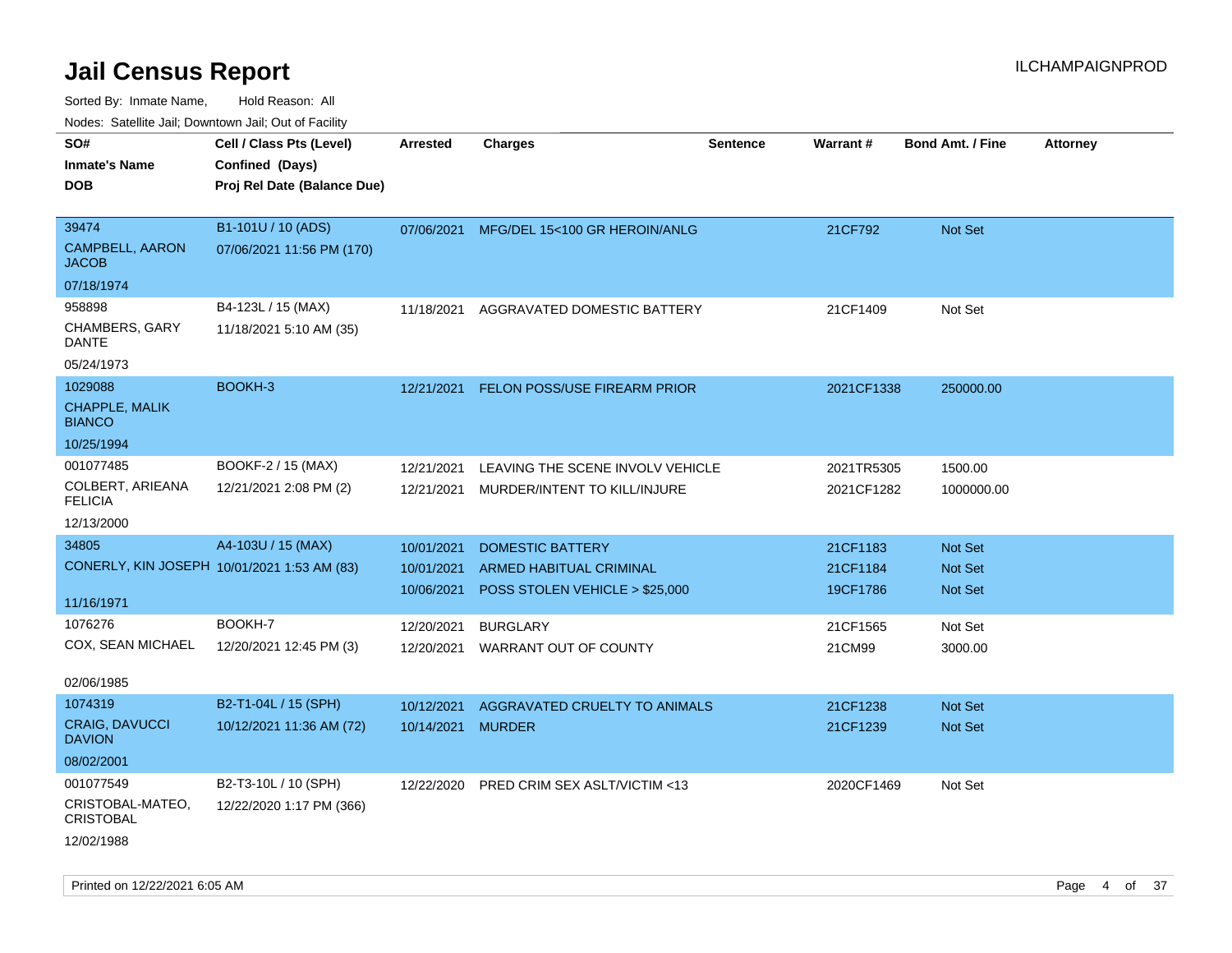Sorted By: Inmate Name, Hold Reason: All Nodes: Satellite Jail; Downtown Jail; Out of Facility

| SO#<br><b>Inmate's Name</b><br><b>DOB</b>       | Cell / Class Pts (Level)<br>Confined (Days)<br>Proj Rel Date (Balance Due) | <b>Arrested</b> | <b>Charges</b>                         | <b>Sentence</b> | Warrant#   | <b>Bond Amt. / Fine</b> | <b>Attorney</b> |
|-------------------------------------------------|----------------------------------------------------------------------------|-----------------|----------------------------------------|-----------------|------------|-------------------------|-----------------|
| 988538<br>DAVIDSON, HARLEY<br><b>KYLE SCOTT</b> | <b>BOOKH-8 / 10 (MED)</b><br>12/21/2021 5:45 AM (2)                        |                 | 12/21/2021 AGGRAVATED DOMESTIC BATTERY |                 | 21CF1564   | Not Set                 |                 |
| 08/05/1990                                      |                                                                            |                 |                                        |                 |            |                         |                 |
| 1023587                                         | B1-203U / 15 (MAX)                                                         | 09/24/2021      | MFG/DEL CANNABIS/2.5-10 GRAMS          |                 | 21CF1155   | Not Set                 |                 |
| DAVIS, MARTIN<br><b>DENNIS</b>                  | 09/24/2021 9:38 PM (90)                                                    | 09/24/2021      | ARMED HABITUAL CRIMINAL                |                 | 2021-CF681 | 500000.00               |                 |
| 12/02/1994                                      |                                                                            |                 |                                        |                 |            |                         |                 |
| 001077214                                       | <b>BOOKH-7 / 15 (MAX)</b>                                                  | 12/20/2021      | MURDER/INTENT TO KILL/INJURE           |                 | 2021CFAWOW | <b>Not Set</b>          |                 |
| DAVIS-MURDOCK,<br><b>ERION VASSHAD</b>          | 12/21/2021 10:13 AM (2)                                                    |                 |                                        |                 |            |                         |                 |
| 06/22/1998                                      |                                                                            |                 |                                        |                 |            |                         |                 |
| 001078538                                       | B1-205L / 10 (MED)                                                         | 10/26/2021      | CRIM SEX ASSAULT/FORCE                 |                 | 21CF1301   | Not Set                 |                 |
| DAWKINS, LEN                                    | 10/26/2021 8:18 PM (58)                                                    |                 |                                        |                 |            |                         |                 |
| 03/23/1987                                      |                                                                            |                 |                                        |                 |            |                         |                 |
| 56972                                           | B3-W8-32L / 10 (MED)                                                       | 08/30/2021      | POSS STOLEN VEHICLE > \$25,000         |                 | 21CF1044   | Not Set                 |                 |
| DAY, DANIEL JOSEPH                              | 08/30/2021 3:07 PM (115)                                                   | 09/04/2021      | <b>BURGLARY</b>                        |                 | 21CF1054   | Not Set                 |                 |
| 10/16/1982                                      |                                                                            |                 |                                        |                 |            |                         |                 |
| 25659                                           | B4-125L / 15 (MAX)                                                         | 06/15/2021      | RESIDENTIAL BURGLARY                   |                 | 2020CF1218 | 50000.00                |                 |
| DORRIS, LORENZO                                 | 06/15/2021 6:17 AM (191)                                                   | 06/15/2021      | <b>BURGLARY</b>                        |                 | 21CF689    | Not Set                 |                 |
| 07/19/1966                                      |                                                                            |                 |                                        |                 |            |                         |                 |
| 1024895                                         | A4-106U / 10 (ADS)                                                         | 12/15/2021      | MFG/DEL 100<400 GR COCA/ANLG           |                 | 21CF1535   | <b>Not Set</b>          |                 |
| <b>EDWARDS, GEORGE</b><br><b>CORTEZ</b>         | 12/15/2021 12:26 PM (8)                                                    | 12/15/2021      | <b>AGGRAVATED BATTERY</b>              |                 | 21CF1536   | <b>Not Set</b>          |                 |
| 06/19/1994                                      |                                                                            |                 |                                        |                 |            |                         |                 |
| 43977                                           | A3-117U / 5 (MIN)                                                          | 12/20/2021      | AGG FLEEING POLICE/21 MPH OVER         |                 | 21CF1566   | Not Set                 |                 |
| EMKES, DOUGLAS<br><b>ALAN</b>                   | 12/20/2021 9:59 AM (3)                                                     | 12/20/2021      | PAROLE REVOCATION                      |                 |            | No Bond                 |                 |

06/08/1959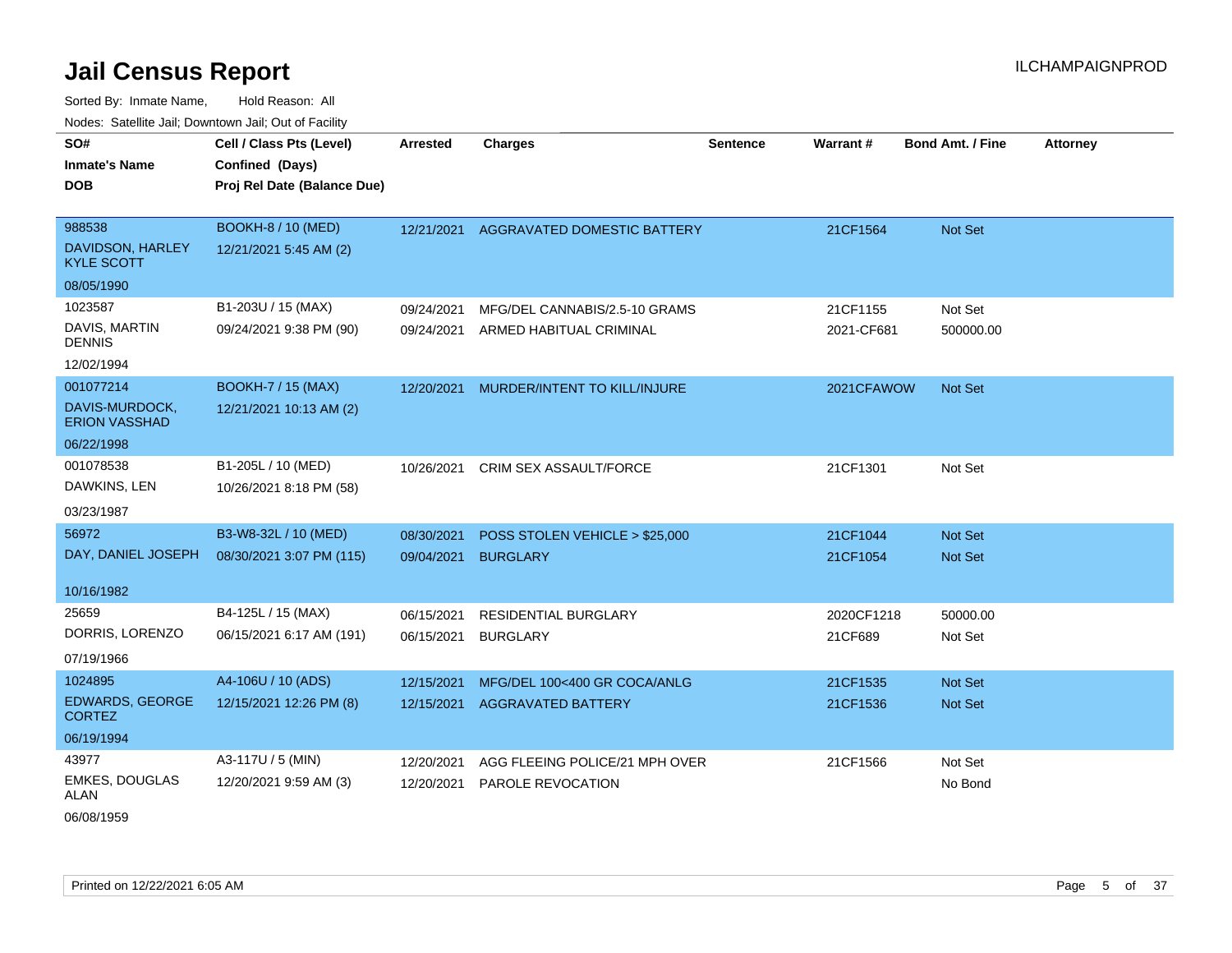| roaco. Catolino dall, Downtown dall, Out of Fability |                                             |                 |                                |                 |             |                         |                 |
|------------------------------------------------------|---------------------------------------------|-----------------|--------------------------------|-----------------|-------------|-------------------------|-----------------|
| SO#                                                  | Cell / Class Pts (Level)                    | <b>Arrested</b> | <b>Charges</b>                 | <b>Sentence</b> | Warrant#    | <b>Bond Amt. / Fine</b> | <b>Attorney</b> |
| <b>Inmate's Name</b>                                 | Confined (Days)                             |                 |                                |                 |             |                         |                 |
| <b>DOB</b>                                           | Proj Rel Date (Balance Due)                 |                 |                                |                 |             |                         |                 |
|                                                      |                                             |                 |                                |                 |             |                         |                 |
| 1024110                                              | <b>BOOKF-1</b>                              | 12/22/2021      | <b>DOMESTIC BATTERY</b>        |                 | 2021CMAWOW  | Not Set                 |                 |
| <b>ENCINIA, MERCEDES</b><br><b>LYNN</b>              | 12/22/2021 4:04 AM (1)                      |                 |                                |                 |             |                         |                 |
| 01/25/1993                                           |                                             |                 |                                |                 |             |                         |                 |
| 987328                                               | A2-122L / 10 (MED)                          | 12/11/2021      | AGG ASLT PEACE OFF/FIRE/ER WRK |                 | 21CF1515    | Not Set                 |                 |
| ERVIN, DEIDRA ANN<br>RUTH                            | 12/11/2021 8:48 PM (12)                     |                 |                                |                 |             |                         |                 |
| 04/15/1991                                           |                                             |                 |                                |                 |             |                         |                 |
| 45194                                                | B3-W1-01U / 10 (MED)                        | 10/20/2021      | DOMESTIC BATTERY/OTHER PRIOR   |                 | 21CF1265    | Not Set                 |                 |
| <b>FALLS, ANDREW</b>                                 | 10/20/2021 12:59 AM (64)                    |                 |                                |                 |             |                         |                 |
| 08/15/1976                                           |                                             |                 |                                |                 |             |                         |                 |
| 527081                                               | B3-W6-24L / 10 (MED)                        | 09/06/2021      | ARSON/REAL/PERSONAL PROP>\$150 |                 | 2021 CF 797 | 25000.00                |                 |
| FERGUSON,<br><b>CHRISTOPHER</b>                      | 09/06/2021 1:18 PM (108)                    |                 |                                |                 |             |                         |                 |
| 12/21/1981                                           |                                             |                 |                                |                 |             |                         |                 |
| 1039744                                              | B4-226L / 15 (MAX)                          | 12/06/2021      | <b>MURDER</b>                  |                 | 20CF959     | 1000000.00              |                 |
| FONVILLE, TREVOY<br><b>JERMAINE</b>                  | 12/06/2021 10:52 AM (17)                    |                 |                                |                 |             |                         |                 |
| 01/13/1996                                           |                                             |                 |                                |                 |             |                         |                 |
| 518395                                               | B2-T3-12L / 15 (SPH)                        | 07/07/2020      | <b>CRIMINAL SEXUAL ASSAULT</b> |                 | 2020-CF735  | 250000.00               |                 |
|                                                      | FRANDLE, MARK RYAN 07/07/2020 3:42 PM (534) |                 |                                |                 |             |                         |                 |
| 09/10/1985                                           |                                             |                 |                                |                 |             |                         |                 |
| 001077934                                            | A1-224L / 10 (MED)                          | 08/22/2021      | <b>DOMESTIC BATTERY</b>        |                 | 21 CM 172   | 10000.00                |                 |
| FREED, LOGAN<br><b>SUZANNE</b>                       | 08/22/2021 11:45 PM (123)                   | 08/22/2021      | AGG DUI/ACCIDENT/DEATH         |                 | 21CF1024    | Not Set                 |                 |
| 08/18/1996                                           |                                             |                 |                                |                 |             |                         |                 |
| 001078290                                            | A1-125U / 10 (ADS)                          | 08/19/2021      | MACHINE GUN/AUTO WEAPON/VEH    |                 | 21CF1012    | Not Set                 |                 |
| FREEMAN, ANGEL<br><b>JANILA KAY</b>                  | 08/19/2021 1:26 AM (126)                    |                 |                                |                 |             |                         |                 |
| 12/25/1995                                           |                                             |                 |                                |                 |             |                         |                 |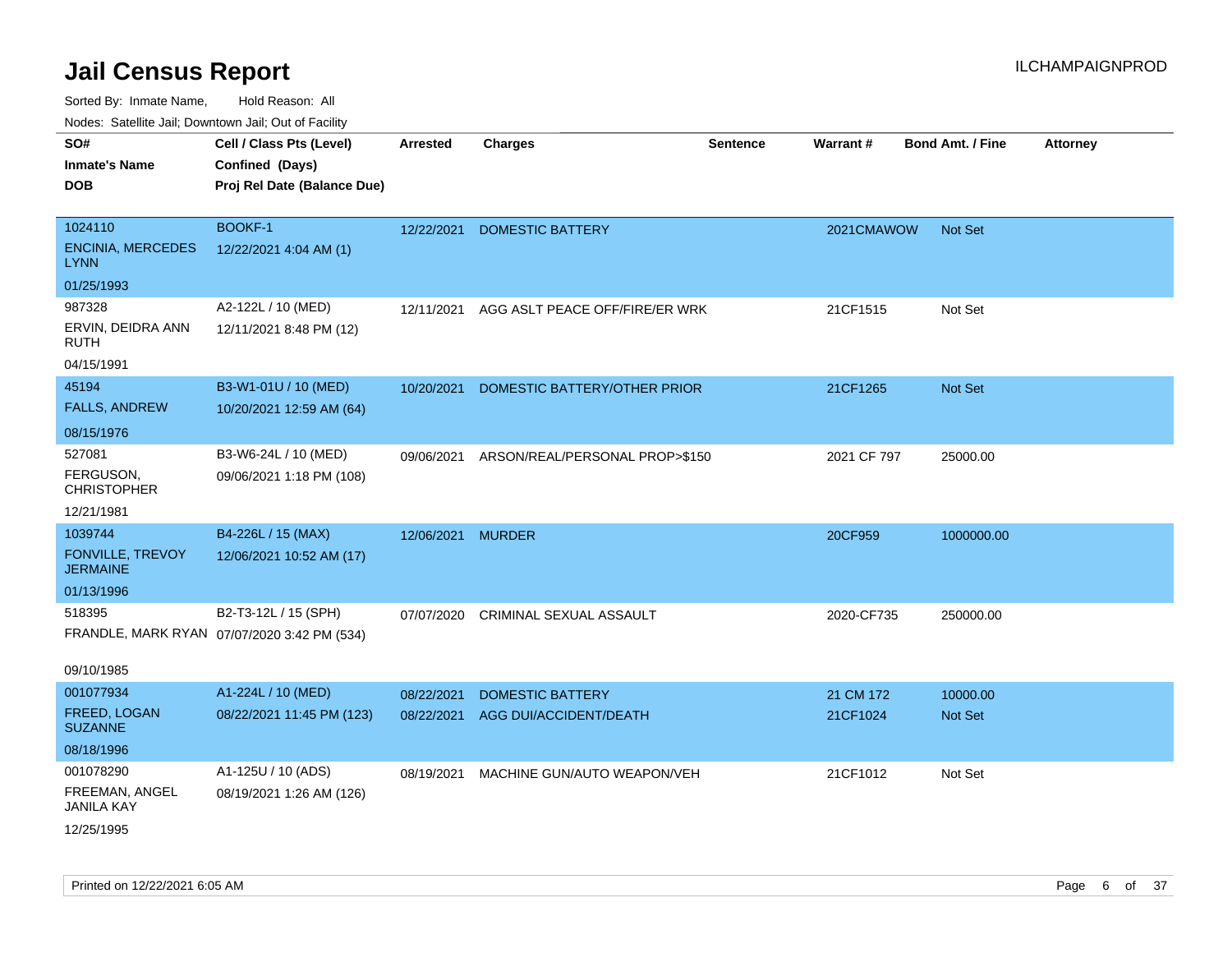| SO#                                    | Cell / Class Pts (Level)    | Arrested   | <b>Charges</b>                           | <b>Sentence</b> | Warrant#   | <b>Bond Amt. / Fine</b> | <b>Attorney</b> |
|----------------------------------------|-----------------------------|------------|------------------------------------------|-----------------|------------|-------------------------|-----------------|
| <b>Inmate's Name</b>                   | Confined (Days)             |            |                                          |                 |            |                         |                 |
| <b>DOB</b>                             | Proj Rel Date (Balance Due) |            |                                          |                 |            |                         |                 |
|                                        |                             |            |                                          |                 |            |                         |                 |
| 1068518                                | A4-106L / 5 (ADS)           | 12/16/2021 | <b>BURGLARY</b>                          |                 | 21CF54     | 10000.00                |                 |
| FULFORD, WILLIE                        | 12/15/2021 11:16 PM (8)     | 12/16/2021 | <b>BURGLARY</b>                          |                 | 21CF416    | 10000.00                |                 |
| Junior                                 |                             |            | 12/16/2021 RESIST/OBSTRUCT WITH INJURY   |                 | 21C370     | 5000.00                 |                 |
| 12/12/1963                             |                             |            |                                          |                 |            |                         |                 |
| 001078450                              | B3-W2-08L / 10 (MED)        | 10/26/2021 | AGGRAVATED BATTERY                       |                 |            | Not Set                 |                 |
| GAMBLE, HAKEEM<br><b>DARION</b>        | 10/26/2021 1:01 PM (58)     | 10/26/2021 | BURGLARY W/O CAUSING DAMAGE              |                 |            | No Bond                 |                 |
| 12/17/1999                             |                             |            |                                          |                 |            |                         |                 |
| 1066241                                | BOOKH-3                     | 12/21/2021 | <b>DOMESTIC BATTERY</b>                  |                 | 21CMAWOW   | <b>Not Set</b>          |                 |
| <b>GARDNER, LEON</b><br><b>LARNELL</b> | 12/21/2021 9:20 PM (2)      |            |                                          |                 |            |                         |                 |
| 07/31/1981                             |                             |            |                                          |                 |            |                         |                 |
| 001078633                              | B2-T4-13U / 15 (MAX)        | 12/01/2021 | PRED CRIM SEX ASLT/VICTIM <13            |                 | 21CF1416   | 250000.00               |                 |
| GONZALEZ-GUILLEN,<br><b>EDWARD</b>     | 12/01/2021 12:08 PM (22)    |            |                                          |                 |            |                         |                 |
| 08/25/2002                             |                             |            |                                          |                 |            |                         |                 |
| 001078607                              | B4-221L / 15 (MAX)          | 11/22/2021 | FELON POSS/USE FIREARM/PAROLE            |                 | 21CF1437   | <b>Not Set</b>          |                 |
| <b>GRAY, WILLIAM</b><br>DA'VON         | 11/22/2021 2:57 PM (31)     |            | 11/22/2021 ATTEMPT (FIRST DEGREE MURDER) |                 | 21CF1435   | <b>Not Set</b>          |                 |
| 04/18/1984                             |                             |            |                                          |                 |            |                         |                 |
| 56342                                  | B1-104L / 10 (MED)          | 10/21/2021 | THEFT CONTROL INTENT <\$500              |                 | 17CF1451   | 10000.00                |                 |
| <b>GRIFFIN, NATHAN</b>                 | 10/21/2021 4:20 PM (63)     | 10/21/2021 | DRIVING ON REVOKED LICENSE               |                 | 20TR1979   | 3000.00                 |                 |
| <b>EUGENE</b>                          |                             | 10/21/2021 | ARMED HABITUAL CRIMINAL                  |                 | 21CF1279   | Not Set                 |                 |
| 02/24/1969                             |                             |            |                                          |                 |            |                         |                 |
| 001078706                              | BOOKF-2                     | 12/21/2021 | CRIMINAL DAMAGE/\$10K-100K               |                 | 2021CFAWOW | <b>Not Set</b>          |                 |
| HAMPTON, STAR<br><b>DORIS</b>          | 12/21/2021 6:04 PM (2)      | 12/21/2021 | AGG BATTERY/GREAT BODILY HARM            |                 | 2021CFAWOW | <b>Not Set</b>          |                 |
| 02/18/1992                             |                             | 12/21/2021 | AGG BATTERY/PEACE OFFICER                |                 | 2021CFAWOW | <b>Not Set</b>          |                 |
|                                        |                             | 12/21/2021 | CAUSE CHILD TO BE ENDANGERED             |                 | 2021CFAWOW | <b>Not Set</b>          |                 |
|                                        |                             | 12/21/2021 | RESIST/OBSTRUCTING A PEACE OFFICEF       |                 | 2021CFAWOW | <b>Not Set</b>          |                 |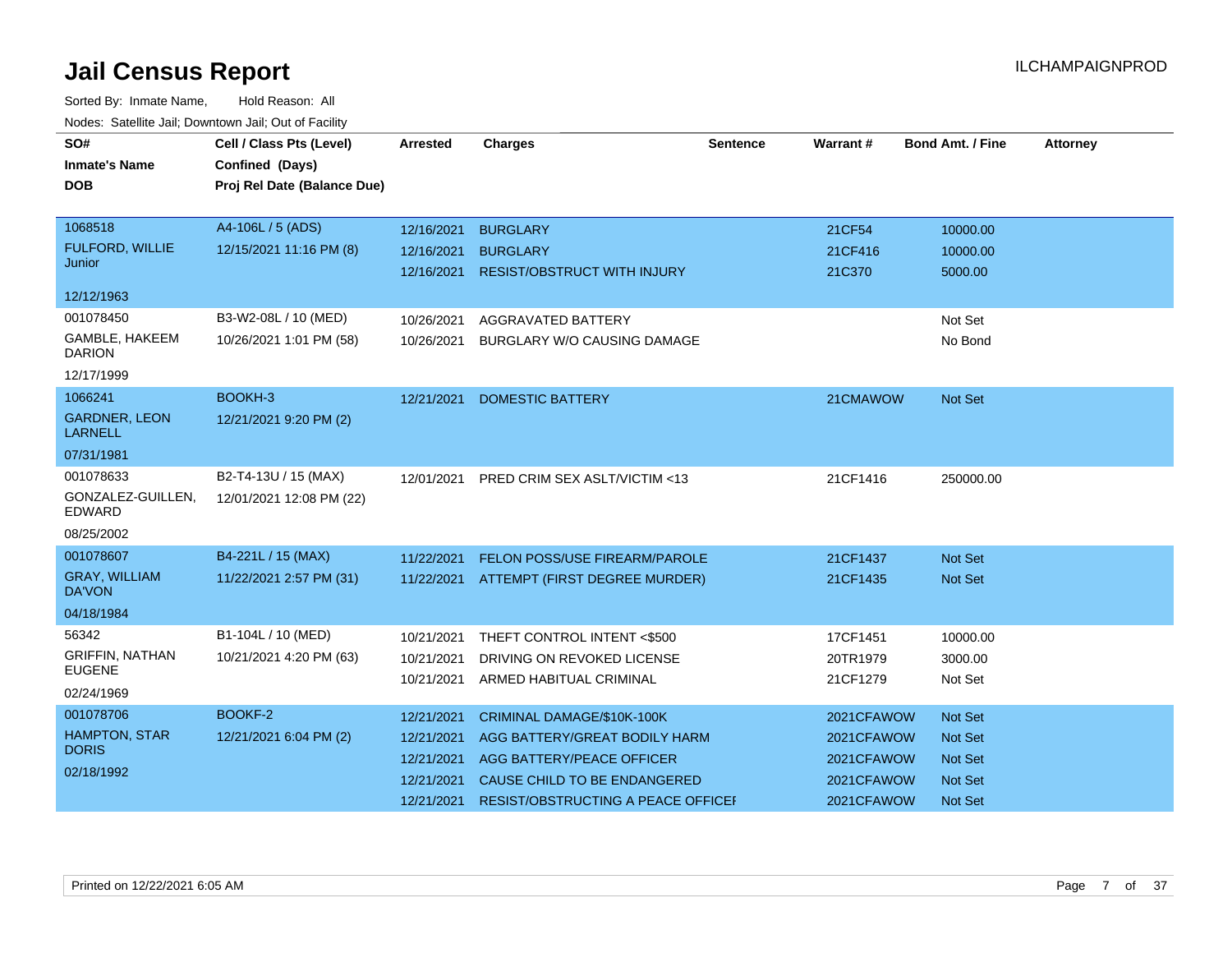| <b>Houce.</b> Catellite ball, Downtown ball, Out of Fability |                             |            |                                      |          |                 |                         |                 |
|--------------------------------------------------------------|-----------------------------|------------|--------------------------------------|----------|-----------------|-------------------------|-----------------|
| SO#                                                          | Cell / Class Pts (Level)    | Arrested   | <b>Charges</b>                       | Sentence | <b>Warrant#</b> | <b>Bond Amt. / Fine</b> | <b>Attorney</b> |
| <b>Inmate's Name</b>                                         | Confined (Days)             |            |                                      |          |                 |                         |                 |
| <b>DOB</b>                                                   | Proj Rel Date (Balance Due) |            |                                      |          |                 |                         |                 |
|                                                              |                             |            |                                      |          |                 |                         |                 |
| 001078685                                                    | BOOKH-3                     | 12/21/2021 | AID/ABET/POSS/SELL STOLEN VEH        |          | 2021CFAWOW      | Not Set                 |                 |
| <b>HATHORN, MELVIN</b><br><b>NATHANIEL</b>                   | 12/21/2021 4:27 PM (2)      |            |                                      |          |                 |                         |                 |
| 02/27/1999                                                   |                             |            |                                      |          |                 |                         |                 |
| 001078705                                                    | BOOKH-7                     | 12/21/2021 | OBSTRUCT JUST/DESTROY EVIDENCE       |          | 2021CF1283      | 100000.00               |                 |
| HAYES, QUINCY<br>AARON                                       | 12/21/2021 2:31 PM (2)      |            |                                      |          |                 |                         |                 |
| 01/14/1994                                                   |                             |            |                                      |          |                 |                         |                 |
| 965829                                                       | <b>BOOKH-4 / 10 (ADS)</b>   | 09/09/2021 | HRSMT/NO CONVERSATION/KILL           |          | 2021CF1072      | 25000.00                |                 |
| HEINZ, ANDREW<br><b>MICHAEL</b>                              | 09/09/2021 5:21 PM (105)    | 09/13/2021 | PROBATION VIOLATION                  |          | 21CF7           | Not Set                 |                 |
| 07/01/1987                                                   |                             |            |                                      |          |                 |                         |                 |
| 001078488                                                    | B2-T3-11U / 15 (SPH)        | 10/14/2021 | PRED CRIM SEX ASLT/VICTIM <13        |          | 21CF1232        | 500000.00               |                 |
| HERNANDEZ-LOPEZ,<br><b>ERNESTO</b>                           | 10/14/2021 3:15 PM (70)     | 10/14/2021 | <b>FUGITIVE FROM JUSTICE</b>         |          | 21CF1246        | Not Set                 |                 |
| 11/28/1975                                                   |                             |            |                                      |          |                 |                         |                 |
| 975293                                                       | B2-T4-14L / 10 (SPH)        | 07/21/2021 | VIO ORDER/PRIOR VIO OF ORDER         |          | 21CF914         | No Bond                 |                 |
| <b>HILL, JACOB MILES</b>                                     | 07/21/2021 8:43 PM (155)    | 07/21/2021 | <b>STALKING</b>                      |          | 2021CF863       | Not Set                 |                 |
|                                                              |                             | 07/25/2021 | <b>PAROLE REVOCATION</b>             |          | CH2104646       | Not Set                 |                 |
| 02/06/1988                                                   |                             | 08/18/2021 | <b>HARASS WITNESS/FAMILY MBR/REP</b> |          | 21CF992         | <b>Not Set</b>          |                 |
|                                                              |                             | 09/09/2021 | AGG STALKING/BODILY HARM             |          | 21CF1073        | <b>Not Set</b>          |                 |
| 48471                                                        | B1-207L / 15 (MAX)          | 08/08/2021 | AGG BATTERY/DISCHARGE FIREARM        |          | 21CF946         | Not Set                 |                 |
| HILL, RAMESH<br><b>JERMAINE</b>                              | 08/08/2021 4:45 AM (137)    |            |                                      |          |                 |                         |                 |
| 12/11/1978                                                   |                             |            |                                      |          |                 |                         |                 |
| 49618                                                        | A4-107L / 10 (MED)          | 10/26/2021 | AGG FLEEING POLICE/21 MPH OVER       |          | 21CF1529        | No Bond                 |                 |
| HITES, STEVEN<br><b>WAYNE</b>                                | 10/26/2021 7:42 AM (58)     |            |                                      |          |                 |                         |                 |
| 12/31/1979                                                   |                             |            |                                      |          |                 |                         |                 |
|                                                              |                             |            |                                      |          |                 |                         |                 |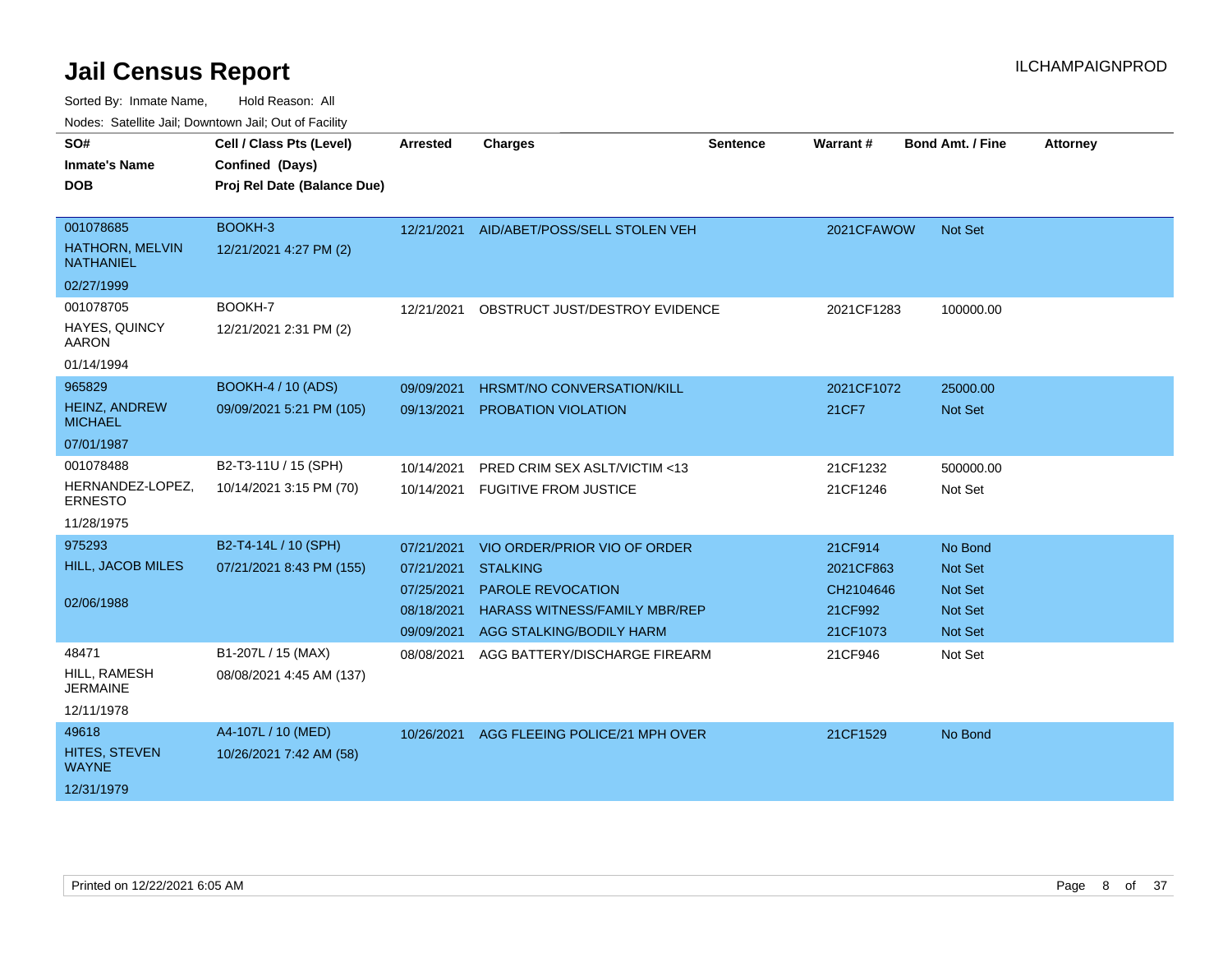| Noues. Sateme Jan, Downtown Jan, Out or Facility |                             |            |                                          |           |             |                         |          |
|--------------------------------------------------|-----------------------------|------------|------------------------------------------|-----------|-------------|-------------------------|----------|
| SO#                                              | Cell / Class Pts (Level)    | Arrested   | <b>Charges</b>                           | Sentence  | Warrant#    | <b>Bond Amt. / Fine</b> | Attorney |
| <b>Inmate's Name</b>                             | Confined (Days)             |            |                                          |           |             |                         |          |
| <b>DOB</b>                                       | Proj Rel Date (Balance Due) |            |                                          |           |             |                         |          |
|                                                  |                             |            |                                          |           |             |                         |          |
| 1043704                                          | B4-223L / 15 (MAX)          | 07/13/2021 | ARMED ROBBERY/ARMED W/FIREARM            | 12y (DOC) | 21CF815     | Not Set                 |          |
| <b>HOUSTON, STEVEN</b><br><b>CORDELL</b>         | 07/13/2021 5:56 AM (163)    |            |                                          |           |             |                         |          |
| 01/24/1989                                       |                             |            |                                          |           |             |                         |          |
| 999198                                           | B4-222L / 15 (MAX)          | 11/30/2021 | FELON POSS/USE FIREARM PRIOR             |           | 21CF1377    | 500000.00               |          |
| HOWARD, BRION LIN                                | 11/30/2021 10:41 AM (23)    |            |                                          |           |             |                         |          |
| 06/10/1992                                       |                             |            |                                          |           |             |                         |          |
|                                                  |                             |            |                                          |           |             |                         |          |
| 1061996                                          | A1-226U / 5 (MIN)           | 10/30/2021 | DRVG UNDER INFLUENCE OF DRUG             | 180d (CJ) |             | No Bond                 |          |
| HUBBARD, REBEKIAH<br><b>DIONA</b>                | 10/30/2021 1:37 PM (54)     | 10/30/2021 | <b>RETAIL THEFT/DISP MERCH/&lt;\$300</b> |           | 2018CF1302  | 20000.00                |          |
| 04/08/1998                                       |                             | 10/31/2021 | USE FORGED CR/DEBIT CARD/<\$300          | 2y (DOC)  |             | No Bond                 |          |
| 953555                                           | B4-122L / 15 (MAX)          | 03/10/2021 | CRIM TRESPASS TO RESIDENCE               |           | 21CF272     | Not Set                 |          |
| HUNT, TAVARIS EARL                               | 03/10/2021 4:58 AM (288)    | 04/14/2021 | AGG FLEEING POLICE/21 MPH OVER           | 3y (DOC)  | 2020CF94    | 10000.00                |          |
|                                                  |                             |            |                                          |           |             |                         |          |
| 12/29/1987                                       |                             |            |                                          |           |             |                         |          |
| 001078639                                        | B1-206L / 10 (MED)          | 12/02/2021 | <b>FUGITIVE FROM JUSTICE</b>             |           | 21CF1465    | Not Set                 |          |
| JACKSON, GREGORY<br><b>LYNN</b>                  | 12/02/2021 3:43 AM (21)     |            |                                          |           |             |                         |          |
| 11/22/1994                                       |                             |            |                                          |           |             |                         |          |
| 38993                                            | B4-126L / 15 (MAX)          | 02/13/2021 | ATTEMPT (FIRST DEGREE MURDER)            |           | 21CF181     | Not Set                 |          |
| <b>JACKSON, LAMONT</b>                           | 02/13/2021 7:45 AM (313)    |            |                                          |           |             |                         |          |
| <b>JEREMIE</b>                                   |                             |            |                                          |           |             |                         |          |
| 07/31/1973                                       |                             |            |                                          |           |             |                         |          |
| 001078689                                        | A3-112U / 15 (MAX)          | 12/17/2021 | FIREARM/FOID INVALID/NOT ELIG            |           | 21CF1551    | No Bond                 |          |
| <b>JACKSON, PRENTISS</b>                         | 12/18/2021 12:39 AM (5)     |            |                                          |           |             |                         |          |
|                                                  |                             |            |                                          |           |             |                         |          |
| 09/02/2003                                       |                             |            |                                          |           |             |                         |          |
| 001077487                                        | B3-W7-27U / 10 (MED)        | 12/03/2020 | FELON POSS/USE WEAPON/FIREARM            |           | 20CF1377    | Not Set                 |          |
| JACKSON, TERREL<br><b>DANDRE</b>                 | 12/03/2020 10:18 AM (385)   | 11/09/2021 | AGG DISCHARGE FIREARM/OCC VEH            |           | 21CR0331401 | No Bond                 |          |
| 08/11/1990                                       |                             |            |                                          |           |             |                         |          |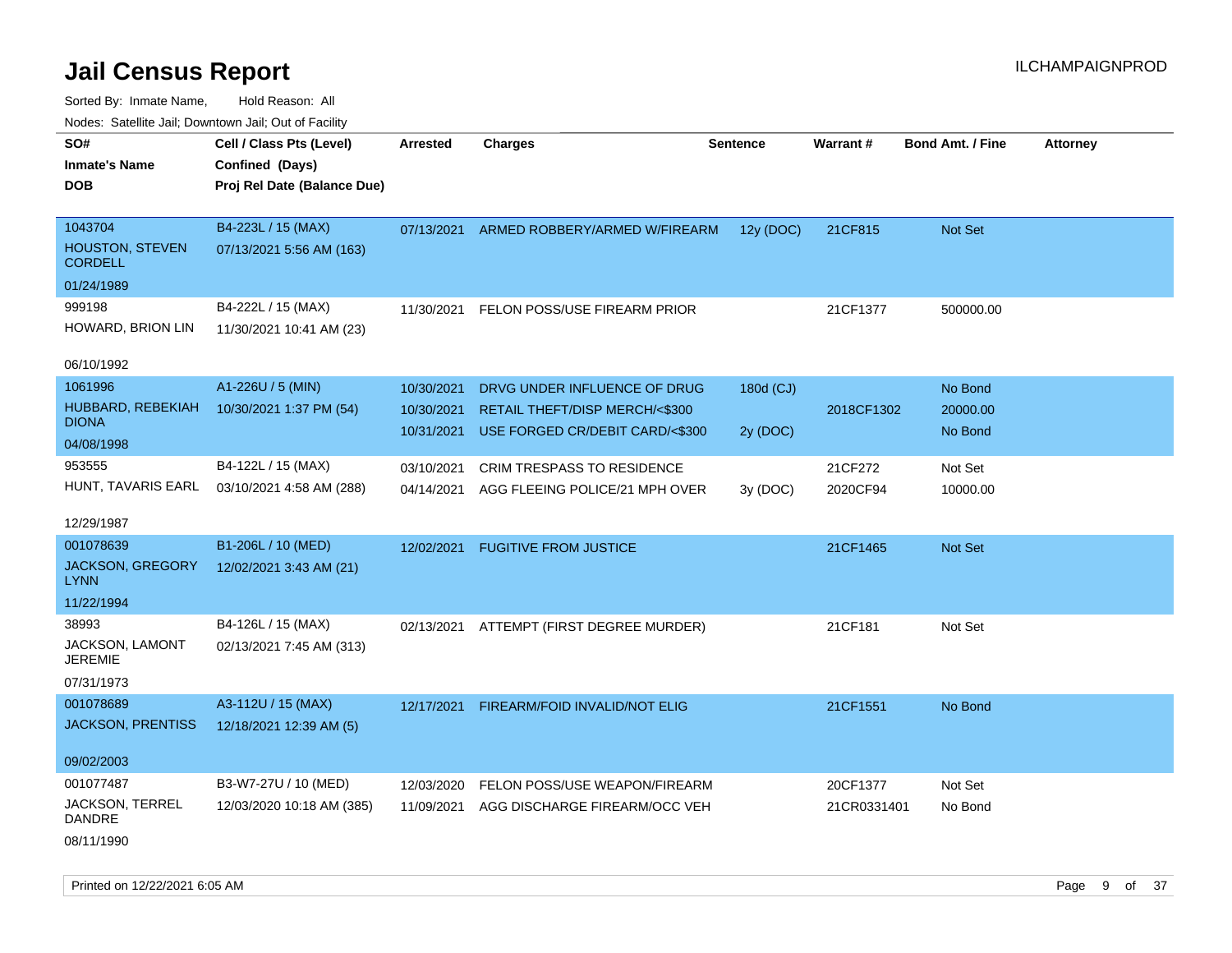Sorted By: Inmate Name, Hold Reason: All

Nodes: Satellite Jail; Downtown Jail; Out of Facility

| SO#<br><b>Inmate's Name</b>              | Cell / Class Pts (Level)<br>Confined (Days) | <b>Arrested</b>          | <b>Charges</b>                       | <b>Sentence</b> | Warrant#             | Bond Amt. / Fine | <b>Attorney</b> |
|------------------------------------------|---------------------------------------------|--------------------------|--------------------------------------|-----------------|----------------------|------------------|-----------------|
| <b>DOB</b>                               | Proj Rel Date (Balance Due)                 |                          |                                      |                 |                      |                  |                 |
|                                          |                                             |                          |                                      |                 |                      |                  |                 |
| 001077864                                | B1-103L / 15 (MAX)                          | 04/18/2021               | <b>FELON POSS/USE WEAPON/FIREARM</b> |                 | 21CF428              | Not Set          |                 |
| D                                        | JAMERSON, ANTHONY 04/18/2021 7:21 PM (249)  |                          |                                      |                 |                      |                  |                 |
| 01/26/1990                               |                                             |                          |                                      |                 |                      |                  |                 |
| 001078703                                | BOOKF-2 / 15 (MAX)                          | 12/20/2021               | MURDER/INTENT TO KILL/INJURE         |                 | 2021CFAWOW           | Not Set          |                 |
| <b>JOHNS, SHAMIQUH</b><br><b>THERESA</b> |                                             |                          |                                      |                 |                      |                  |                 |
| 04/03/1992                               |                                             |                          |                                      |                 |                      |                  |                 |
| 001077437                                | B3-W4-16L / 10 (MED)                        | 08/23/2021               | DOM BTRY/CONTACT/1-2 PRECONV         |                 | 21CF1025             | Not Set          |                 |
| JOHNSON, ANTONIO<br><b>LASHAUN</b>       | 08/23/2021 7:48 PM (122)                    |                          |                                      |                 |                      |                  |                 |
| 01/06/1980                               |                                             |                          |                                      |                 |                      |                  |                 |
| 1071536                                  | B4-127L / 15 (MED)                          | 06/17/2021               | ATTEMPT (FIRST DEGREE MURDER)        |                 | 21CF702              | Not Set          |                 |
| JOHNSON, ZACHERY<br><b>EDWARD</b>        | 06/17/2021 2:00 AM (189)                    |                          |                                      |                 |                      |                  |                 |
| 10/30/1987                               |                                             |                          |                                      |                 |                      |                  |                 |
| 1017120                                  | B3-W1-03U / 5 (MIN)                         | 10/29/2021               | AGG ASLT/USE DDLY WEAPON             |                 |                      | No Bond          |                 |
|                                          | JONES, JOSHUA LYNN 10/29/2021 3:15 AM (55)  |                          |                                      |                 |                      |                  |                 |
| 05/16/1993                               | 1/25/2022 (0.00)                            |                          |                                      |                 |                      |                  |                 |
| 001078645                                | B4-222U / 10 (MED)                          | 12/02/2021               | AGG DISCHARGE FIREARM                |                 | 21CF1478             | No Bond          |                 |
| JONES, KELVIN<br><b>KHYRIC</b>           | 12/02/2021 6:56 PM (21)                     |                          |                                      |                 |                      |                  |                 |
| 02/27/2001                               |                                             |                          |                                      |                 |                      |                  |                 |
| 956822                                   | B1-205U / 15 (MAX)                          | 11/25/2021               | AGGRAVATED DOMESTIC BATTERY          |                 | 21CF1442             | Not Set          |                 |
| JONES, MARIO<br><b>NATHANIEL</b>         | 11/25/2021 10:37 AM (28)                    | 11/25/2021               | PAROLE REVOCATION                    |                 | CH2106361            | No Bond          |                 |
| 10/27/1987                               |                                             | 11/25/2021               | <b>UNLAWFUL RESTRAINT</b>            |                 | 21CF1443             | Not Set          |                 |
| 1008468                                  | B4-226U / 10 (MED)                          |                          | FELON POSS/USE WEAPON/FIREARM        |                 |                      | Not Set          |                 |
| JONES, MARTEZ                            | 12/01/2021 1:28 PM (22)                     | 12/01/2021<br>12/02/2021 | PROBATION VIOLATION                  |                 | 21CF1472<br>20CF1151 | Not Set          |                 |
| <b>LAMONTE</b>                           |                                             |                          |                                      |                 |                      |                  |                 |
| 06/22/1993                               |                                             |                          |                                      |                 |                      |                  |                 |

Printed on 12/22/2021 6:05 AM Page 10 of 37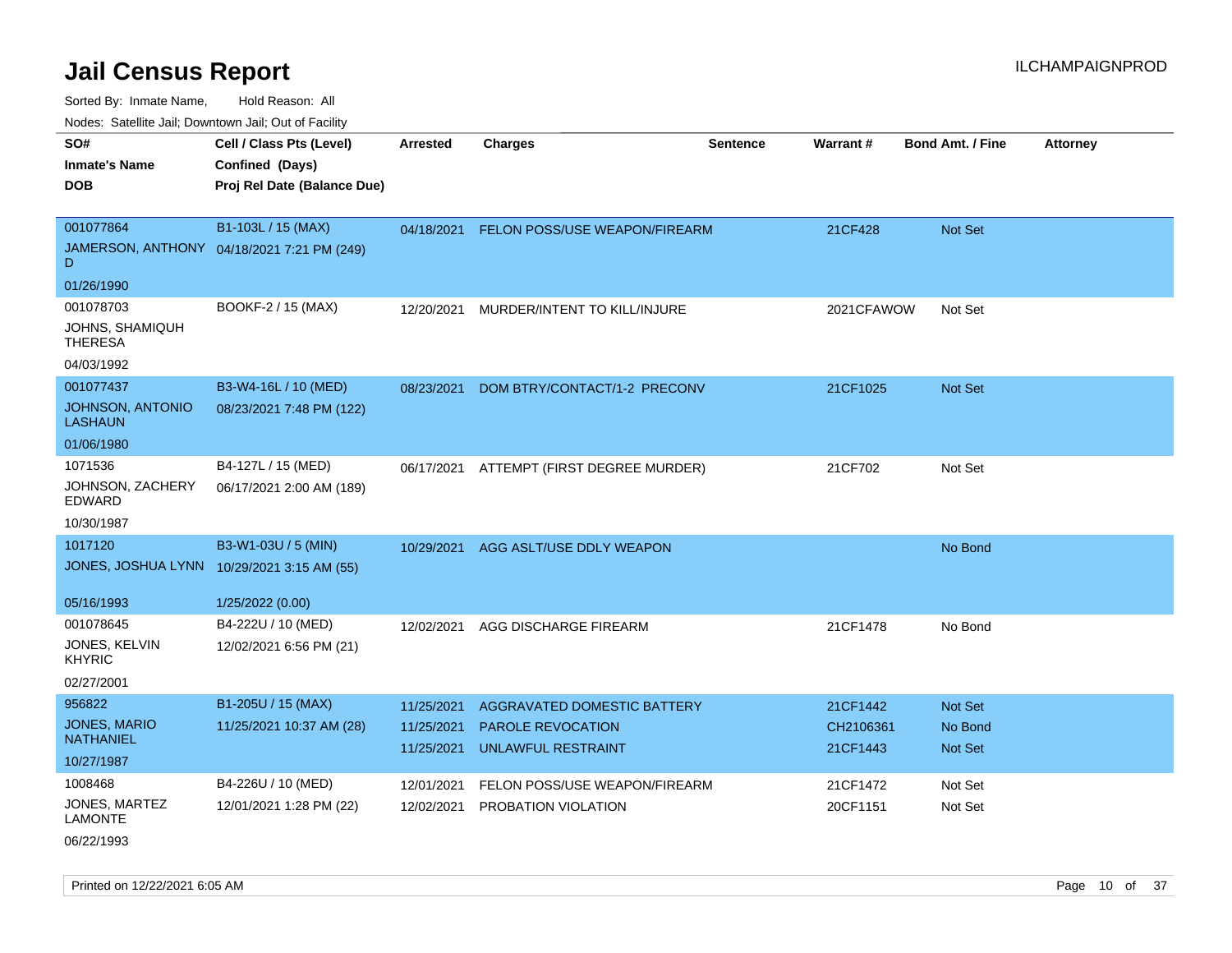Sorted By: Inmate Name, Hold Reason: All Nodes: Satellite Jail; Downtown Jail; Out of Facility

| SO#<br><b>Inmate's Name</b><br><b>DOB</b> | Cell / Class Pts (Level)<br>Confined (Days)<br>Proj Rel Date (Balance Due) | <b>Arrested</b> | <b>Charges</b>                 | <b>Sentence</b> | <b>Warrant#</b> | <b>Bond Amt. / Fine</b> | <b>Attorney</b> |
|-------------------------------------------|----------------------------------------------------------------------------|-----------------|--------------------------------|-----------------|-----------------|-------------------------|-----------------|
| 506244<br>JOSLIN, JASON LEE               | B1-204L / 15 (MAX)<br>07/15/2021 4:38 AM (161)                             | 07/15/2021      | ARMED ROBBERY/ARMED W/FIREARM  |                 | 2021CF791       | 250000.00               |                 |
| 12/22/1985                                |                                                                            |                 |                                |                 |                 |                         |                 |
| 66662<br>KINTNER, WESLEY J                | B1-201U / 10 (MED)<br>12/05/2021 1:57 PM (18)                              | 12/05/2021      | POSS AMT CON SUB EXCEPT(A)/(D) | 2y (DOC)        | 18CF597         | 200000.00               |                 |
| 04/15/1986                                |                                                                            |                 |                                |                 |                 |                         |                 |
| 001078693                                 | <b>BOOKH-8 / 15 (MAX)</b>                                                  | 12/19/2021      | <b>RETAIL THEFT</b>            |                 | 2021CF422       | 20000.00                |                 |
| LARGE, JOSHUA DALE 12/19/2021 4:54 AM (4) |                                                                            | 12/19/2021      | RECEIVE/POSS/SELL STOLEN VEH   |                 | 21CF1555        | <b>Not Set</b>          |                 |
| 10/27/1985                                |                                                                            | 12/19/2021      | <b>RETAIL THEFT</b>            |                 | 2021CM216       | 5000.00                 |                 |
| 26787                                     | BOOKH-8 / 10 (MED)                                                         | 12/18/2021      | <b>RESIDENTIAL BURGLARY</b>    |                 | 21CF1558        | Not Set                 |                 |
| LAURENT, JOHN<br><b>WAYNE</b>             | 12/18/2021 9:30 PM (5)                                                     |                 |                                |                 |                 |                         |                 |
| 02/01/1967                                |                                                                            |                 |                                |                 |                 |                         |                 |
| 1070011                                   | B4-124U / 15 (MAX)                                                         | 08/03/2021      | AGG DISCH FIREARM/1ST AID PERS |                 | 21CF929         | Not Set                 |                 |
| LAWS, WILLIAM<br>ZARAK, Third             | 08/03/2021 3:53 PM (142)                                                   |                 |                                |                 |                 |                         |                 |
| 07/06/1999                                |                                                                            |                 |                                |                 |                 |                         |                 |
| 548089                                    | B1-204U / 15 (MAX)                                                         | 12/04/2020      | ATTEMPT (FIRST DEGREE MURDER)  |                 | 20CF1378        | Not Set                 |                 |
| LEWIS, LAWRENCE                           | 12/04/2020 4:42 AM (384)                                                   | 12/04/2020      | METH DELIVERY/100<400 GRAMS    |                 | 20CF1481        | Not Set                 |                 |
| PAUL, Third                               |                                                                            | 12/04/2020      | AGG DOMESTIC BATTERY/STRANGLE  |                 | 18CF1507        | 10000.00                |                 |
| 02/08/1993                                |                                                                            |                 |                                |                 |                 |                         |                 |
| 001077524                                 | B2-T4-15U / 10 (SPH)                                                       | 12/14/2020      | <b>RESIDENTIAL ARSON</b>       |                 | 2020-CF-1388    | 150000.00               |                 |
| LEWIS, TREVOR<br><b>DANIEL</b>            | 12/14/2020 5:16 PM (374)                                                   | 12/14/2020      | AGG BATTERY/JUDGE/EMT          |                 | 2020-CF-1212    | 10000.00                |                 |
| 06/03/2002                                |                                                                            | 12/14/2020      | AGG BATTERY/PUBLIC PLACE       |                 | 2020-CF-1231    | 50000.00                |                 |
|                                           |                                                                            | 12/14/2020      | AGG BATTERY/PEACE OFFICER      |                 | 2020-CF-1211    | 10000.00                |                 |
| 001077621<br>$\overline{a}$               | B1-107L / 10 (MED)                                                         | 12/05/2021      | AGG ASLT PEACE OFF/FIRE/ER WRK |                 | 2021CF64        | 100000.00               |                 |

LINDSEY, DONALD RAY 12/05/2021 10:23 AM (18)

### 08/19/1996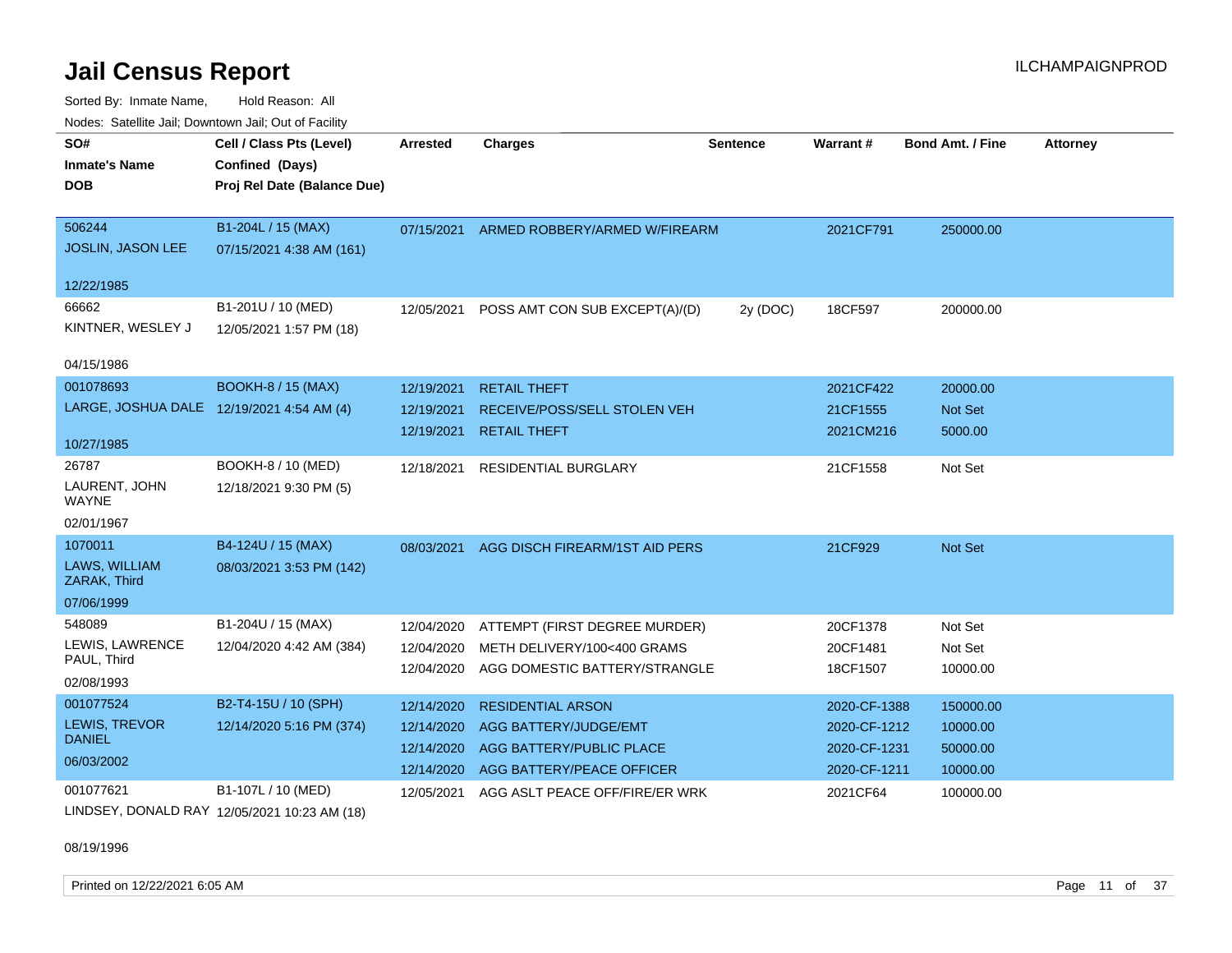Sorted By: Inmate Name, Hold Reason: All Nodes: Satellite Jail; Downtown Jail; Out of Facility

| <u>Rodoo:</u> Odtomto dan, Downtown dan, Out or Fabilit |                             |            |                                    |                 |              |                         |                 |
|---------------------------------------------------------|-----------------------------|------------|------------------------------------|-----------------|--------------|-------------------------|-----------------|
| SO#                                                     | Cell / Class Pts (Level)    | Arrested   | <b>Charges</b>                     | <b>Sentence</b> | Warrant#     | <b>Bond Amt. / Fine</b> | <b>Attorney</b> |
| <b>Inmate's Name</b>                                    | Confined (Days)             |            |                                    |                 |              |                         |                 |
| <b>DOB</b>                                              | Proj Rel Date (Balance Due) |            |                                    |                 |              |                         |                 |
|                                                         |                             |            |                                    |                 |              |                         |                 |
| 1065002                                                 | B3-W4-13U / 10 (MED)        | 11/16/2021 | DOMESTIC BTRY/CONTACT/VIO O/P      |                 | 2019CF001781 | 25000.00                |                 |
| LOVELESS, DUSTIN<br>DEE                                 | 11/16/2021 11:41 AM (37)    | 11/16/2021 | DOM BTRY/CONTACT/1-2 PRECONV       |                 | 2021CF000494 | 25000.00                |                 |
| 06/17/1982                                              |                             |            |                                    |                 |              |                         |                 |
| 1000869                                                 | B1-106L / 15 (MAX)          | 09/11/2021 | FELON POSS/USE WEAPON/FIREARM      |                 | 21CF1102     | Not Set                 |                 |
| MARTIN, MANNIX<br><b>TILMOND</b>                        | 09/12/2021 12:40 AM (102)   |            |                                    |                 |              |                         |                 |
| 07/19/1991                                              |                             |            |                                    |                 |              |                         |                 |
| 1063030                                                 | <b>BOOKH-3 / 15 (MAX)</b>   | 12/20/2021 | <b>MURDER</b>                      |                 | 2021CFAWOW   | <b>Not Set</b>          |                 |
| MASON, RYAN ONEIAL 12/21/2021 9:30 AM (2)               |                             | 12/22/2021 | <b>PAROLE REVOCATION</b>           |                 | CH2107979    | Not Set                 |                 |
| 02/22/1991                                              |                             |            |                                    |                 |              |                         |                 |
| 48792                                                   | B4-225U / 10 (MED)          | 11/19/2021 | AGG BATTERY/DISCHARGE FIREARM      |                 | 21CF1425     | Not Set                 |                 |
| MCCLAIN, HURCHEL<br>JOSEPH                              | 11/20/2021 4:11 AM (33)     |            |                                    |                 |              |                         |                 |
| 05/01/1979                                              |                             |            |                                    |                 |              |                         |                 |
| 001077938                                               | <b>BOOKH-2 / 15 (ADS)</b>   | 05/10/2021 | AGG KIDNAPING DISCH FIR/HARM       |                 | 21CF532      | <b>Not Set</b>          |                 |
| MCGAHA,<br><b>CHRISTOPHER D</b>                         | 05/10/2021 7:02 PM (227)    | 05/11/2021 | <b>MURDER</b>                      |                 | 2021-CF-215  | No Bond                 |                 |
| 07/27/1991                                              |                             | 05/27/2021 | ESCAPE FROM DEPT OF CORRECTION     |                 | 21CF600      | <b>Not Set</b>          |                 |
| 1043071                                                 | A2-220L / 10 (MED)          | 11/08/2021 | CRIM DMG/GOVT PROP/<\$500          |                 | 21CF1378     | Not Set                 |                 |
| MERRELL-<br>SUTHERLAND, ALICIA                          | 11/08/2021 2:22 AM (45)     |            |                                    |                 |              |                         |                 |
| 11/26/1972                                              |                             |            |                                    |                 |              |                         |                 |
| 41584                                                   | B4-227U / 15 (MAX)          |            | 12/01/2021 ARMED HABITUAL CRIMINAL |                 | 21CF1467     | <b>Not Set</b>          |                 |
| MILLER, JOSE LOVELL 12/02/2021 1:04 AM (21)             |                             |            |                                    |                 |              |                         |                 |
| 10/07/1975                                              |                             |            |                                    |                 |              |                         |                 |
| 001077902                                               | A2-123L / 5 (ADS)           | 11/21/2021 | CRIM DAMAGE TO PROPERTY <\$500     |                 | 21CF1427     | Not Set                 |                 |
| MOFFETT, CAROLYN<br><b>REENE</b>                        | 11/21/2021 10:31 AM (32)    | 11/23/2021 | BATTERY/CAUSE BODILY HARM          |                 | 21CM187      | Not Set                 |                 |
| 10/23/1988                                              |                             |            |                                    |                 |              |                         |                 |

Printed on 12/22/2021 6:05 AM Page 12 of 37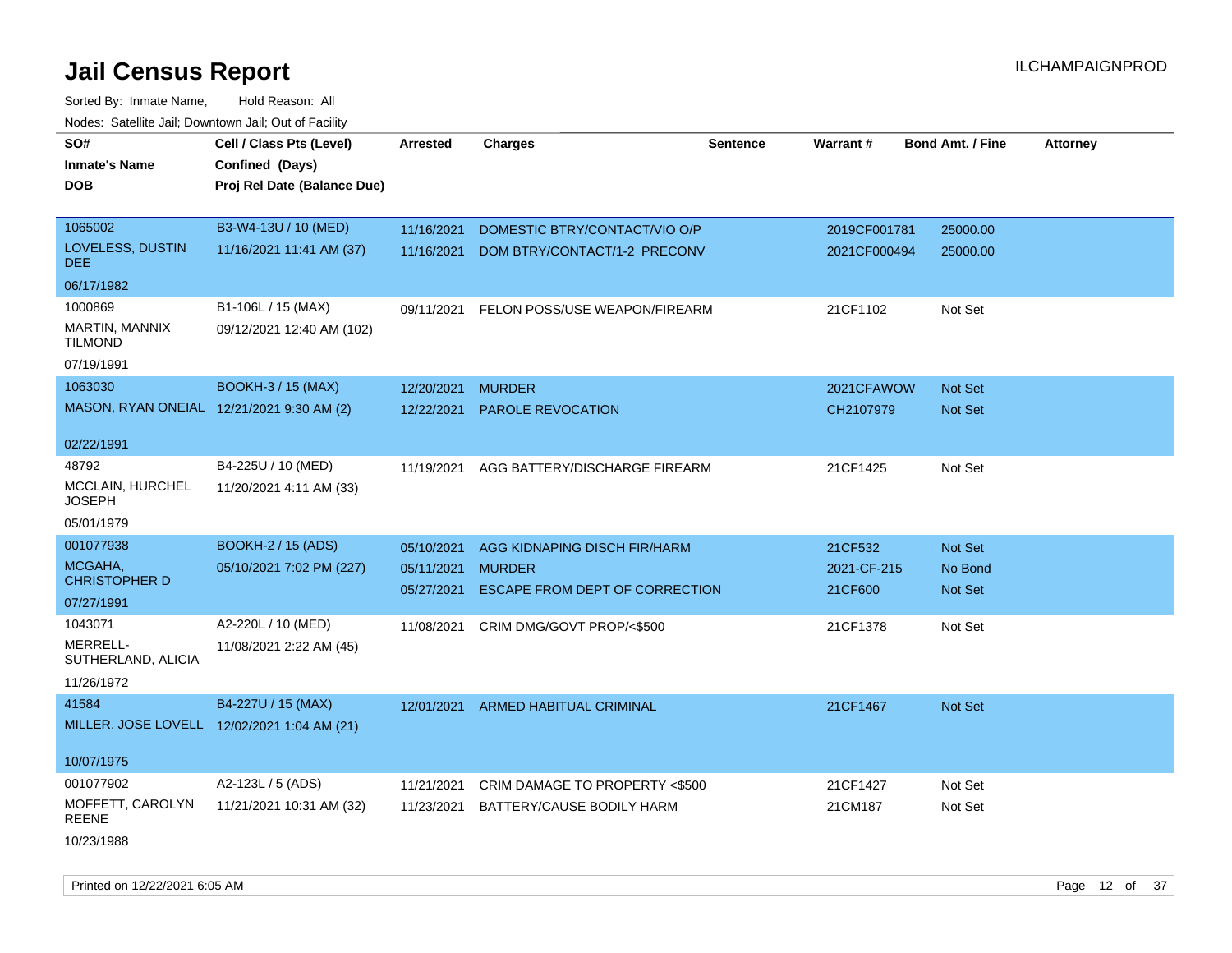| SO#<br><b>Inmate's Name</b><br><b>DOB</b>                  | Cell / Class Pts (Level)<br>Confined (Days)<br>Proj Rel Date (Balance Due) | <b>Arrested</b>                        | <b>Charges</b>                                                                             | <b>Sentence</b> | Warrant#                         | <b>Bond Amt. / Fine</b>         | <b>Attorney</b> |
|------------------------------------------------------------|----------------------------------------------------------------------------|----------------------------------------|--------------------------------------------------------------------------------------------|-----------------|----------------------------------|---------------------------------|-----------------|
| 39106<br>Junior<br>04/12/1973                              | B4-227L / 10 (MED)<br>MOORE, ANDREW LEE, 10/12/2021 1:02 AM (72)           | 10/12/2021                             | DOMESTIC BATTERY/OTHER PRIOR                                                               |                 | 21CF1217                         | Not Set                         |                 |
| 48033<br>MOORE.<br>CHRISTOPHER ALLEN<br>07/02/1976         | A4-102L / 5 (ADS)<br>12/04/2021 4:38 PM (19)                               | 12/04/2021<br>12/06/2021<br>12/06/2021 | DOMESTIC BATTERY/OTHER PRIOR<br>AGG DUI/LIC SUSP OR REVOKED<br>DRIVING ON REVOKED LICENSE  |                 | 21CF1482<br>19CF354<br>21CF854   | Not Set<br>50000.00<br>50000.00 |                 |
| 1076384<br>09/23/1995                                      | A1-227L / 5 (MIN)<br>MURPHY, AZIA CIMONE 10/29/2021 12:49 AM (55)          | 10/28/2021                             | RETAIL THEFT/DISP MERCH/<\$300                                                             |                 | 21CM149                          | 12500.00                        |                 |
| 001078517<br>NELSON, RORY<br><b>DEMOND</b><br>08/14/1984   | B1-201L / 15 (MAX)<br>10/19/2021 3:55 AM (65)                              |                                        | 10/19/2021 ATTEMPT (FIRST DEGREE MURDER)                                                   |                 | 21CF1267                         | Not Set                         |                 |
| 1064664<br>NEVAREZ, OSCAR<br><b>DEWEY</b><br>09/26/1996    | B3-W4-15U / 10 (MED)<br>12/01/2021 4:46 PM (22)<br>12/29/2021 (0.00)       | 12/01/2021                             | <b>DOMESTIC BATTERY</b>                                                                    |                 | 20CF1443                         | No Bond                         |                 |
| 1073913<br>OSBORNE, NICHOLE<br><b>MARIE</b><br>06/22/1979  | A2-120L / 5 (MIN)<br>12/16/2021 4:17 AM (7)                                | 12/16/2021<br>12/16/2021<br>12/16/2021 | <b>RESIDENTIAL BURGLARY</b><br><b>CRIMINAL TRESPASS TO VEHICLES</b><br><b>RETAIL THEFT</b> |                 | 21CF1537<br>2021CM423<br>21CM522 | 100.00<br>1500.00<br>5000.00    |                 |
| 1074169<br>07/04/1988                                      | BOOKH-3<br>PANZER, IAN RICHARD 12/21/2021 2:24 PM (2)                      | 12/21/2021                             | AGGRAVATED DOMESTIC BATTERY<br>12/21/2021 INTERF REPT DOMESTIC VIOLENCE                    |                 | 2021CFAWOW<br>2021CFAWOW         | Not Set<br><b>Not Set</b>       |                 |
| 1063325<br>PICKENS, JOSEPH<br><b>PARNELL</b><br>04/27/1978 | A3-111L / 10 (MED)<br>12/09/2021 4:43 AM (14)                              | 12/09/2021                             | <b>DOMESTIC BATTERY</b>                                                                    |                 | 21CF1502                         | Not Set                         |                 |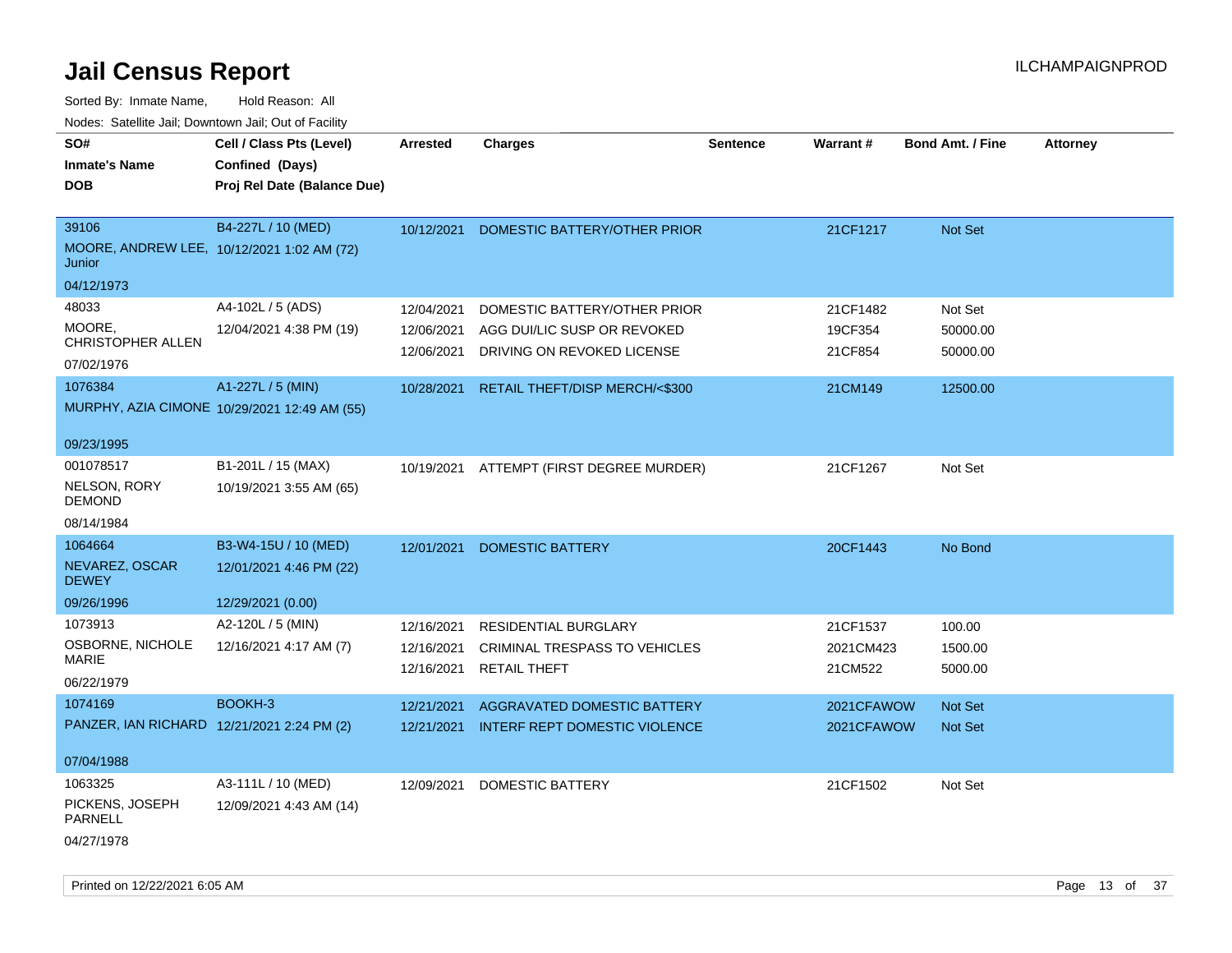| <b>Nouted:</b> Catomic Can, Downtown Can, Out of Fability |                             |                 |                                    |                 |                 |                         |                 |
|-----------------------------------------------------------|-----------------------------|-----------------|------------------------------------|-----------------|-----------------|-------------------------|-----------------|
| SO#                                                       | Cell / Class Pts (Level)    | <b>Arrested</b> | <b>Charges</b>                     | <b>Sentence</b> | <b>Warrant#</b> | <b>Bond Amt. / Fine</b> | <b>Attorney</b> |
| <b>Inmate's Name</b>                                      | Confined (Days)             |                 |                                    |                 |                 |                         |                 |
| <b>DOB</b>                                                | Proj Rel Date (Balance Due) |                 |                                    |                 |                 |                         |                 |
|                                                           |                             |                 |                                    |                 |                 |                         |                 |
| 999352                                                    | B4-225L / 10 (MED)          | 09/09/2021      | <b>VIOLATE OP/OTHER PRIOR</b>      |                 | 21CF1092        | Not Set                 |                 |
| PIRLOT, JUSTIN LEE                                        | 09/09/2021 11:28 AM (105)   | 10/23/2021      | FALSE REPORT OF OFFENSE            |                 | 2019CF836       | 5000.00                 |                 |
| 11/08/1982                                                |                             |                 |                                    |                 |                 |                         |                 |
| 50638                                                     | A3-111U / 10 (MED)          | 12/09/2021      | HRSMT/THREATEN PERSON/KILL         |                 | 21CF1511        | Not Set                 |                 |
| RANEY, DONALD LEE                                         | 12/09/2021 7:54 PM (14)     |                 |                                    |                 |                 |                         |                 |
|                                                           |                             |                 |                                    |                 |                 |                         |                 |
| 06/17/1980                                                |                             |                 |                                    |                 |                 |                         |                 |
| 001078669                                                 | A4-105U / 10 (MED)          | 12/10/2021      | AGG DISCHARGE FIREARM/BLDG/SCH     |                 | 21CF1507        | Not Set                 |                 |
| RANGEL, ADRIAN                                            | 12/10/2021 12:53 AM (13)    |                 |                                    |                 |                 |                         |                 |
| 11/25/2000                                                |                             |                 |                                    |                 |                 |                         |                 |
| 1069524                                                   | B4-224L / 15 (MAX)          | 08/08/2021      | MFG/DEL CANNABIS/30-500 GRAMS      |                 | 21CF953         | Not Set                 |                 |
| RAY-DAVIS, KAMARI<br><b>DAYVON</b>                        | 08/09/2021 2:44 AM (136)    |                 |                                    |                 |                 |                         |                 |
| 03/30/2000                                                |                             |                 |                                    |                 |                 |                         |                 |
| 45473                                                     | B1-202L / 15 (MAX)          | 11/23/2021      | CHIL SEX OFFEN/RESIDE DAY CARE     |                 | 21CF1275        | 10000.00                |                 |
| REXROAD, CALVIN                                           | 11/23/2021 6:27 PM (30)     | 11/23/2021      | <b>VIOLATE SEX OFFENDER REGIS</b>  |                 | 21CF546         |                         |                 |
| <b>ALLEN</b>                                              |                             |                 |                                    |                 |                 | 50000.00                |                 |
| 10/04/1970                                                |                             |                 |                                    |                 |                 |                         |                 |
| 979485                                                    | B2-T4-16L / 15 (ADS)        | 03/12/2021      | PRED CRIM SEX ASLT/VICTIM <13      |                 | 21CF282         | Not Set                 |                 |
| RODRIGUEZ, JOSHUA<br><b>ANTHONY</b>                       | 03/12/2021 1:57 PM (286)    |                 |                                    |                 |                 |                         |                 |
| 04/06/1990                                                |                             |                 |                                    |                 |                 |                         |                 |
| 61330                                                     | B4-121L / 15 (MAX)          | 12/01/2021      | ARMED HABITUAL CRIMINAL            |                 | 21CF1473        | Not Set                 |                 |
| <b>RUFFIN, JONATHON</b>                                   | 12/01/2021 5:34 AM (22)     | 12/01/2021      | PAROLE REVOCATION                  |                 | CH2107545       | No Bond                 |                 |
| <b>CECIL</b>                                              |                             |                 |                                    |                 |                 |                         |                 |
| 05/10/1984                                                |                             |                 |                                    |                 |                 |                         |                 |
| 1071161                                                   | B4-124L / 15 (MAX)          | 08/18/2021      | DELIVERY OF OR POSSESSION OF W/INT |                 | 21CF1008        | No Bond                 |                 |
| SANDERS, MARKELL<br>LAMAR                                 | 08/18/2021 6:18 PM (127)    |                 |                                    |                 |                 |                         |                 |
| 02/02/2000                                                |                             |                 |                                    |                 |                 |                         |                 |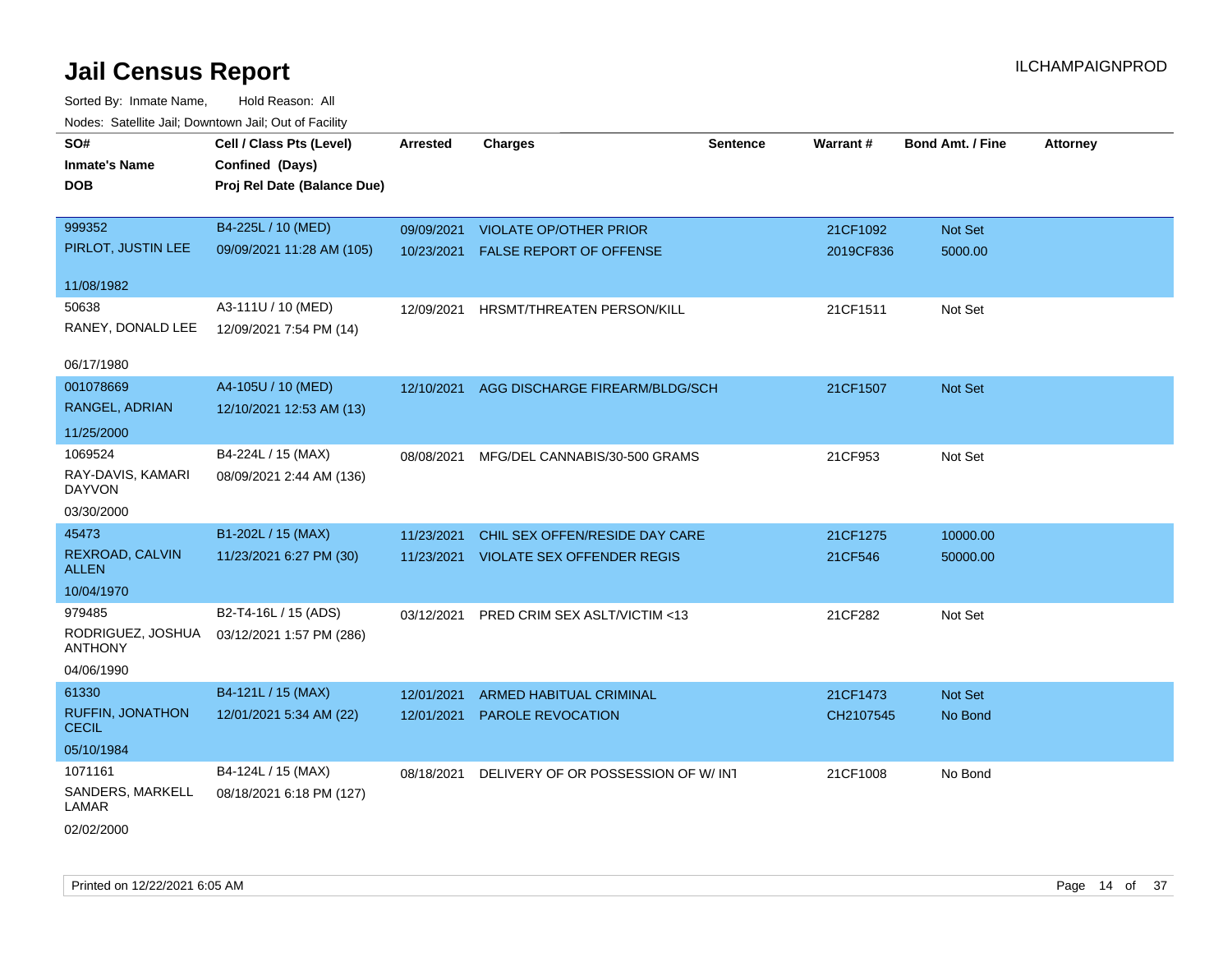| SO#<br><b>Inmate's Name</b><br>DOB         | Cell / Class Pts (Level)<br>Confined (Days)<br>Proj Rel Date (Balance Due) | Arrested   | <b>Charges</b>                  | <b>Sentence</b> | <b>Warrant#</b> | <b>Bond Amt. / Fine</b> | <b>Attorney</b> |
|--------------------------------------------|----------------------------------------------------------------------------|------------|---------------------------------|-----------------|-----------------|-------------------------|-----------------|
| 59178                                      | A4-104L / 15 (MAX)                                                         | 12/13/2021 | POSS AMT CON SUB EXCEPT(A)/(D)  |                 | 20CF221         | 5000.00                 |                 |
| <b>SANDERS, MICHAEL</b><br><b>JEAN</b>     | 12/13/2021 4:17 PM (10)                                                    | 12/13/2021 | AGG DISCHARGE FIREARM/OCC VEH   |                 | 21CF1274        | 1500000.00              |                 |
| 12/22/1967                                 |                                                                            |            |                                 |                 |                 |                         |                 |
| 1047469                                    | B3-W5-18L / 10 (MED)                                                       | 07/03/2021 | CRIMINAL SEX ASSAULT/CONSENT    |                 | 21CF773         | Not Set                 |                 |
| ALLEN                                      | SCHINDLER, RICHARD 07/03/2021 10:25 PM (173)                               |            |                                 |                 |                 |                         |                 |
| 10/16/1979                                 |                                                                            |            |                                 |                 |                 |                         |                 |
| 40611                                      | BOOKH-3                                                                    | 12/21/2021 | AGG BATTERY/PUBLIC PLACE        |                 | 20CF665         | 25000.00                |                 |
| <b>SENTER, PRENTICE</b><br><b>EUGENE</b>   | 12/21/2021 12:25 PM (2)                                                    |            |                                 |                 |                 |                         |                 |
| 05/13/1975                                 |                                                                            |            |                                 |                 |                 |                         |                 |
| 001078704                                  | BOOKH-7 / 15 (MAX)                                                         | 12/21/2021 | MURDER/INTENT TO KILL/INJURE    |                 | 2021CFAWOW      | Not Set                 |                 |
| SHORTER, JAQUAN<br><b>MAURICE</b>          |                                                                            |            |                                 |                 |                 |                         |                 |
| 10/08/1998                                 |                                                                            |            |                                 |                 |                 |                         |                 |
| 001078698                                  | BOOKH-8 / 5 (MIN)                                                          | 12/20/2021 | <b>DIRECT CRIMINAL CONTEMPT</b> |                 | 2019F44         | No Bond                 |                 |
| SIDES, BRIAN KEITH                         | 12/20/2021 4:23 PM (3)                                                     |            |                                 |                 |                 |                         |                 |
| 12/08/1969                                 |                                                                            |            |                                 |                 |                 |                         |                 |
| 001078441                                  | BOOKF-3 / 15 (ADS)                                                         | 10/01/2021 | ARMED HABITUAL CRIMINAL         |                 | 21CF1182        | Not Set                 |                 |
| SINGLETON, CORRIE<br><b>DERRELL</b>        | 10/01/2021 12:36 PM (83)                                                   | 12/20/2021 | SPEEDING 26-34 MPH OVER LIMIT   |                 | 2021TR2701      | 1000.00                 |                 |
| 05/07/1983                                 |                                                                            |            |                                 |                 |                 |                         |                 |
| 001078707                                  | BOOKH-3                                                                    | 12/21/2021 | UNLWFL POSS HANDGUN/DEL/<21     |                 | 21CFAWOW        | Not Set                 |                 |
| STATON, TYLER CADE 12/21/2021 10:07 PM (2) |                                                                            |            |                                 |                 |                 |                         |                 |
| 04/09/2002                                 |                                                                            |            |                                 |                 |                 |                         |                 |
| 38305                                      | B2-T2-06L / 10 (SPH)                                                       | 03/18/2020 | <b>CRIMINAL SEXUAL ABUSE</b>    |                 | 20CF-343        | 500000.00               |                 |
| STOVER, JOSH<br>ANDREW                     | 03/18/2020 10:24 AM (645)                                                  |            |                                 |                 |                 |                         |                 |
| 08/18/1973                                 |                                                                            |            |                                 |                 |                 |                         |                 |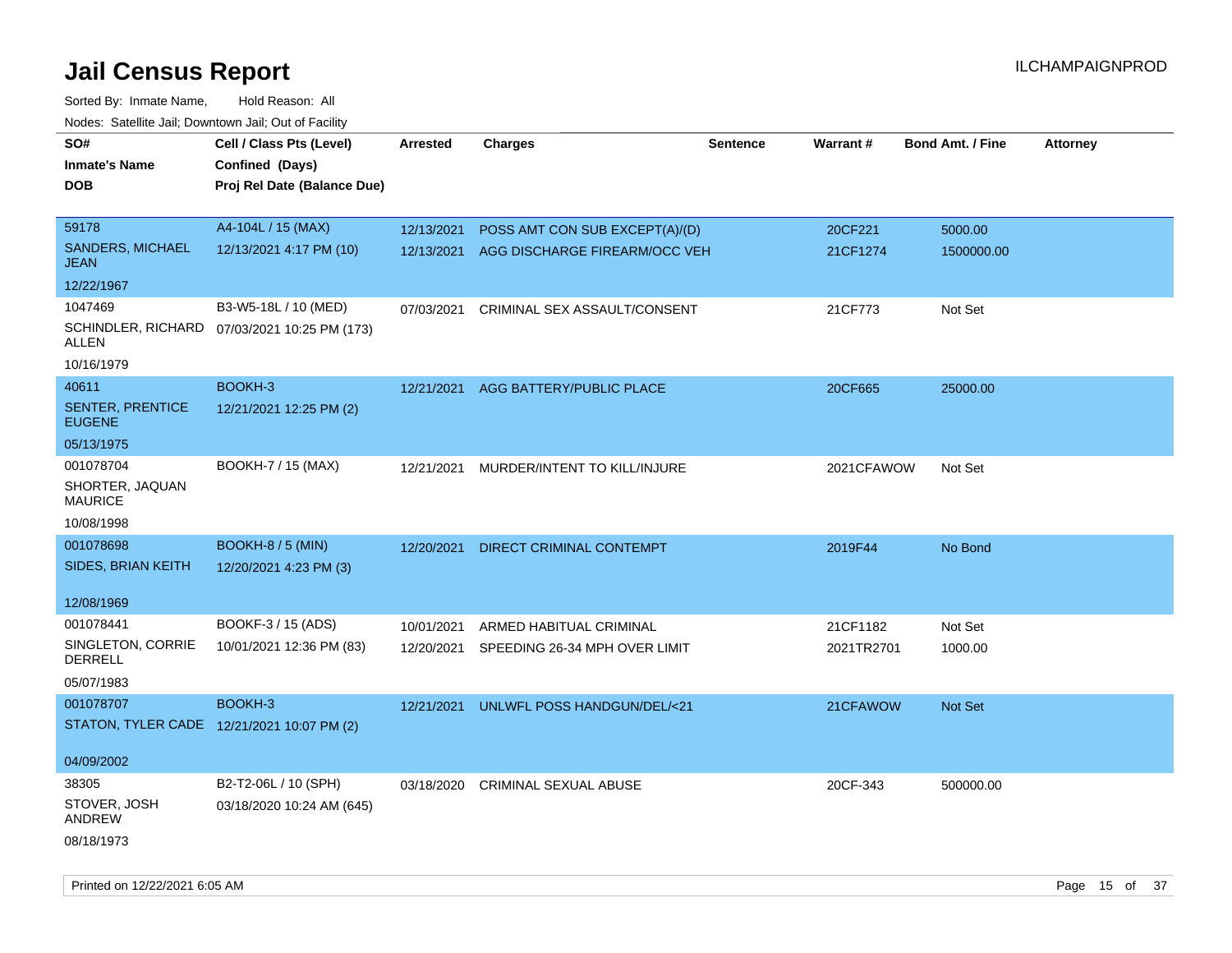| rouco. Calcillo Jali, Downtown Jali, Out of Facility |                                                                            |                 |                                          |                 |                 |                         |                 |
|------------------------------------------------------|----------------------------------------------------------------------------|-----------------|------------------------------------------|-----------------|-----------------|-------------------------|-----------------|
| SO#<br>Inmate's Name<br><b>DOB</b>                   | Cell / Class Pts (Level)<br>Confined (Days)<br>Proj Rel Date (Balance Due) | <b>Arrested</b> | <b>Charges</b>                           | <b>Sentence</b> | <b>Warrant#</b> | <b>Bond Amt. / Fine</b> | <b>Attorney</b> |
|                                                      |                                                                            |                 |                                          |                 |                 |                         |                 |
| 001078182                                            | A3-112L / 5 (MIN)                                                          |                 | 12/20/2021 DRIVING ON REVOKED LICENSE    |                 | 2021CF800       | No Bond                 |                 |
| STRONG, KEVIN<br>GARDNER                             | 12/20/2021 4:34 PM (3)                                                     |                 |                                          |                 |                 |                         |                 |
| 02/12/1963                                           |                                                                            |                 |                                          |                 |                 |                         |                 |
| 65920                                                | BOOKH-3 / 15 (MAX)                                                         |                 | 12/21/2021 ARMED ROBBERY/ARMED W/FIREARM |                 | 2021CF1543      | 100000.00               |                 |
| TAPSCOTT,<br>CORNELIUS                               | 12/21/2021 10:57 PM (2)                                                    |                 |                                          |                 |                 |                         |                 |
| 07/14/1985                                           |                                                                            |                 |                                          |                 |                 |                         |                 |
| 1066794                                              | B3-W2-07U / 5 (MIN)                                                        |                 | 09/07/2021 VIOLATE OP/OTHER PRIOR        |                 | 21CF1061        | <b>Not Set</b>          |                 |
| TAYLOR, STANLEY<br>JAMES                             | 09/07/2021 7:01 AM (107)                                                   |                 |                                          |                 |                 |                         |                 |
| 01/05/1994                                           |                                                                            |                 |                                          |                 |                 |                         |                 |
| 001078471                                            | B4-127U / 10 (MED)                                                         | 10/11/2021      | AGG UUW/VEHICLE/<21                      |                 | 21CF1210        | 100.00                  |                 |
| THATCH, OMARION<br>DIAMONTE                          | 10/11/2021 1:26 AM (73)                                                    |                 |                                          |                 |                 |                         |                 |
| 09/05/2003                                           |                                                                            |                 |                                          |                 |                 |                         |                 |
| 21252                                                | B4-121U / 15 (MAX)                                                         | 10/18/2021      | MFG/DEL 1<15 GR COCAINE/ANLG             |                 | 2021CF172       | 25000.00                |                 |
| <b>THOMAS, ELIJAH</b>                                | 10/18/2021 12:35 AM (66)                                                   |                 |                                          |                 |                 |                         |                 |
| 07/31/1962                                           |                                                                            |                 |                                          |                 |                 |                         |                 |
| 32058                                                | B4-123U / 15 (MAX)                                                         |                 | 06/14/2021 AGG DISCH FIREARM             |                 | 21CF690         | Not Set                 |                 |
| THOMPSON, STEVEN<br>ONEAL                            | 06/14/2021 6:44 AM (192)                                                   |                 |                                          |                 |                 |                         |                 |
| 03/14/1969                                           |                                                                            |                 |                                          |                 |                 |                         |                 |
| 32910                                                | B3-W4-14L / 10 (MED)                                                       |                 | 10/04/2021 DOM BTRY/HARM/1-2 PRECONV     |                 | 21CF1189        | <b>Not Set</b>          |                 |
| TULL, CHRISTOPHER<br><b>MICHAEL</b>                  | 10/04/2021 10:53 PM (80)                                                   |                 |                                          |                 |                 |                         |                 |
| 04/02/1971                                           |                                                                            |                 |                                          |                 |                 |                         |                 |
| 56994                                                | A3-114L / 15 (MAX)                                                         | 12/09/2021      | STALKING/CAUSE FEAR FOR SAFETY           |                 | 21CF1514        | Not Set                 |                 |
| <b>TURNER, ROBERT</b><br>EARL, Senior                | 12/09/2021 9:23 PM (14)                                                    | 12/13/2021      | <b>PAROLE REVOCATION</b>                 |                 | CH2107735       | Not Set                 |                 |
| 09/07/1982                                           |                                                                            |                 |                                          |                 |                 |                         |                 |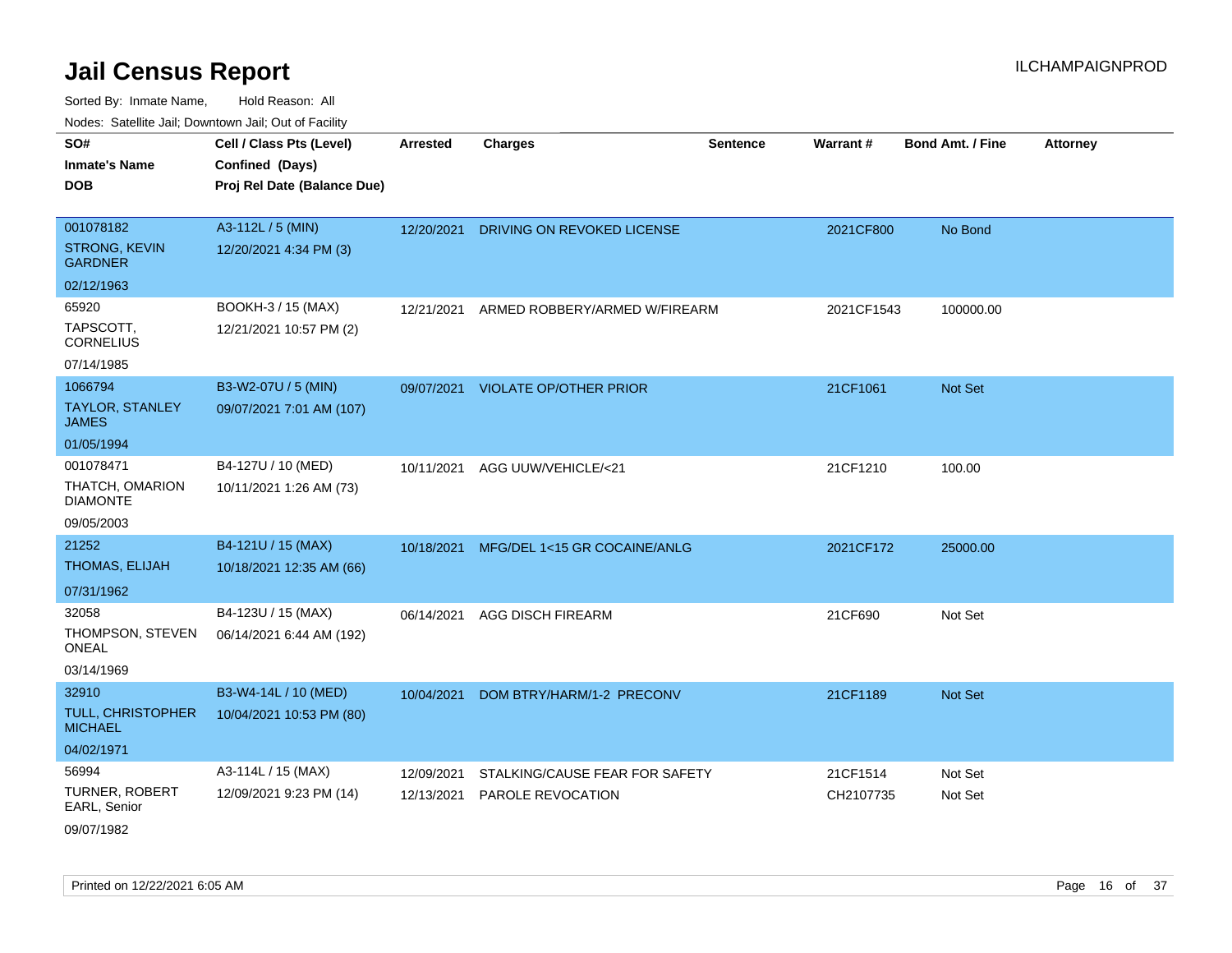Sorted By: Inmate Name, Hold Reason: All

Nodes: Satellite Jail; Downtown Jail; Out of Facility

| SO#<br><b>Inmate's Name</b><br><b>DOB</b><br>1070737<br><b>WASHINGTON,</b><br><b>JASTINA VIRGINIA</b> | Cell / Class Pts (Level)<br>Confined (Days)<br>Proj Rel Date (Balance Due)<br>A1-126L / 15 (MAX)<br>10/14/2021 12:02 PM (70) | <b>Arrested</b><br>10/14/2021                                                                  | <b>Charges</b><br>AGG KIDNAPG/<13/INTEL DISABL                                                                                                                                                             | <b>Sentence</b> | <b>Warrant#</b><br>2020CF418                                                                 | <b>Bond Amt. / Fine</b><br>250000.00                                        | <b>Attorney</b> |
|-------------------------------------------------------------------------------------------------------|------------------------------------------------------------------------------------------------------------------------------|------------------------------------------------------------------------------------------------|------------------------------------------------------------------------------------------------------------------------------------------------------------------------------------------------------------|-----------------|----------------------------------------------------------------------------------------------|-----------------------------------------------------------------------------|-----------------|
| 04/11/2000<br>977140<br><b>WEBSTER, DERRIAL</b><br><b>DEVON</b><br>01/14/1990                         | B1-203L / 10 (MED)<br>10/24/2021 2:46 AM (60)                                                                                | 10/24/2021                                                                                     | ARMED HABITUAL CRIMINAL                                                                                                                                                                                    |                 | 21CF1289                                                                                     | Not Set                                                                     |                 |
| 001078328<br><b>WHITE, JUSTIN</b><br><b>STEVEN</b><br>10/25/1995                                      | B1-207U / 15 (MAX)<br>08/30/2021 10:48 AM (115)                                                                              | 08/30/2021                                                                                     | <b>FELON POSS/USE WEAPON/FIREARM</b>                                                                                                                                                                       |                 | 21CF1045                                                                                     | Not Set                                                                     |                 |
| 54212<br>WHITLOCK, GEORGE<br>ABRAM<br>11/10/1978                                                      | BOOKH-3<br>12/21/2021 1:20 PM (2)                                                                                            | 12/21/2021<br>12/21/2021<br>12/21/2021<br>12/21/2021<br>12/21/2021<br>12/21/2021<br>12/21/2021 | RECEIVE/POSS/SELL STOLEN VEH<br>VIOLATE ORDER PROTECTION<br>OBSTRUCT JUST/DESTROY EVIDENCE<br>UNLAWFUL USE OF A WEAPON<br>POSSESSING A CONTROLLED SUBSTAND<br>POSSESSION OF STOLEN FIREARM<br><b>THEFT</b> |                 | 2021CF669<br>2021CM391<br>2021CF1223<br>2021CFAWOW<br>2021CFAWOW<br>2021CFAWOW<br>2021CFAWOW | 10000.00<br>1000.00<br>10000.00<br>Not Set<br>No Bond<br>Not Set<br>Not Set |                 |
| 1019420<br><b>WILLIAMS,</b><br><b>MARSHAWN ANTONIO</b><br>06/02/1994                                  | A3-115L / 10 (ADS)<br>12/14/2021 1:56 PM (9)                                                                                 | 12/14/2021                                                                                     | METH MANUFACTURING/15<100 GR                                                                                                                                                                               | 8y (DOC)        | 21CF205                                                                                      | No Bond                                                                     |                 |
| 638552<br>WILLIAMS, MICHAEL<br>JAMES<br>03/29/1964                                                    | B2-DR / 5 (SPH)<br>10/07/2021 12:20 PM (77)                                                                                  | 10/07/2021                                                                                     | CHILD PORNOGRAPHY/PHOTOGRAPH                                                                                                                                                                               |                 | 2021CF1207                                                                                   | No Bond                                                                     |                 |
| 1066370<br><b>WILLIAMS, REONTE</b><br><b>REMIR</b><br>05/14/1999                                      | B1-101L / 15 (MAX)<br>07/28/2021 5:40 AM (148)                                                                               | 07/28/2021                                                                                     | ARMED VIOLENCE/CATEGORY III                                                                                                                                                                                |                 | 2021 CF 882                                                                                  | Not Set                                                                     |                 |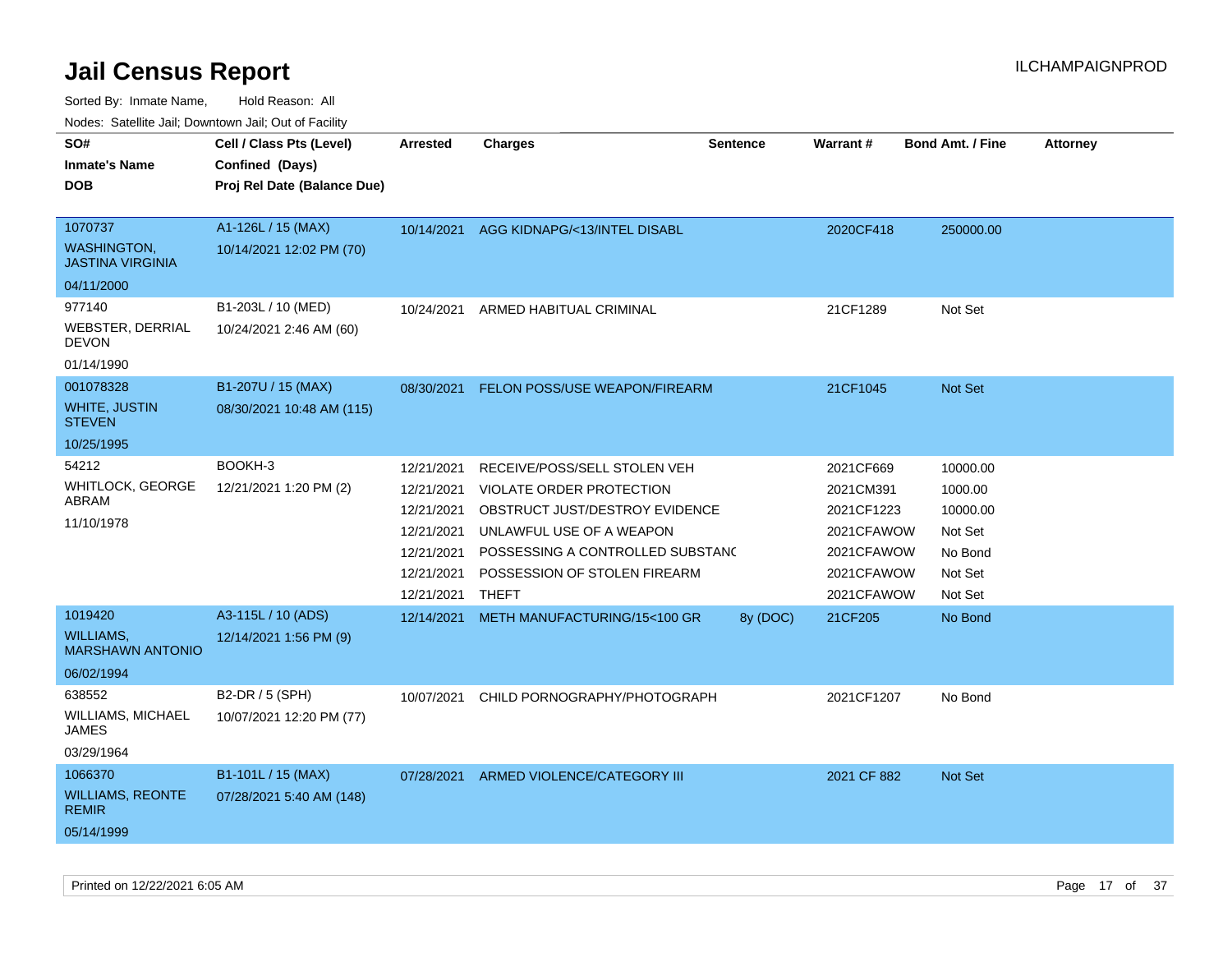Sorted By: Inmate Name, Hold Reason: All Nodes: Satellite Jail; Downtown Jail; Out of Facility

**Total Satellite Jail: 132 Males: 115 Females: 17 Unknown: 0**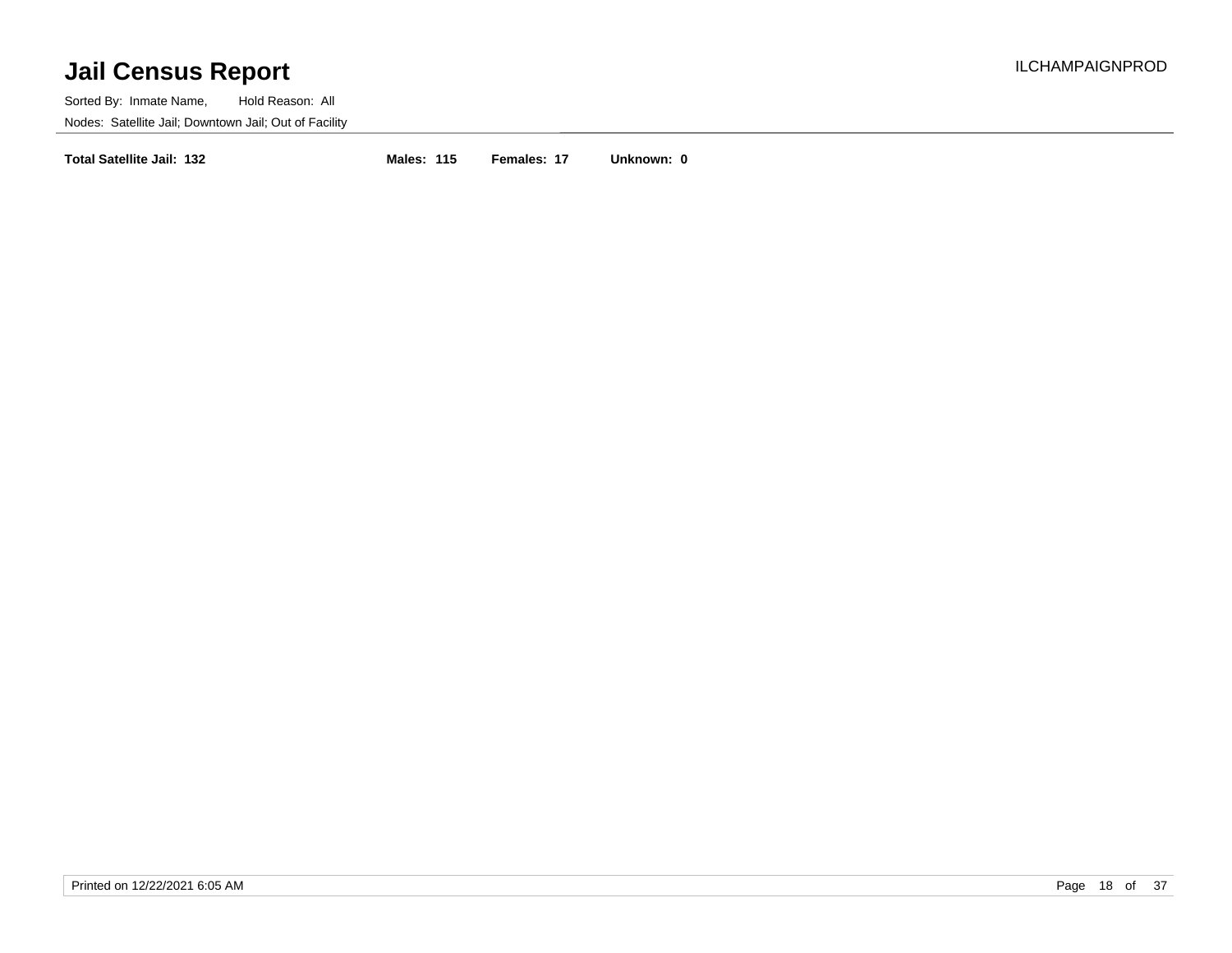| <b>Downtown Jail</b><br>SO#<br><b>Inmate's Name</b><br><b>DOB</b>                               | Cell / Class Pts (Level)<br>Confined (Days)<br>Proj Rel Date (Balance Due)             | <b>Arrested</b>                                                    | <b>Charges</b>                                                                                                                                         | <b>Sentence</b> | Warrant#                                               | <b>Bond Amt. / Fine</b>                                             | <b>Attorney</b> |
|-------------------------------------------------------------------------------------------------|----------------------------------------------------------------------------------------|--------------------------------------------------------------------|--------------------------------------------------------------------------------------------------------------------------------------------------------|-----------------|--------------------------------------------------------|---------------------------------------------------------------------|-----------------|
| 1073165<br><b>ACKERMAN, CODY</b><br><b>JAMES</b><br>02/01/1989<br>001078634<br>ADAMS, JESSE RAY | G4L / 5 (MIN)<br>04/30/2021 4:48 PM (237)<br>G8L / 5 (MIN)<br>12/01/2021 12:57 PM (22) | 04/30/2021<br>04/30/2021<br>04/30/2021<br>05/03/2021<br>12/01/2021 | UNLWFL POSS/DRIVER/VEH/STOLEN<br>FORGERY/ISSUE/DELIVER DOCUMENT<br><b>BURGLARY</b><br>FORGERY/ISSUE/DELIVER DOCUMENT<br>POSS STOLEN VEHICLE > \$25,000 |                 | 21CF486<br>19CF143<br>21CF516<br>2018CF689<br>21CF1411 | Not Set<br>75000.00<br><b>Not Set</b><br>2500.00 / 75.00<br>5000.00 |                 |
| 10/31/1992<br>517915<br><b>BOXLEY, CHARLES</b><br><b>OMAR</b><br>01/10/1985                     | G5U / 5 (MIN)<br>08/03/2021 2:18 PM (142)                                              | 08/03/2021<br>08/03/2021<br>08/03/2021                             | <b>BURGLARY</b><br><b>BURGLARY</b><br><b>FORGERY/ISSUE/DELIVER DOCUMENT</b>                                                                            |                 | 21CF289<br>21CF679                                     | 20000.00<br>20000.00<br>No Bond                                     |                 |
| 1067476<br><b>BROWN, JAMES</b><br><b>BRONELL</b><br>01/08/1996                                  | C1U / 10 (MED)<br>11/13/2021 2:35 AM (40)                                              | 11/13/2021<br>11/13/2021                                           | AGG DOMESTIC BATTERY/STRANGLE<br><b>RESIDENTIAL BURGLARY</b>                                                                                           |                 | 20CF575<br>21CF385                                     | 5000.00<br>25000.00                                                 |                 |
| 1075941<br><b>BROWN, LIONEL</b><br><b>TERRELL</b><br>10/19/1981                                 | G2L / 5 (MIN)<br>10/08/2021 5:16 PM (76)                                               | 10/08/2021                                                         | <b>HARASS WITNESS/FAMILY MBR/REP</b>                                                                                                                   |                 | 2021CF1188                                             | 500000.00                                                           |                 |
| 61904<br><b>BURNETT, TIMOTHY</b><br><b>LYNN</b><br>09/09/1983                                   | D <sub>4</sub> / 15 (ADS)<br>10/23/2021 5:43 PM (61)                                   | 10/23/2021                                                         | <b>ROBBERY</b>                                                                                                                                         |                 | 21CF1287                                               | Not Set                                                             |                 |
| 1075361<br><b>COWART, TORREY</b><br><b>BENJAMEN, Junior</b><br>11/22/1987                       | <b>J6L / 5 (ADS)</b><br>04/16/2021 9:17 PM (251)                                       | 04/16/2021                                                         | <b>BURGLARY</b>                                                                                                                                        |                 | 21CF414                                                | Not Set                                                             |                 |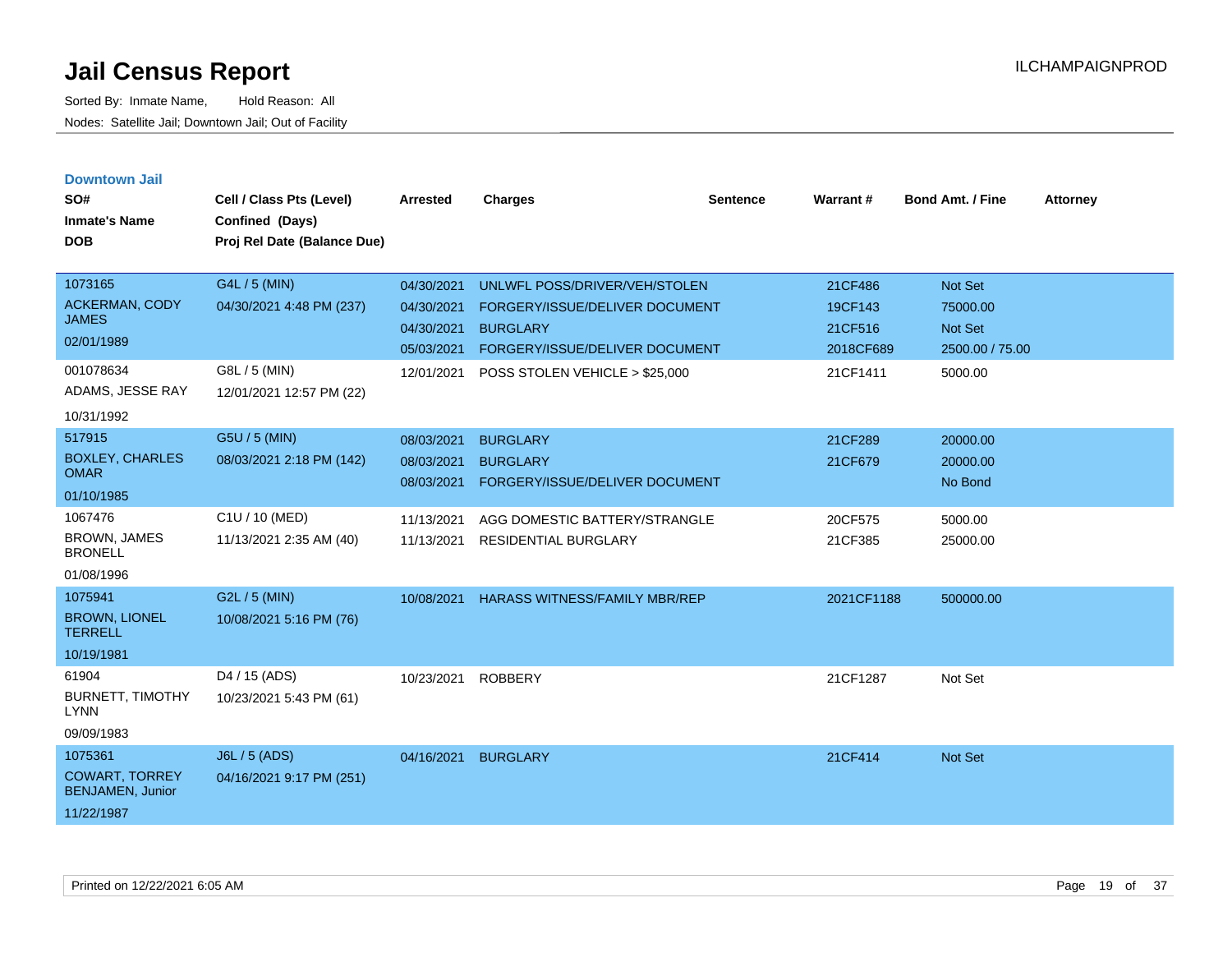Sorted By: Inmate Name, Hold Reason: All Nodes: Satellite Jail; Downtown Jail; Out of Facility

| SO#<br><b>Inmate's Name</b><br><b>DOB</b>             | Cell / Class Pts (Level)<br>Confined (Days)<br>Proj Rel Date (Balance Due) | <b>Arrested</b>          | <b>Charges</b>                                                | <b>Sentence</b> | Warrant#           | <b>Bond Amt. / Fine</b> | Attorney |
|-------------------------------------------------------|----------------------------------------------------------------------------|--------------------------|---------------------------------------------------------------|-----------------|--------------------|-------------------------|----------|
| 1067370<br><b>DAVIS, AUSTIN</b><br><b>CHRISTOPHER</b> | E3L / 15 (MAX)<br>11/06/2021 12:23 AM (47)                                 | 11/05/2021               | FIREARM/FOID INVALID/NOT ELIG                                 |                 | 21CF1370           | Not Set                 |          |
| 08/11/1997                                            |                                                                            |                          |                                                               |                 |                    |                         |          |
| 1066719                                               | C5L / 10 (MED)                                                             | 06/09/2021               | AGG DOMESTIC BATTERY/STRANGLE                                 |                 | 21CF310            | 100000.00               |          |
| DAVIS, TAVEON<br>CORNELIUS                            | 06/09/2021 10:50 PM (197)                                                  | 06/09/2021<br>06/09/2021 | RET THEFT/DISP MERCH/>\$300<br>RETAIL THEFT/DISP MERCH/<\$300 |                 | 19CF959<br>19CM897 | 5000.00<br>3000.00      |          |
| 12/21/1997                                            |                                                                            |                          |                                                               |                 |                    |                         |          |
| 001078223<br>DIEGO-MATEO,                             | G6L / 5 (MIN)<br>11/09/2021 10:52 PM (44)                                  | 11/09/2021               | AGG DUI/NO VALID DL                                           |                 | 21CF1382           | Not Set                 |          |
| <b>JOAQUIN</b><br>01/23/2002                          |                                                                            |                          |                                                               |                 |                    |                         |          |
| 571307                                                | J3L / 15 (ADS)                                                             | 09/14/2020               | CRIM SEXUAL ABUSE/CONSENT                                     |                 | 2020CF1026         | Not Set                 |          |
| DOMINGO-<br>CASTANEDA,                                | 09/14/2020 11:19 PM (465)                                                  | 09/14/2020               | <b>PRED CRIM SEX ASLT/VICTIM &lt;13</b>                       |                 | 2020CF1025         | Not Set                 |          |
| 09/29/1989                                            |                                                                            |                          |                                                               |                 |                    |                         |          |
| 527379                                                | C9U / 15 (ADS)                                                             | 10/25/2021               | <b>ARMED HABITUAL CRIMINAL</b>                                |                 | 21CF1297           | <b>Not Set</b>          |          |
| DRAKE, MARCELL<br>DEON                                | 10/25/2021 5:05 PM (59)                                                    | 10/27/2021               | AGG DOMESTIC BATTERY/STRANGLE                                 |                 | 21CF1245           | Not Set                 |          |
| 04/20/1987                                            |                                                                            |                          |                                                               |                 |                    |                         |          |
| 959292                                                | K1 / 15 (ADS)                                                              | 04/01/2021               | ATTEMPT (FIRST DEGREE MURDER)                                 |                 | 2020CF565          | 2000000.00              |          |
| DUNCAN, COREYON<br><b>ANTHONY</b>                     | 04/01/2021 8:46 PM (266)                                                   | 12/17/2021               | <b>MURDER</b>                                                 |                 | 21CF1542           | Not Set                 |          |
| 01/17/1989                                            |                                                                            |                          |                                                               |                 |                    |                         |          |
| 1053207<br>FAUST, JAQUAVEON<br><b>LAVELL</b>          | K <sub>2</sub> / 15 (SPH)<br>06/06/2019 2:24 PM (931)                      | 06/06/2019               | MURDER/INTENT TO KILL/INJURE                                  |                 | 2019-CF849         | 2000000.00              |          |
| 07/25/1996                                            |                                                                            |                          |                                                               |                 |                    |                         |          |
| 962759                                                | E6L / 5 (ADS)<br>FINLEY, KEVIN DANTE 07/16/2021 9:44 PM (160)              | 07/16/2021<br>07/29/2021 | METH DELIVERY<5 GRAMS<br>AGG CRIM SEX ASSAULT/FELONY          |                 | 21CF833<br>21CF891 | Not Set<br>No Bond      |          |

12/28/1988

Printed on 12/22/2021 6:05 AM Page 20 of 37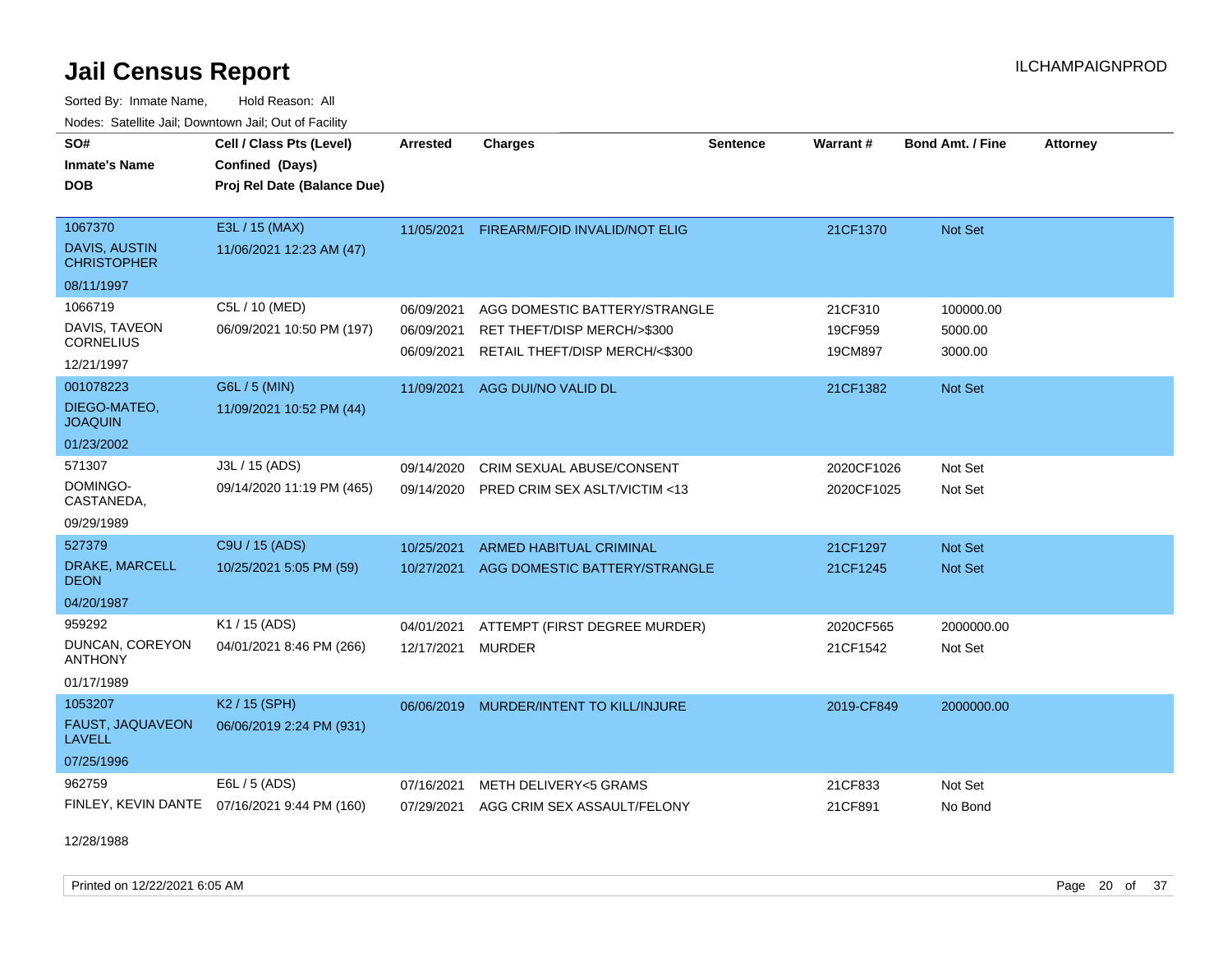| Nudes. Satellite Jali, Downtown Jali, Out of Facility |                                            |                 |                                          |                 |                 |                         |                 |
|-------------------------------------------------------|--------------------------------------------|-----------------|------------------------------------------|-----------------|-----------------|-------------------------|-----------------|
| SO#                                                   | Cell / Class Pts (Level)                   | <b>Arrested</b> | <b>Charges</b>                           | <b>Sentence</b> | <b>Warrant#</b> | <b>Bond Amt. / Fine</b> | <b>Attorney</b> |
| Inmate's Name                                         | Confined (Days)                            |                 |                                          |                 |                 |                         |                 |
| <b>DOB</b>                                            | Proj Rel Date (Balance Due)                |                 |                                          |                 |                 |                         |                 |
|                                                       |                                            |                 |                                          |                 |                 |                         |                 |
| 524764                                                | G3L / 5 (MIN)                              | 09/18/2021      | METH DELIVERY/15<100 GRAMS               |                 | 21CF627         | 50000.00                |                 |
| <b>FISCUS, ROBERT</b><br><b>LOWELL</b>                | 09/18/2021 10:50 AM (96)                   |                 |                                          |                 |                 |                         |                 |
| 02/17/1986                                            |                                            |                 |                                          |                 |                 |                         |                 |
| 55731                                                 | E4L / 15 (ADS)                             | 12/07/2021      | THEFT CONTROL INTENT \$500<10K           |                 | 2019CF1448      | No Bond                 |                 |
| FULLILOVE,<br><b>CHRISTOPHER</b>                      | 12/07/2021 3:44 PM (16)                    |                 |                                          |                 |                 |                         |                 |
| 09/25/1980                                            |                                            |                 |                                          |                 |                 |                         |                 |
| 1068917                                               | $H1L / 5$ (MIN)                            | 08/11/2021      | VIO ORDER/PRIOR VIO OF ORDER             |                 | 21CF965         | <b>Not Set</b>          |                 |
| GARCIA, JUAN<br>CARLOS                                | 08/11/2021 9:24 PM (134)                   |                 |                                          |                 |                 |                         |                 |
| 10/21/1997                                            |                                            |                 |                                          |                 |                 |                         |                 |
| 32913                                                 | $11 / 15$ (ADS)                            | 12/03/2021      | PRED CRIM SEX ASLT/VICTIM <13            |                 | 21CF1481        | Not Set                 |                 |
| GROB, WARREN A,<br>Junior                             | 12/03/2021 4:24 PM (20)                    |                 |                                          |                 |                 |                         |                 |
| 12/07/1950                                            |                                            |                 |                                          |                 |                 |                         |                 |
| 1073611                                               | G3U / 5 (MIN)                              | 02/09/2021      | DELIVERY OF OR POSSESSION OF W/INT       |                 | 21CF160         | Not Set                 |                 |
| HAYES, CAMERON<br>TAYLOR MALEEK                       | 02/09/2021 3:10 PM (317)                   | 02/09/2021      | MFG 15>100 GR ECSTASY/ANALOG             |                 | 21CF121         | 500000.00               |                 |
| 08/10/1998                                            |                                            |                 |                                          |                 |                 |                         |                 |
| 544770                                                | D3 / 10 (MED)                              | 08/14/2021      | AGG DOMESTIC BATTERY/STRANGLE            |                 | 2021CF514       | 25000.00                |                 |
| HAYES, DEVON<br>JERMAINE                              | 08/14/2021 2:56 AM (131)                   | 08/14/2021      | AGGRAVATED DOMESTIC BATTERY              |                 | 21CF977         | No Bond                 |                 |
| 11/07/1987                                            |                                            |                 |                                          |                 |                 |                         |                 |
| 1038973                                               | I3 / 10 (MED)                              | 11/05/2021      | AGG DOMESTIC BATTERY/STRANGLE            |                 | 21CF1365        | <b>Not Set</b>          |                 |
|                                                       | HAYS, DAMIEN CLYDE 11/05/2021 8:59 PM (48) |                 |                                          |                 |                 |                         |                 |
| 03/19/1994                                            |                                            |                 |                                          |                 |                 |                         |                 |
| 1024228                                               | K3 / 15 (SPH)                              |                 | 04/24/2018 *MURDER/INTENT TO KILL/INJURE |                 | 2018-CF1170     | 5000000.00              |                 |
| HILL, JAMONTE<br>RASHAD                               | 04/24/2018 4:07 PM (1,339)                 |                 |                                          |                 |                 |                         |                 |
| 05/23/1994                                            |                                            |                 |                                          |                 |                 |                         |                 |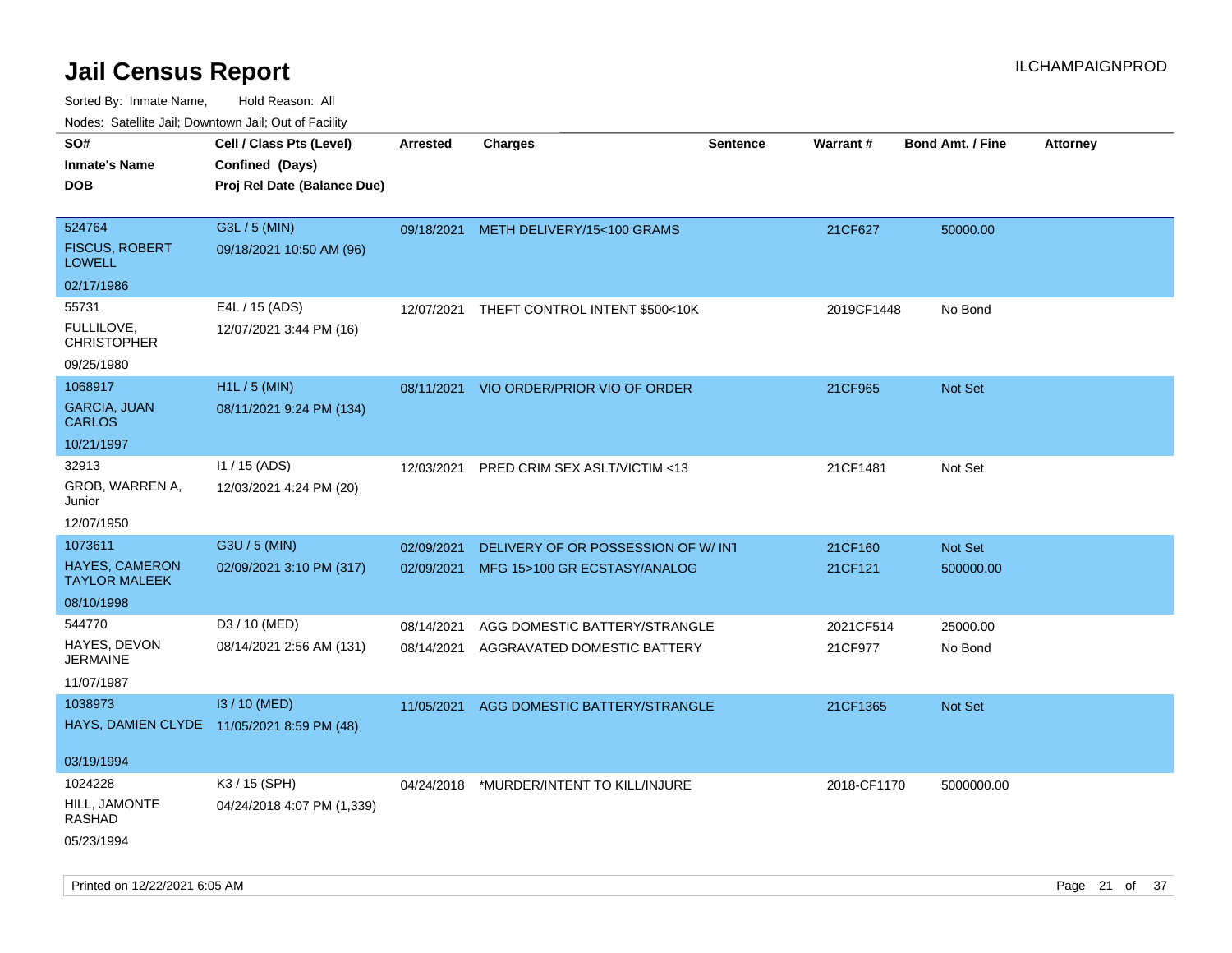| <b>Nouro:</b> Catoline Jan, Downtown Jan, Out of Fability |                                                                            |                 |                                    |                 |            |                         |                 |
|-----------------------------------------------------------|----------------------------------------------------------------------------|-----------------|------------------------------------|-----------------|------------|-------------------------|-----------------|
| SO#<br><b>Inmate's Name</b><br><b>DOB</b>                 | Cell / Class Pts (Level)<br>Confined (Days)<br>Proj Rel Date (Balance Due) | <b>Arrested</b> | <b>Charges</b>                     | <b>Sentence</b> | Warrant#   | <b>Bond Amt. / Fine</b> | <b>Attorney</b> |
| 1063119<br>HUNT, KHALLEEL<br><b>MALIK</b>                 | J7L / 10 (MED)<br>11/05/2021 7:47 AM (48)                                  | 11/05/2021      | <b>BURGLARY</b>                    |                 | 2018CF877  | 10000.00                |                 |
| 03/28/1999                                                |                                                                            |                 |                                    |                 |            |                         |                 |
| 29206<br>JOHNSON, REUBEN<br><b>MONTE</b>                  | J5L / 15 (SPH)<br>11/09/2021 11:30 AM (44)                                 | 11/09/2021      | AGGRAVATED BATTERY                 |                 |            | No Bond                 |                 |
| 04/07/1956                                                | 12/22/2021 (0.00)                                                          |                 |                                    |                 |            |                         |                 |
| 1073894<br><b>JOKICH, ANTON VEGO</b>                      | E4U / 10 (ADS)<br>09/09/2021 2:14 PM (105)                                 | 09/09/2021      | VIOLATE SEX OFFENDER REGIS/2+      |                 | 2021CF920  | 10000.00                |                 |
| 05/30/1969                                                |                                                                            |                 |                                    |                 |            |                         |                 |
| 23138<br>JONES, GLENN<br><b>CLAYTON</b>                   | D1 / 15 (MAX)<br>06/17/2021 12:51 PM (189)                                 | 06/17/2021      | AGG STALKING/CONFINE/RESTRAIN      | 5y (DOC)        | 18-CF-1333 | Not Set                 |                 |
| 08/17/1958                                                |                                                                            |                 |                                    |                 |            |                         |                 |
| 24308                                                     | D <sub>2</sub> / 15 (MAX)                                                  | 06/03/2021      | <b>ROBBERY</b>                     |                 | 21CF625    | No Bond                 |                 |
| KWIATKOWSKI,<br>ROBERT JOHN                               | 06/03/2021 10:40 PM (203)                                                  |                 |                                    |                 |            |                         |                 |
| 08/08/1963                                                |                                                                            |                 |                                    |                 |            |                         |                 |
| 29681<br>LENOIR, JOHN<br><b>CHRISTOPHER</b>               | J2L / 15 (ADS)<br>07/14/2020 12:51 PM (527)                                | 07/14/2020      | PREDATORY CRIMINAL SEX ASSLT/CHILD |                 | 20CF-781   | 250000.00               |                 |
| 04/20/1966                                                |                                                                            |                 |                                    |                 |            |                         |                 |
| 001078320<br><b>MARSH, PAUL</b><br><b>OLUFUNMILAYO</b>    | J1L / 10 (SPH)<br>11/23/2021 2:32 PM (30)                                  | 11/23/2021      | RESIST/OBSTRUCTING A PEACE OFFICEF |                 | 21CM539    | Not Set                 |                 |
| 07/13/1994                                                |                                                                            |                 |                                    |                 |            |                         |                 |
| 45113<br>MARTIN, JEREMIAH<br><b>FRANCIS</b>               | E2L / 15 (MAX)<br>11/20/2021 1:18 AM (33)                                  |                 | 11/20/2021 ARMED HABITUAL CRIMINAL |                 | 21CF1424   | No Bond                 |                 |
| 01/18/1977                                                |                                                                            |                 |                                    |                 |            |                         |                 |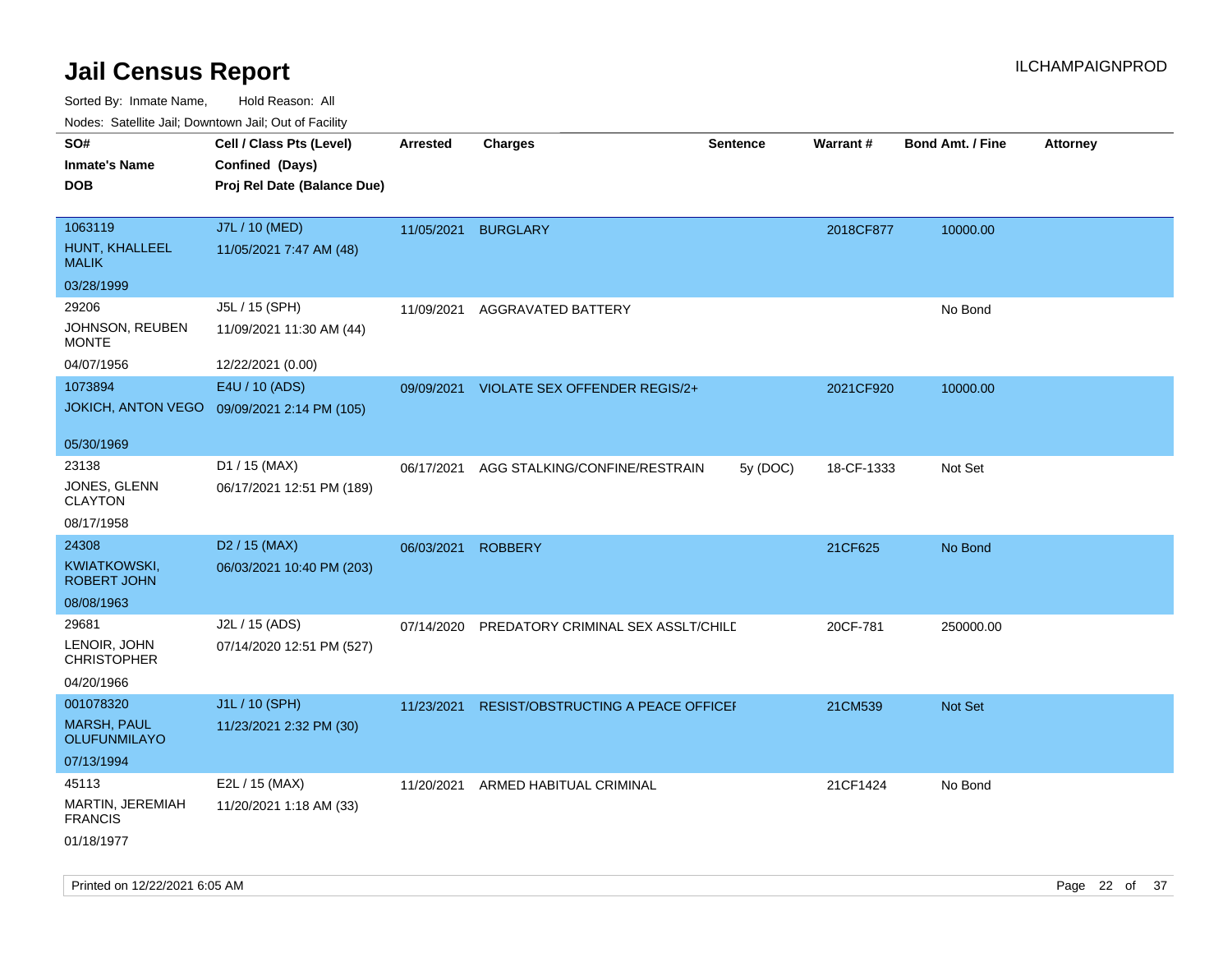Sorted By: Inmate Name, Hold Reason: All

| Nodes: Satellite Jail; Downtown Jail; Out of Facility |  |
|-------------------------------------------------------|--|
|-------------------------------------------------------|--|

| SO#<br><b>Inmate's Name</b><br><b>DOB</b>                               | Cell / Class Pts (Level)<br>Confined (Days)<br>Proj Rel Date (Balance Due) | Arrested                               | <b>Charges</b>                                                                                  | <b>Sentence</b> | <b>Warrant#</b>                  | Bond Amt. / Fine                     | <b>Attorney</b> |
|-------------------------------------------------------------------------|----------------------------------------------------------------------------|----------------------------------------|-------------------------------------------------------------------------------------------------|-----------------|----------------------------------|--------------------------------------|-----------------|
| 1066623<br>MATA-OROZCO,<br><b>OLEGARIO</b><br>03/06/1995                | G6U / 5 (MIN)<br>11/17/2021 5:08 PM (36)                                   | 11/17/2021                             | MFG/DEL 15<100 GR COCA/ANALOG                                                                   |                 | 17CF1093                         | 75000.00                             |                 |
| 001078249<br>MCCLENDON, CALVIN<br>м<br>04/29/1990                       | B3 / 10 (MED)<br>08/07/2021 8:56 AM (138)                                  | 08/07/2021                             | FELON POSS/USE WEAPON/FIREARM                                                                   |                 | 21CF947                          | Not Set                              |                 |
| 40235<br>MERRIWEATHER,<br><b>MARCUS TODD</b><br>11/28/1967              | G9U / 5 (MIN)<br>10/04/2021 4:41 PM (80)                                   | 10/04/2021                             | AGG DUI/4                                                                                       |                 | 2021CF1145                       | 35000.00                             |                 |
| 1040273<br>METCALFE, LANELL<br><b>JARON</b><br>09/22/1988               | E5U / 15 (ADS)<br>09/30/2021 11:32 PM (84)                                 | 09/30/2021                             | PRED CRIM SEX ASLT/VICTIM <13                                                                   |                 | 21CF329                          | 500000.00                            |                 |
| 1075635<br>MILES, DEVLON VON,<br>Junior<br>11/04/2000                   | B <sub>2</sub> / 10 (ADS)<br>05/11/2021 10:39 PM (226)                     | 05/11/2021<br>05/11/2021               | AGG DISCHARGE FIREARM/OCC VEH<br>MFG/DEL CANNABIS/30-500 GRAMS                                  |                 | 21CF538<br>20CF1402              | Not Set<br>100000.00                 |                 |
| 1069209<br>MOORE, DEVONTE<br><b>JAMAL</b><br>09/24/1995                 | H2L / 10 (ADS)<br>04/07/2021 6:25 PM (260)                                 | 04/07/2021                             | AGG BATTERY/GREAT BODILY HARM                                                                   |                 | 21CF376                          | Not Set                              |                 |
| 001078357<br>PETTIGREW, CAREY<br><b>CORNITRIAS DEOBLO</b><br>08/31/1986 | H6L / 15 (ADS)<br>09/17/2021 9:56 AM (97)                                  | 09/17/2021<br>09/17/2021<br>09/17/2021 | ARMED ROBBERY/ARMED W/FIREARM<br>ARMED ROBBERY/ARMED W/FIREARM<br>ARMED ROBBERY/ARMED W/FIREARM |                 | 21CF1230<br>21CF1129<br>21CF1128 | <b>Not Set</b><br>Not Set<br>Not Set |                 |
| 1022441<br>PICKENS, DONTRELL<br><b>DEMAR</b>                            | H3L / 10 (ADS)<br>10/27/2021 1:39 PM (57)                                  | 10/27/2021<br>10/27/2021               | AGG BATTERY/PEACE OFFICER<br>AGG BATTERY/PEACE OFFICER                                          |                 | 2021 CF 12<br>2020 CF 1488       | No Bond<br>No Bond                   |                 |

12/10/1993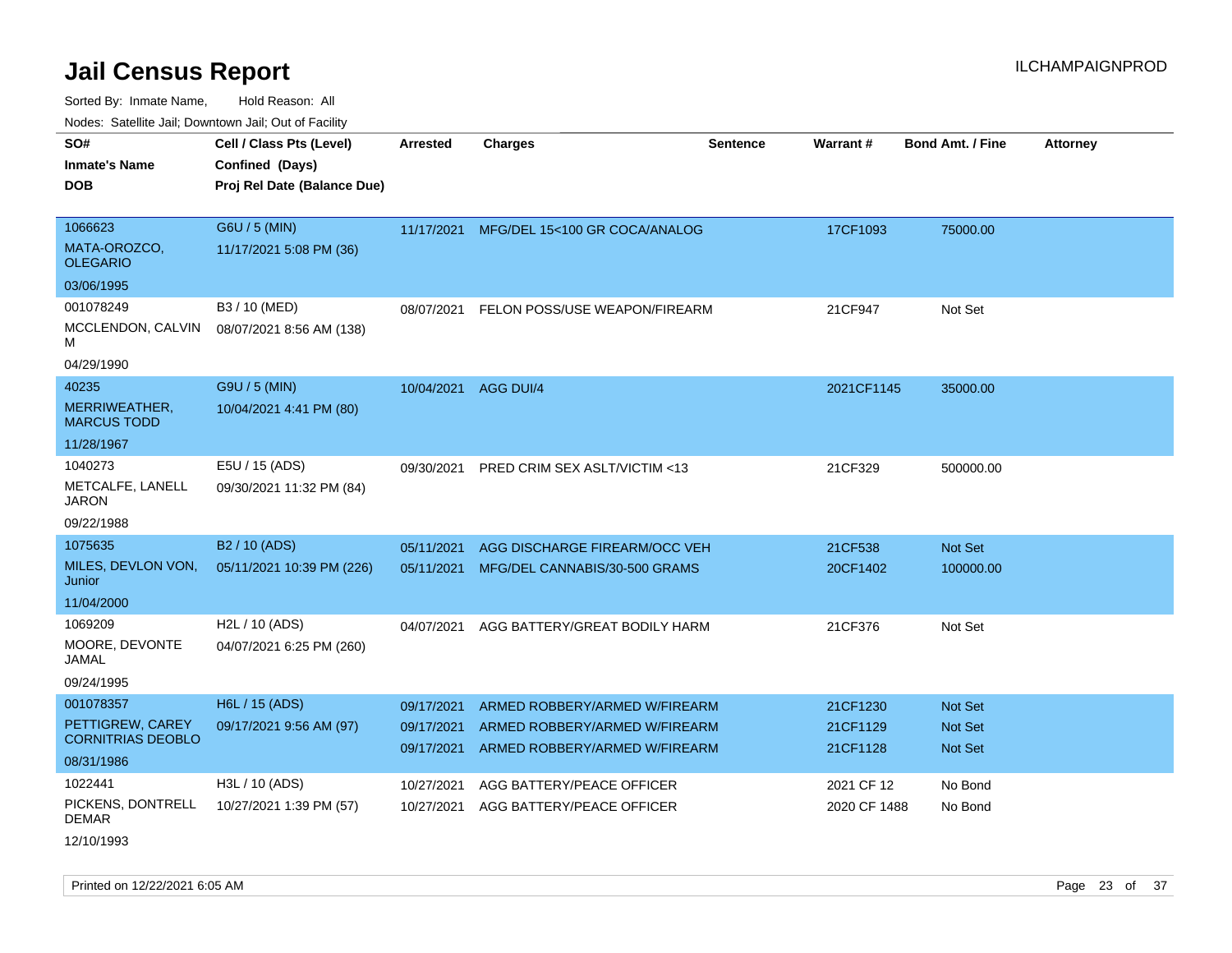| roaco. Odichile Jan, Downtown Jan, Out of Facility         |                                                                            |                                        |                                                                                        |                 |                                   |                                                    |                 |
|------------------------------------------------------------|----------------------------------------------------------------------------|----------------------------------------|----------------------------------------------------------------------------------------|-----------------|-----------------------------------|----------------------------------------------------|-----------------|
| SO#<br><b>Inmate's Name</b><br><b>DOB</b>                  | Cell / Class Pts (Level)<br>Confined (Days)<br>Proj Rel Date (Balance Due) | <b>Arrested</b>                        | <b>Charges</b>                                                                         | <b>Sentence</b> | Warrant#                          | <b>Bond Amt. / Fine</b>                            | <b>Attorney</b> |
| 001078602<br>RICHARDSON,<br><b>JOHNNY LINDAL</b>           | C6L / 10 (MED)<br>11/21/2021 10:00 AM (32)                                 |                                        | 11/21/2021 AGGRAVATED DOMESTIC BATTERY                                                 |                 | 21CF1428                          | Not Set                                            |                 |
| 06/27/2000<br>1072114<br><b>LEVON</b><br>10/23/2000        | A1U / 15 (SPH)<br>ROBINSON, DONNELL 01/17/2021 2:40 PM (340)               | 01/17/2021<br>01/17/2021<br>02/17/2021 | ATTEMPT (FIRST DEGREE MURDER)<br>ARMED ROBBERY/NO FIREARM<br>AGGRAVATED BATTERY        | 4y (DOC)        | 2021CF65<br>2020CF824             | Not Set<br>75000.00<br>250000.00                   |                 |
| 1006507<br>RODGERS, DYLAN<br><b>ROBERT</b><br>12/12/1991   | C2L / 10 (MED)<br>10/21/2021 12:34 AM (63)                                 | 10/21/2021<br>10/21/2021<br>10/21/2021 | DOMESTIC BATTERY/OTHER PRIOR<br><b>PROBATION VIOLATION</b><br>AGG ASLT/USE DDLY WEAPON |                 | 21CF1269<br>2019CF1220<br>21CM123 | Not Set<br>10000.00<br>1000.00                     |                 |
| 1068592<br>ROSS, TEVONTAE<br><b>TERRANCE</b><br>12/15/1998 | C8L / 15 (ADS)<br>11/12/2021 8:41 AM (41)                                  | 11/12/2021                             | <b>BURGLARY</b>                                                                        |                 | 21CF1393                          | Not Set                                            |                 |
| 1069960<br>SHELTON, JOSIAH<br><b>TIMOTHY</b><br>02/23/1980 | G7L / 5 (MIN)<br>09/28/2021 2:04 AM (86)                                   | 09/28/2021                             | <b>IDENTITY THEFT/\$2K-\$10K</b>                                                       |                 | 21CF952                           | 10000.00                                           |                 |
| 1057312<br>STARKS, RAMEON<br><b>TAHZIER</b><br>12/18/1996  | G <sub>2U</sub><br>11/10/2021 9:51 PM (43)                                 | 11/10/2021<br>11/30/2021 THEFT         | HOME INVASION/FIREARM                                                                  |                 | 21CF1388<br>21CF1194              | Not Set<br>100000.00                               |                 |
| 1051104<br>STOVER, ANDREW<br><b>WADE</b><br>07/20/1994     | $G1U / 5$ (MIN)<br>05/27/2021 12:59 AM (210)                               | 05/26/2021<br>05/26/2021<br>05/26/2021 | METH DELIVERY/5<15 GRAMS<br>DRIVING ON REVOKED LICENSE<br><b>BURGLARY</b>              |                 | 21CF598<br>21TR4000<br>21CF667    | <b>Not Set</b><br><b>Not Set</b><br><b>Not Set</b> |                 |
| 1024184<br>SULLIVAN, CODY<br><b>MICHAEL</b><br>08/15/1994  | H5L / 10 (ADS)<br>09/08/2021 3:28 PM (106)                                 | 09/08/2021                             | AGG ASLT PEACE OFF/FIRE/ER WRK                                                         |                 | 20CF1051                          | No Bond                                            |                 |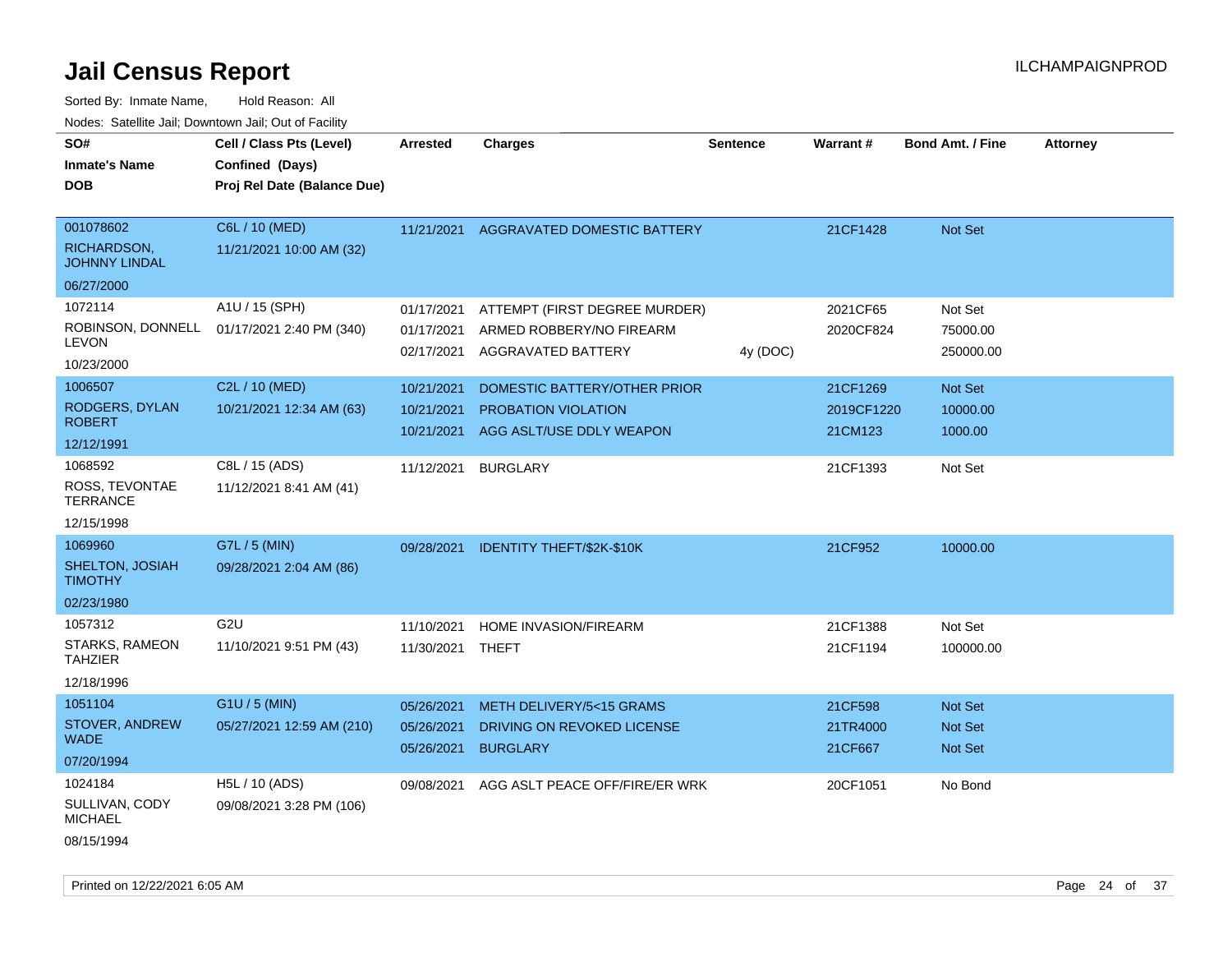Sorted By: Inmate Name, Hold Reason: All Nodes: Satellite Jail; Downtown Jail; Out of Facility

|                                                         | Cell / Class Pts (Level)                       |                          |                                                              |                 |                       |                         |                 |
|---------------------------------------------------------|------------------------------------------------|--------------------------|--------------------------------------------------------------|-----------------|-----------------------|-------------------------|-----------------|
| SO#<br><b>Inmate's Name</b><br><b>DOB</b>               | Confined (Days)<br>Proj Rel Date (Balance Due) | Arrested                 | <b>Charges</b>                                               | <b>Sentence</b> | Warrant#              | <b>Bond Amt. / Fine</b> | <b>Attorney</b> |
| 1068839<br><b>TAYLOR, LONDON</b><br><b>JAVON</b>        | C3L / 15 (MAX)<br>08/07/2020 10:30 AM (503)    | 08/07/2020 HOMICIDE      |                                                              |                 | 2020-CF851            | 1000000.00              |                 |
| 08/16/1999                                              |                                                |                          |                                                              |                 |                       |                         |                 |
| 1004142<br>TOY, KAYON LARENZ                            | F9L / 15 (MAX)<br>10/22/2021 1:01 PM (62)      | 10/27/2021               | POSSESSION OF METH/15<100GRAMS                               |                 | 2021CF1298            | 1500000.00              |                 |
| 09/12/1991                                              |                                                |                          |                                                              |                 |                       |                         |                 |
| 1056971                                                 | D6 / 10 (ADS)                                  | 08/07/2021               | FELON POSS/USE WEAPON/FIREARM                                |                 | 21CF948               | No Bond                 |                 |
| <b>TRAVIS, DENZEL</b><br><b>DANTRELL</b>                | 08/07/2021 7:36 AM (138)                       | 08/08/2021               | AGG BATTERY/PUBLIC PLACE                                     |                 | 2020CF647             | 25000.00                |                 |
| 03/21/1993                                              |                                                |                          |                                                              |                 |                       |                         |                 |
| 001078250<br>TRAVIS, JORDAN<br><b>TESHAUN</b>           | F2L / 10 (MED)<br>08/07/2021 10:27 AM (138)    | 08/07/2021               | FELON POSS WEAPON/BODY ARMOR                                 |                 | 21CF950               | Not Set                 |                 |
| 03/03/1996                                              |                                                |                          |                                                              |                 |                       |                         |                 |
| 30108<br>VANDYKE, DARYL<br><b>ANTHONY</b>               | J4L / 15 (ADS)<br>07/30/2021 8:29 PM (146)     | 07/30/2021               | <b>MURDER</b>                                                |                 | 21CF902               | 2000000.00              |                 |
| 10/04/1965                                              |                                                |                          |                                                              |                 |                       |                         |                 |
| 968681<br>WADE, DEMETRIUS<br><b>DARYL</b><br>01/07/1987 | D5 / 15 (ADS)<br>08/27/2021 2:25 AM (118)      | 08/27/2021<br>08/27/2021 | AGG CRIM SX AB/VIC 13<18/TRUST<br>INDIRECT CRIMINAL CONTEMPT | 5y (DOC)        | 2020CF499<br>2021CC16 | 250000.00<br>No Bond    |                 |
| 1070904<br>WANKEL, JONAH<br><b>JAMES</b><br>12/15/1993  | G7U / 5 (MIN)<br>10/28/2021 3:42 AM (56)       | 10/28/2021               | <b>BURGLARY</b>                                              |                 | 2021CF321             | 15000.00                |                 |
| 1070971                                                 | $14/5$ (ADS)                                   | 12/07/2021               | IDENTITY THEFT/<\$300                                        |                 | 20CF922               | Not Set                 |                 |
| <b>WEIR, CLINTON</b><br><b>HOWARD</b><br>03/15/1983     | 12/08/2021 3:45 AM (15)                        | 12/07/2021               | <b>RECKLESS DRIVING</b>                                      |                 | 19TR2348              | Not Set                 |                 |

Printed on 12/22/2021 6:05 AM Page 25 of 37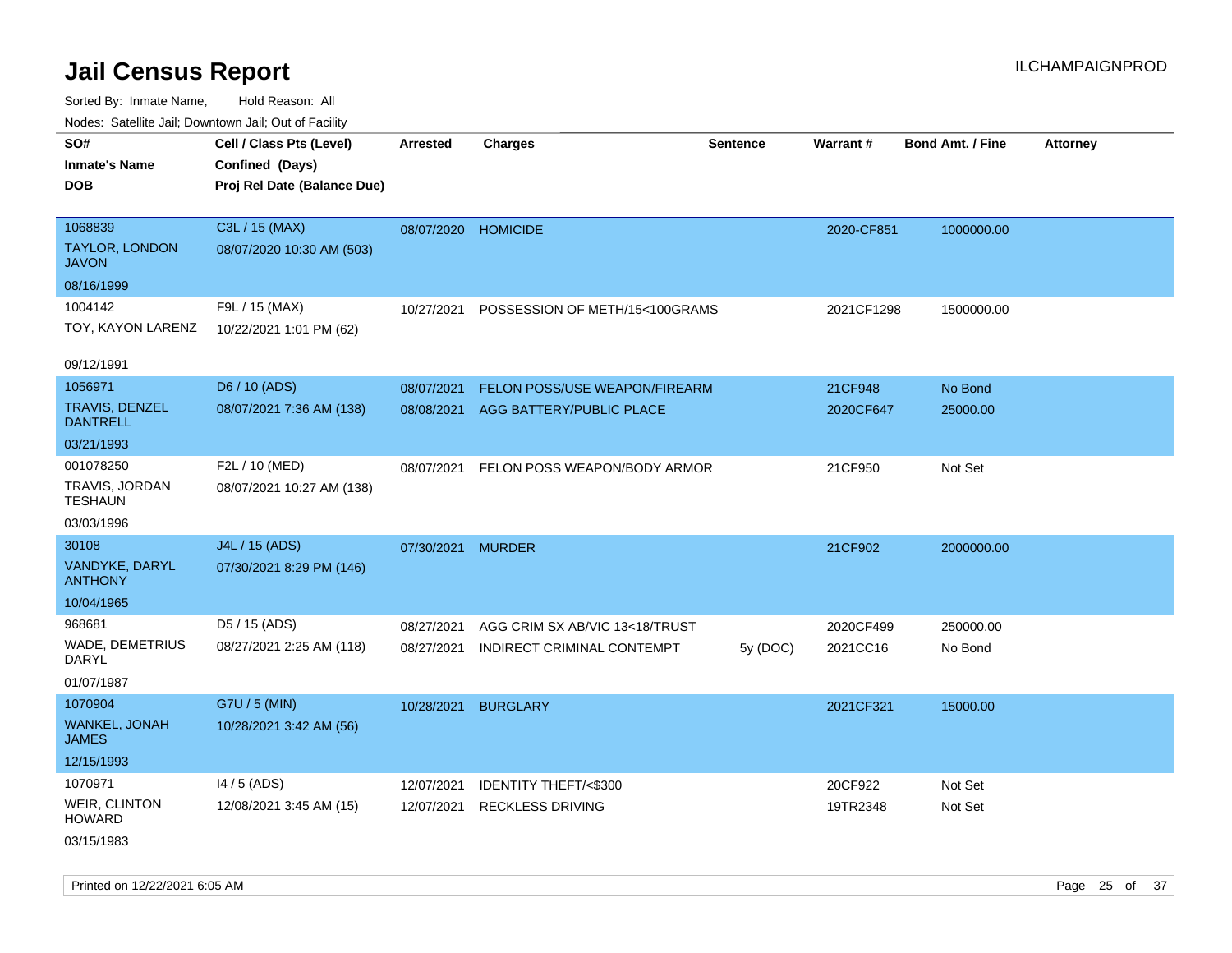| SO#<br><b>Inmate's Name</b>                | Cell / Class Pts (Level)<br>Confined (Days) | Arrested   | Charges                        | <b>Sentence</b> | Warrant#    | <b>Bond Amt. / Fine</b> | <b>Attorney</b> |
|--------------------------------------------|---------------------------------------------|------------|--------------------------------|-----------------|-------------|-------------------------|-----------------|
| <b>DOB</b>                                 | Proj Rel Date (Balance Due)                 |            |                                |                 |             |                         |                 |
|                                            |                                             |            |                                |                 |             |                         |                 |
| 1058072                                    | A2U / 15 (SPH)                              | 02/25/2021 | <b>ARMED HABITUAL CRIMINAL</b> |                 |             | <b>Not Set</b>          |                 |
| <b>WILLIAMS, KENNETH</b><br><b>BERNARD</b> | 02/25/2021 3:24 PM (301)                    |            |                                |                 |             |                         |                 |
| 10/04/1985                                 |                                             |            |                                |                 |             |                         |                 |
| 9326                                       | $12/5$ (ADS)                                | 06/14/2021 | <b>BURGLARY</b>                |                 | 2020-CF-625 | Not Set                 |                 |
| YOUNG, ANTHONY<br>PAUL                     | 06/14/2021 12:07 PM (192)                   |            |                                |                 |             |                         |                 |
| 03/13/1954                                 |                                             |            |                                |                 |             |                         |                 |
| <b>Total Downtown Jail: 57</b>             |                                             | Males: 57  | Unknown: 0<br>Females: 0       |                 |             |                         |                 |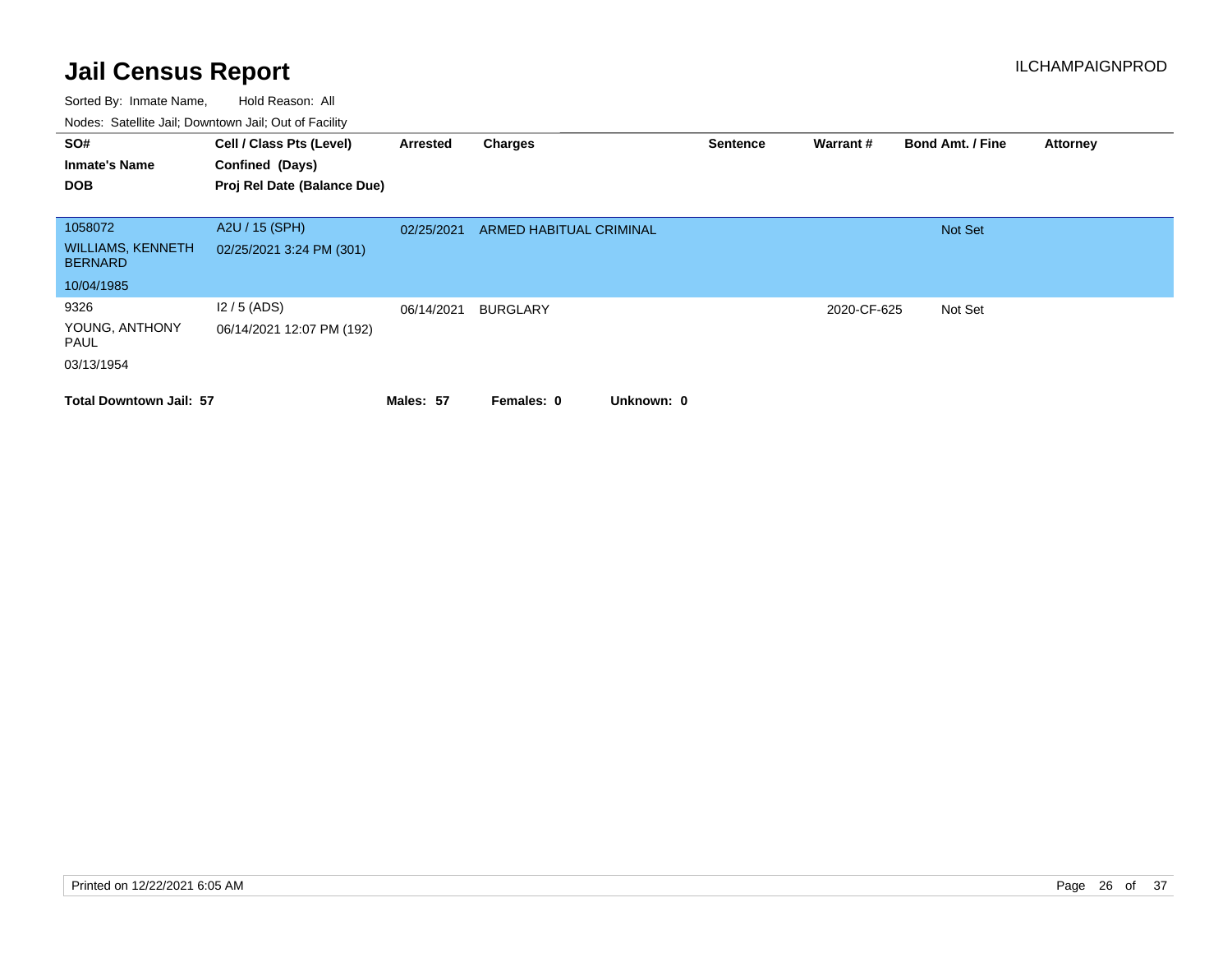|  | <b>Out of Facility</b> |  |
|--|------------------------|--|

| SO#<br><b>Inmate's Name</b>              | Cell / Class Pts (Level)<br>Confined (Days)   | <b>Arrested</b> | <b>Charges</b>                   | <b>Sentence</b> | <b>Warrant#</b> | Bond Amt. / Fine | <b>Attorney</b> |
|------------------------------------------|-----------------------------------------------|-----------------|----------------------------------|-----------------|-----------------|------------------|-----------------|
| <b>DOB</b>                               | Proj Rel Date (Balance Due)                   |                 |                                  |                 |                 |                  |                 |
| 61095                                    | <b>DEW / 10 (ADS)</b>                         | 05/02/2021      | HOME INVASION/CAUSE INJURY       |                 | 2021CF323       | 100000.00        |                 |
| AMOS, DERRICK<br><b>JAMES</b>            | 05/02/2021 9:02 PM (235)                      |                 |                                  |                 |                 |                  |                 |
| 06/12/1985                               |                                               |                 |                                  |                 |                 |                  |                 |
| 19971                                    | EHD                                           | 11/09/2021      | DRIVING RVK/SUSP DUI/SSS 4-9     |                 | 2021CF968       | Not Set          |                 |
| <b>LYNN</b>                              | BARNESKE, RAYMOND 11/09/2021 9:32 AM (44)     |                 |                                  |                 |                 |                  |                 |
| 08/17/1961                               | 5/6/2022 (0.00)                               |                 |                                  |                 |                 |                  |                 |
| 60268                                    | <b>EHD</b>                                    | 12/14/2021      | DRIVING ON REVOKED LICENSE       |                 | 2021TR1451      | Not Set          |                 |
| <b>BECKETT, JEFFREY</b><br><b>ALAN</b>   | 12/14/2021 10:13 AM (9)                       |                 |                                  |                 |                 |                  |                 |
| 05/07/1963                               | 12/23/2021 (0.00)                             |                 |                                  |                 |                 |                  |                 |
| 516062                                   | DEW / 15 (MAX)                                | 02/22/2021      | AGG DISCH FIR/VEH/PC OFF/FRMAN   |                 | 21CF210         | No Bond          |                 |
| BENNETT, JOHN<br><b>MICHAEL</b>          | 02/22/2021 10:47 AM (304)                     | 02/22/2021      | PHONE HARASSMENT/2+              |                 | 20CF194         | 5000.00          |                 |
| 04/30/1986                               |                                               |                 |                                  |                 |                 |                  |                 |
| 976538                                   | <b>EHD</b>                                    | 10/12/2021      | DOMESTIC BATTERY/OTHER PRIOR     |                 | 2020CF1095      | Not Set          |                 |
|                                          | BLISSIT, WYATT TYRES 10/12/2021 10:05 AM (72) |                 |                                  |                 |                 |                  |                 |
| 09/05/1989                               | 1/6/2022 (0.00)                               |                 |                                  |                 |                 |                  |                 |
| 33993                                    | DEW / 10 (MED)                                | 06/14/2021      | POSSESSING A CONTROLLED SUBSTANC |                 | 21CF657         | Not Set          |                 |
| <b>BOOKER, STEPHON</b><br><b>MONTELL</b> | 06/14/2021 7:42 PM (192)                      | 06/14/2021      | AGGRAVATED DOMESTIC BATTERY      |                 | 21CF688         | Not Set          |                 |
| 06/11/1971                               |                                               | 06/14/2021      | PAROLE REVOCATION                |                 | CH2103612       | No Bond          |                 |
| 1074315                                  | <b>DEW / 15 (MAX)</b>                         | 07/27/2021      | AGG DISCHARGE FIREARM/VEH/SCH    |                 | 21CF927         | Not Set          |                 |
| <b>BRIGGS, PATRICK</b><br><b>MONTAY</b>  | 08/03/2021 4:56 PM (142)                      |                 |                                  |                 |                 |                  |                 |
| 08/05/2001                               |                                               |                 |                                  |                 |                 |                  |                 |
|                                          |                                               |                 |                                  |                 |                 |                  |                 |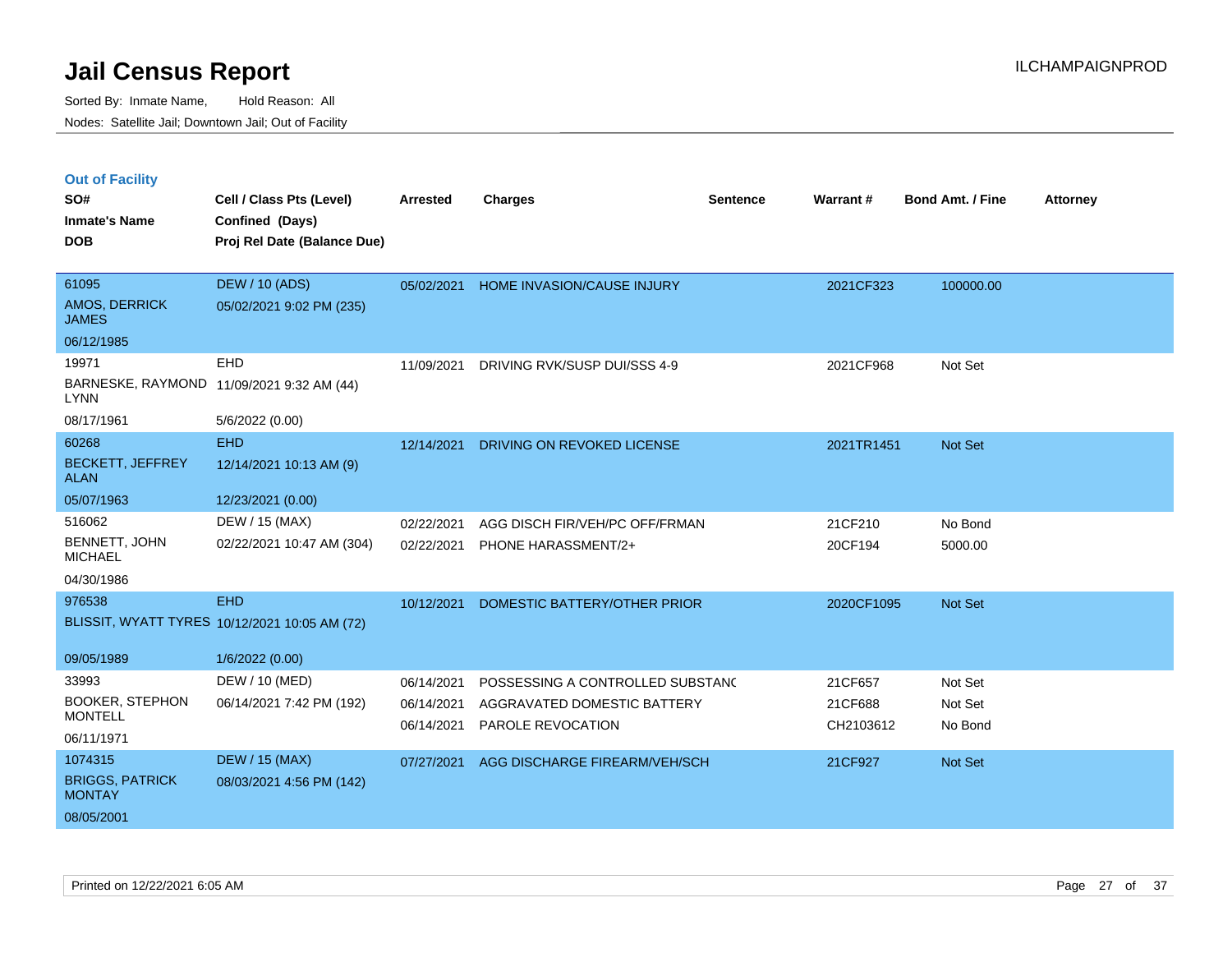Sorted By: Inmate Name, Hold Reason: All Nodes: Satellite Jail; Downtown Jail; Out of Facility

| roaco. Catolino dall, Downtown dall, Out of Fability |                             |            |                                          |                 |            |                         |                 |
|------------------------------------------------------|-----------------------------|------------|------------------------------------------|-----------------|------------|-------------------------|-----------------|
| SO#                                                  | Cell / Class Pts (Level)    | Arrested   | <b>Charges</b>                           | <b>Sentence</b> | Warrant#   | <b>Bond Amt. / Fine</b> | <b>Attorney</b> |
| <b>Inmate's Name</b>                                 | Confined (Days)             |            |                                          |                 |            |                         |                 |
| <b>DOB</b>                                           | Proj Rel Date (Balance Due) |            |                                          |                 |            |                         |                 |
|                                                      |                             |            |                                          |                 |            |                         |                 |
| 001078065                                            | <b>KAN / 10 (ADS)</b>       | 06/17/2021 | AGG BATTERY/DISCHARGE FIREARM            |                 | 21CF704    | 1000000.00              |                 |
| <b>BROWN, CHARMAN</b><br><b>LAKEEF</b>               | 06/17/2021 12:32 PM (189)   |            |                                          |                 |            |                         |                 |
| 11/30/2002                                           |                             |            |                                          |                 |            |                         |                 |
| 1038554                                              | KAN / 15 (MAX)              | 08/18/2021 | ARMED HABITUAL CRIMINAL                  |                 | 21CF1162   | Not Set                 |                 |
| <b>BROWN, CORRION</b><br><b>DEVONTAE</b>             | 08/18/2021 5:40 PM (127)    | 08/18/2021 | DELIVERY OF OR POSSESSION OF W/INT       |                 | 21CF1009   | No Bond                 |                 |
| 04/19/1995                                           |                             |            |                                          |                 |            |                         |                 |
| 1038579                                              | <b>KAN / 15 (MAX)</b>       | 08/18/2021 | FELON POSS/USE WEAPON/FIREARM            |                 | 21CF1010   | Not Set                 |                 |
| <b>BROWN, MARKEL</b><br><b>RIKKI</b>                 | 08/18/2021 2:05 PM (127)    |            |                                          |                 |            |                         |                 |
| 01/06/1995                                           |                             |            |                                          |                 |            |                         |                 |
| 1003006                                              | KAN / 15 (MAX)              | 08/19/2021 | FELON POSS/USE MACHINE GUN               |                 | 21CF1011   | No Bond                 |                 |
| <b>BROWN, ROCKEITH</b><br><b>JAVONTE</b>             | 08/19/2021 12:55 AM (126)   |            |                                          |                 |            |                         |                 |
| 07/23/1991                                           |                             |            |                                          |                 |            |                         |                 |
| 987334                                               | <b>DEW / 15 (MAX)</b>       |            | 03/10/2021 ATTEMPT (FIRST DEGREE MURDER) |                 | 19CF689    | Not Set                 |                 |
| CAIN, ISAIAH<br><b>DEPRIEST</b>                      | 03/10/2021 2:22 PM (288)    |            |                                          |                 |            |                         |                 |
| 12/23/1990                                           |                             |            |                                          |                 |            |                         |                 |
| 001078638                                            | <b>EHD</b>                  | 12/15/2021 | DRIVING ON SUSPENDED LICENSE             |                 | 2021TR1120 | Not Set                 |                 |
| CAMPBELL, CARLA<br><b>GISSELLE</b>                   | 12/15/2021 11:03 AM (8)     |            |                                          |                 |            |                         |                 |
| 08/12/1980                                           | 2/12/2022 (0.00)            |            |                                          |                 |            |                         |                 |
| 992962                                               | <b>DEW / 15 (ADS)</b>       | 05/25/2021 | MURDER/INTENT TO KILL/INJURE             |                 | 2018CF1045 | 1000000.00              |                 |
| <b>CAMPBELL, KEITH</b><br><b>KNAQEEB</b>             | 05/25/2021 1:19 PM (212)    |            |                                          |                 |            |                         |                 |
| 07/22/1991                                           |                             |            |                                          |                 |            |                         |                 |
| 001078576                                            | KAN / 15 (MAX)              | 11/09/2021 | UNLAWFUL USE OF A WEAPON                 |                 | 21CF1383   | Not Set                 |                 |
| CARTER, DEMONDRE<br><b>DAVON</b>                     | 11/09/2021 6:01 PM (44)     |            |                                          |                 |            |                         |                 |
| 05/27/2001                                           |                             |            |                                          |                 |            |                         |                 |

Printed on 12/22/2021 6:05 AM Page 28 of 37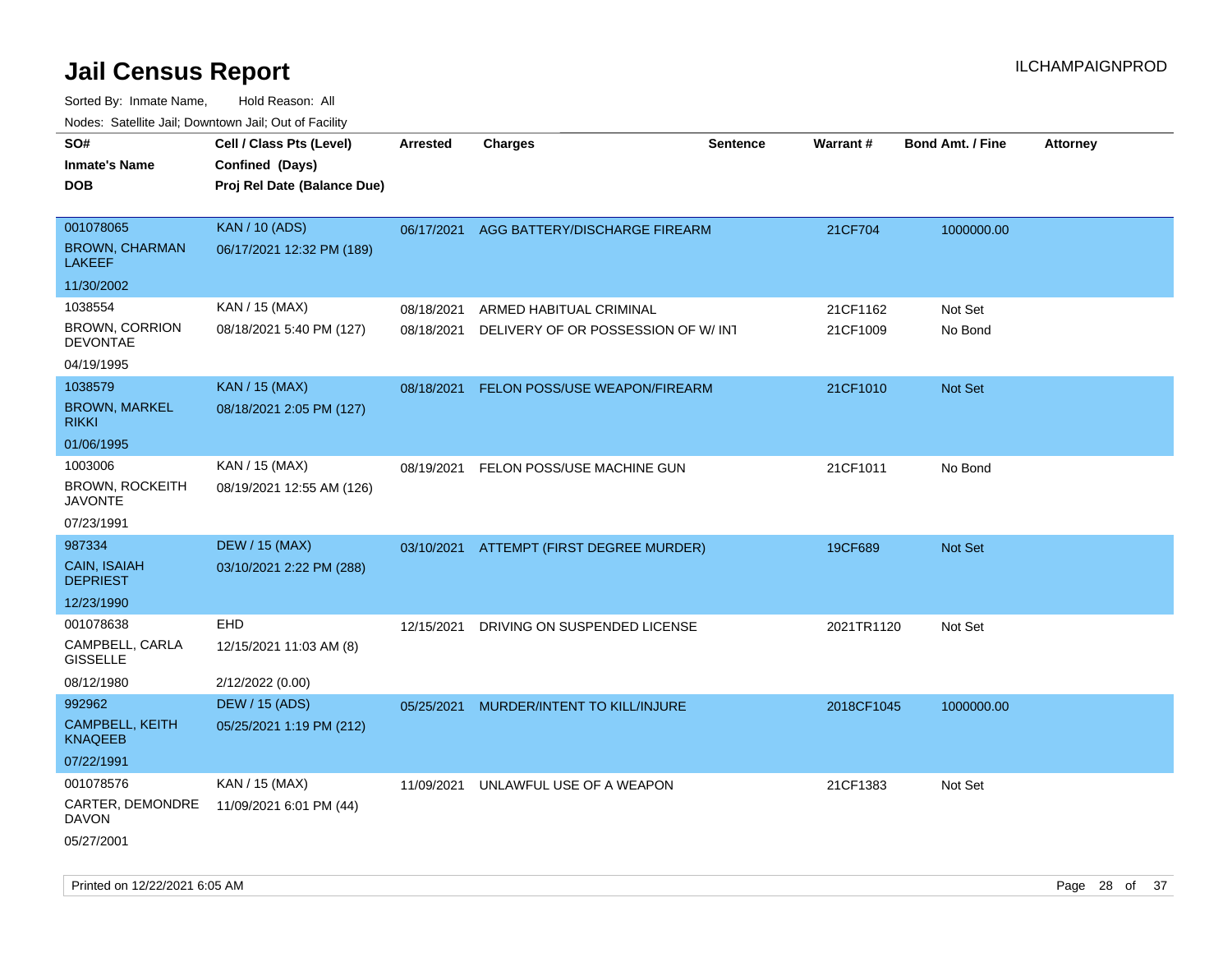| ivouss. Satellite Jali, Downtown Jali, Out of Facility |                             |                 |                                |                 |            |                         |                 |
|--------------------------------------------------------|-----------------------------|-----------------|--------------------------------|-----------------|------------|-------------------------|-----------------|
| SO#                                                    | Cell / Class Pts (Level)    | <b>Arrested</b> | <b>Charges</b>                 | <b>Sentence</b> | Warrant#   | <b>Bond Amt. / Fine</b> | <b>Attorney</b> |
| <b>Inmate's Name</b>                                   | Confined (Days)             |                 |                                |                 |            |                         |                 |
| <b>DOB</b>                                             | Proj Rel Date (Balance Due) |                 |                                |                 |            |                         |                 |
|                                                        |                             |                 |                                |                 |            |                         |                 |
| 1064992                                                | <b>KAN / 15 (MAX)</b>       | 09/20/2021      | ARMED VIOLENCE/CATEGORY I      |                 | 21CF1137   | <b>Not Set</b>          |                 |
| CARTER, KEJUAN<br>JAVONTE                              | 09/20/2021 11:42 PM (94)    |                 |                                |                 |            |                         |                 |
| 06/27/1998                                             |                             |                 |                                |                 |            |                         |                 |
| 959420                                                 | <b>EHD</b>                  | 11/16/2021      | AGG DUI/NO VALID DL            |                 | 2021CF673  | Not Set                 |                 |
| CHAPPLE, RAYMOND<br>DEONTE                             | 11/16/2021 9:49 AM (37)     |                 |                                |                 |            |                         |                 |
| 06/30/1988                                             | 12/29/2021 (0.00)           |                 |                                |                 |            |                         |                 |
| 001078461                                              | <b>KAN / 10 (MED)</b>       | 10/07/2021      | AGG UNLAWFUL USE WEAPON/PERSON |                 | 2021CF1209 | No Bond                 |                 |
| COLE, ERIC JOSE                                        | 10/08/2021 12:25 AM (76)    | 10/07/2021      | AGG DOMESTIC BATTERY/STRANGLE  |                 | 2021CF1208 | <b>Not Set</b>          |                 |
| 01/24/2002                                             |                             | 10/08/2021      | HARASS WITNESS/FAMILY MBR/REP  |                 | 21CF1218   | <b>Not Set</b>          |                 |
| 57733                                                  | KAN / 15 (SPH)              | 02/25/2020      | <b>HOMICIDE</b>                |                 | 2020-CF250 | 2000000.00              |                 |
| CRAIG, ANTOINE<br>DARRELL                              | 02/25/2020 4:08 PM (667)    | 02/25/2020      | FELON POSS/USE WEAPON/FIREARM  |                 | 19CF-1827  | 80000.00                |                 |
| 10/09/1982                                             |                             |                 |                                |                 |            |                         |                 |
| 001077939                                              | <b>DEW / 10 (MED)</b>       | 05/10/2021      | FIREARM/FOID INVALID/NOT ELIG  |                 | 21CF526    | No Bond                 |                 |
| <b>CROSS, PATRICK</b><br><b>DONTRELLE</b>              | 05/10/2021 7:31 PM (227)    | 06/02/2021      | POSS STOLEN VEHICLE > \$25,000 |                 | 21CF612    | <b>Not Set</b>          |                 |
| 11/07/2001                                             |                             |                 |                                |                 |            |                         |                 |
| 1061304                                                | DEW / 15 (MAX)              | 10/11/2021      | ARMED HABITUAL CRIMINAL        |                 | 21CF1226   | No Bond                 |                 |
| DORRIS, KEMION                                         | 10/11/2021 7:30 PM (73)     | 10/11/2021      | ARMED HABITUAL CRIMINAL        |                 | 21CF1227   | No Bond                 |                 |
| DAETOCE                                                |                             | 10/11/2021      | HOME INVASION/FIREARM          |                 | 21CF1228   | No Bond                 |                 |
| 11/19/1997                                             |                             |                 |                                |                 |            |                         |                 |
| 995885                                                 | <b>EHD</b>                  | 11/30/2021      | DRIVING ON SUSPENDED LICENSE   |                 | 2021TR4222 | <b>Not Set</b>          |                 |
| <b>FINLEY, KENON</b><br>MARQUIS                        | 11/30/2021 10:33 AM (23)    |                 |                                |                 |            |                         |                 |
| 09/13/1991                                             | 12/29/2021 (0.00)           |                 |                                |                 |            |                         |                 |
| 60154                                                  | <b>EHD</b>                  | 10/20/2021      | AGG DUI/LIC SUSP OR REVOKED    |                 | 2021cf261  | Not Set                 |                 |
| GARCIA-MEZA,<br>CARLOS                                 | 10/20/2021 9:23 AM (64)     |                 |                                |                 |            |                         |                 |
| 03/06/1983                                             | 1/16/2022 (0.00)            |                 |                                |                 |            |                         |                 |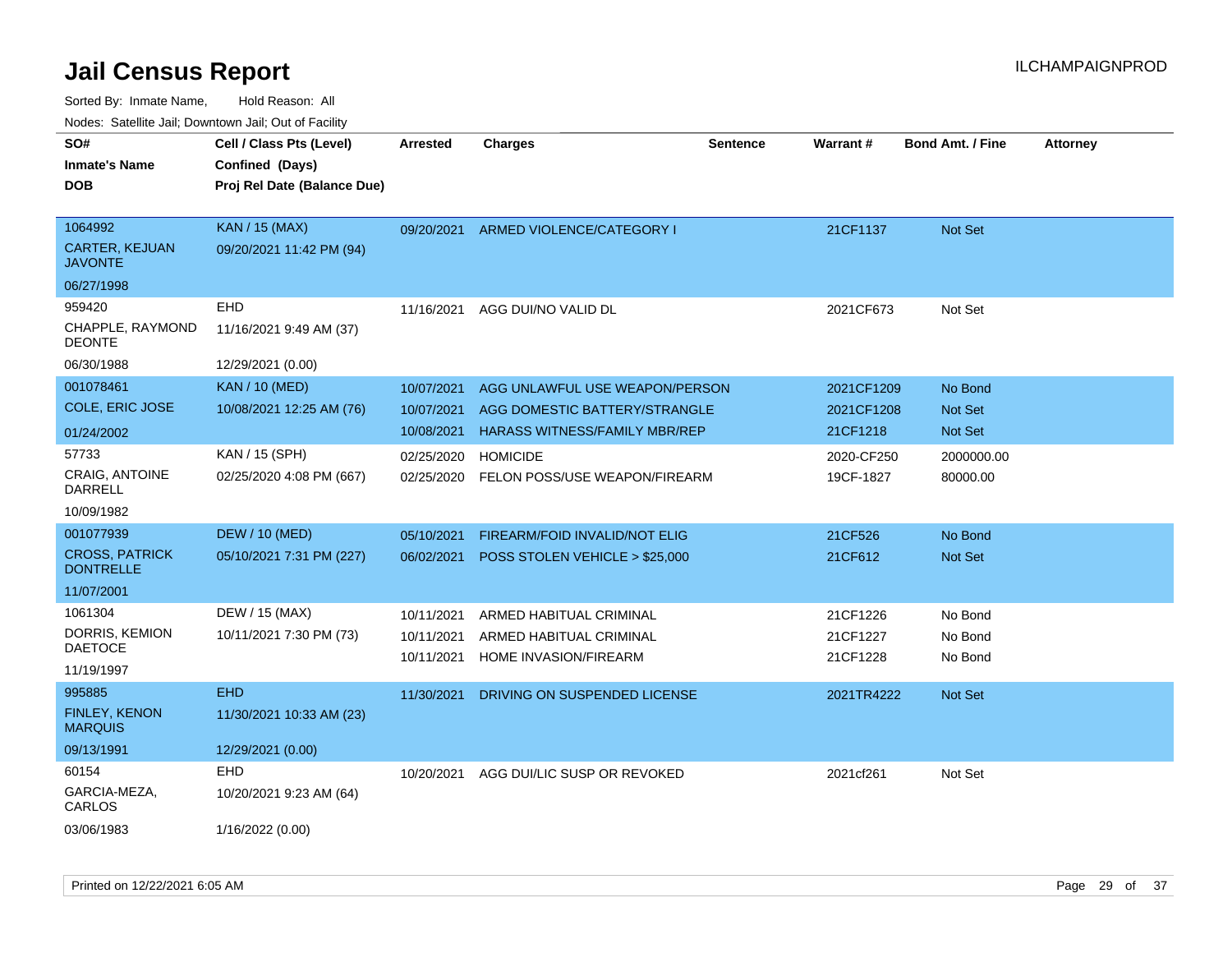| SO#<br><b>Inmate's Name</b><br><b>DOB</b> | Cell / Class Pts (Level)<br>Confined (Days)<br>Proj Rel Date (Balance Due) | <b>Arrested</b> | <b>Charges</b>                      | <b>Sentence</b> | <b>Warrant#</b> | <b>Bond Amt. / Fine</b> | <b>Attorney</b> |
|-------------------------------------------|----------------------------------------------------------------------------|-----------------|-------------------------------------|-----------------|-----------------|-------------------------|-----------------|
| 986642                                    | <b>EHD</b>                                                                 | 12/14/2021      | DRIVING ON SUSPENDED LICENSE        |                 | 2020TR8374      | Not Set                 |                 |
| <b>GARELLI, SAMMY</b><br><b>JOSEPH</b>    | 12/14/2021 9:32 AM (9)                                                     |                 |                                     |                 |                 |                         |                 |
| 06/24/1982                                | 1/12/2022 (0.00)                                                           |                 |                                     |                 |                 |                         |                 |
| 001077363                                 | KAN / 25 (SPH)                                                             |                 | 10/30/2020 HOME INVASION/FIREARM    |                 | 20CF1202        | 500000.00               |                 |
| GARY, DAKOTA<br><b>TREVON</b>             | 10/30/2020 10:41 AM (419)                                                  |                 |                                     |                 |                 |                         |                 |
| 12/31/2001                                |                                                                            |                 |                                     |                 |                 |                         |                 |
| 1013012                                   | <b>KAN / 15 (MAX)</b>                                                      | 07/08/2021      | ATTEMPT (FIRST DEGREE MURDER)       |                 | 2021CF790       | 1000000.00              |                 |
| <b>GARY, XAVIER LAMAR</b>                 | 07/08/2021 9:24 AM (168)                                                   | 07/08/2021      | <b>FELON POSS/USE FIREARM PRIOR</b> |                 | 2020CF650       | 25000.00                |                 |
|                                           |                                                                            | 07/08/2021      | FELON POSS/USE FIREARM PRIOR        |                 | 21CF798         | Not Set                 |                 |
| 12/14/1991                                |                                                                            |                 |                                     |                 |                 |                         |                 |
| 1065946                                   | KAN / 10 (MED)                                                             | 09/04/2021      | AGG BATTERY/DISCHARGE FIREARM       |                 | 21CF1057        | 750000.00               |                 |
| GODBOLT, DESMOND<br><b>DEVONTAE</b>       | 09/04/2021 1:17 AM (110)                                                   | 09/04/2021      | RESIST/OBSTRUCTING A PEACE OFFICEF  |                 | 21CM407         | Not Set                 |                 |
| 11/15/1997                                |                                                                            |                 |                                     |                 |                 |                         |                 |
| 1070118                                   | <b>KAN / 15 (MAX)</b>                                                      | 08/31/2021      | <b>AGGRAVATED DOMESTIC BATTERY</b>  |                 | 21CF1049        | No Bond                 |                 |
| <b>GRAHAM, CORTEZ</b><br><b>LAMON</b>     | 08/31/2021 9:32 PM (114)                                                   | 09/02/2021      | PROBATION VIOLATION                 |                 | 21CF55          | Not Set                 |                 |
| 03/31/1976                                |                                                                            |                 |                                     |                 |                 |                         |                 |
| 1000641                                   | KAN / 10 (MED)                                                             | 09/14/2021      | ARMED HABITUAL CRIMINAL             |                 | 21CF1116        | No Bond                 |                 |
| <b>GRANT, CEDRIC</b><br><b>DYSHAWN</b>    | 09/14/2021 6:32 PM (100)                                                   |                 |                                     |                 |                 |                         |                 |
| 01/03/1991                                |                                                                            |                 |                                     |                 |                 |                         |                 |
| 1076506                                   | <b>KAN / 15 (MAX)</b>                                                      | 09/17/2021      | AGG UUW/PERSON/CM THREAT VIOL       |                 | 21CF1131        | <b>Not Set</b>          |                 |
|                                           | GRAY, JAMARH EMERE 09/17/2021 10:41 AM (97)                                | 09/20/2021      | <b>DOMESTIC BATTERY</b>             |                 | 21CM430         | Not Set                 |                 |
| 06/21/2003                                |                                                                            |                 |                                     |                 |                 |                         |                 |
| 973845                                    | <b>EHD</b>                                                                 | 12/21/2021      | DRIVING ON SUSPENDED LICENSE        |                 | 2021TR647       | Not Set                 |                 |
| <b>GRIFFITH, PRESTON</b><br><b>JOEL</b>   | 12/21/2021 10:42 AM (2)                                                    |                 |                                     |                 |                 |                         |                 |
| 08/16/1982                                | 1/19/2022 (0.00)                                                           |                 |                                     |                 |                 |                         |                 |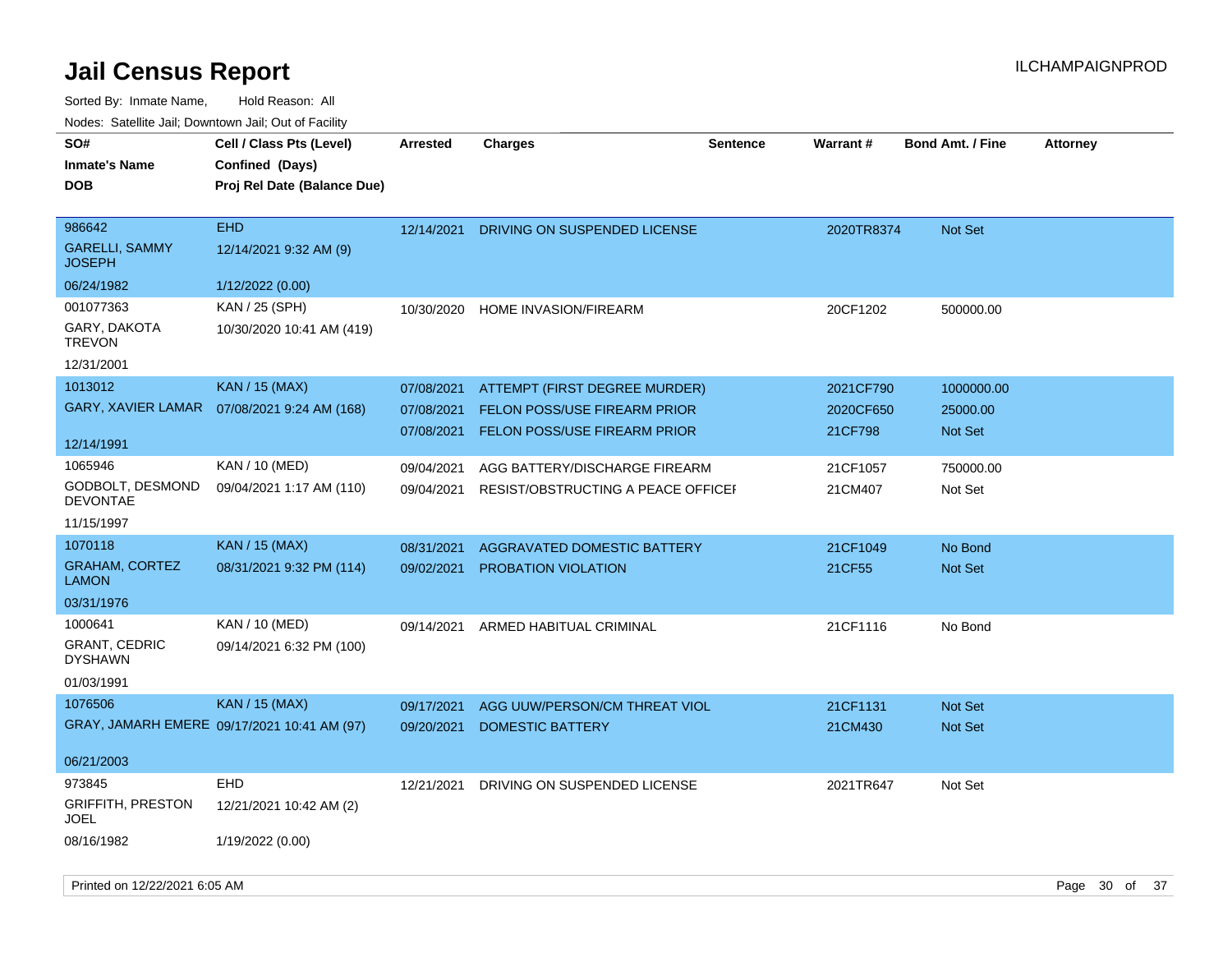| SO#<br><b>Inmate's Name</b><br><b>DOB</b>                  | Cell / Class Pts (Level)<br>Confined (Days)<br>Proj Rel Date (Balance Due) | Arrested                               | <b>Charges</b>                                                                               | <b>Sentence</b> | Warrant#           | <b>Bond Amt. / Fine</b>                 | <b>Attorney</b> |
|------------------------------------------------------------|----------------------------------------------------------------------------|----------------------------------------|----------------------------------------------------------------------------------------------|-----------------|--------------------|-----------------------------------------|-----------------|
| 1042532<br><b>HARMON, DANICCI</b><br><b>JAISHA ASHANNA</b> | <b>EHD</b><br>12/21/2021 9:56 AM (2)                                       | 12/21/2021                             | DRIVING ON SUSPENDED LICENSE                                                                 |                 | 2021TR4179         | <b>Not Set</b>                          |                 |
| 11/23/1993                                                 | 12/30/2021 (0.00)                                                          |                                        |                                                                                              |                 |                    |                                         |                 |
| 1041176<br>HART, DAVEON<br>LATTEEF<br>03/15/1996           | DEW / 15 (MAX)<br>10/05/2021 10:35 AM (79)                                 | 10/05/2021<br>10/06/2021               | PAROLE REVOCATION<br>AGGRAVATED DOMESTIC BATTERY                                             |                 |                    | Not Set<br>Not Set                      |                 |
| 1045186                                                    | <b>DEW / 15 (MAX)</b>                                                      |                                        |                                                                                              |                 |                    |                                         |                 |
| HOLBROOK, JOHNNIE<br><b>MATHIS</b>                         | 08/16/2021 11:07 AM (129)                                                  | 08/16/2021<br>08/16/2021<br>08/16/2021 | ARMED VIOLENCE/CATEGORY I<br>FELON POSS/USE WEAPON/FIREARM<br>AGG FLEEING POLICE/21 MPH OVER |                 | 21CF934<br>19CF968 | 1000000.00<br>Not Set<br><b>Not Set</b> |                 |
| 07/19/1996                                                 |                                                                            | 08/16/2021                             | <b>FELON POSS/USE WEAPON/FIREARM</b>                                                         |                 | 21CF988<br>21CF989 | <b>Not Set</b>                          |                 |
| 001078146                                                  | DEW / 15 (MAX)                                                             | 07/09/2021                             | AGG BATTERY/DISCHARGE FIREARM                                                                |                 | 21CF795            | 1000000.00                              |                 |
| HUNT, TEIGAN<br><b>JAZAIREO</b>                            | 07/09/2021 12:41 PM (167)                                                  | 07/09/2021                             | ARMED ROBBERY/ARMED W/FIREARM                                                                |                 | 21CF806            | Not Set                                 |                 |
| 05/14/2003                                                 |                                                                            |                                        |                                                                                              |                 |                    |                                         |                 |
| 989743                                                     | <b>DEW / 15 (ADS)</b>                                                      | 04/13/2021                             | AGG DISCHARGE FIREARM/VEH/SCH                                                                |                 | 21CF400            | <b>Not Set</b>                          |                 |
| JACKSON, STEVE<br><b>ALLEN</b>                             | 04/13/2021 2:45 AM (254)                                                   | 04/13/2021                             | AGGRAVATED DOMESTIC BATTERY                                                                  |                 | 21CF399            | <b>Not Set</b>                          |                 |
| 06/04/1991                                                 |                                                                            |                                        |                                                                                              |                 |                    |                                         |                 |
| 50495                                                      | EHD                                                                        | 08/10/2021                             | DRIVING RVK/SUSP DUI/SSS 10-14                                                               |                 | 2020CF997          | Not Set                                 |                 |
| JENKINS, ARNOLD<br><b>FARRIS</b>                           | 08/10/2021 9:08 AM (135)                                                   | 08/10/2021                             | DRIVING RVK/SUSP DUI/SSS 10-14                                                               |                 | 2019CF1363         | Not Set                                 |                 |
| 04/19/1962                                                 | 2/4/2022 (0.00)                                                            |                                        |                                                                                              |                 |                    |                                         |                 |
| 001077709                                                  | <b>EHD</b>                                                                 | 07/06/2021                             | DRIVING RVK/SUSP DUI/SSS 4-9                                                                 |                 | 2021CF167          | <b>Not Set</b>                          |                 |
| <b>JINKINS, DEWAYNE</b><br><b>ALLEN</b>                    | 07/06/2021 9:00 AM (170)                                                   |                                        |                                                                                              |                 |                    |                                         |                 |
| 01/02/1967                                                 | 1/1/2022 (0.00)                                                            |                                        |                                                                                              |                 |                    |                                         |                 |
| 1076450                                                    | DEW / 15 (MAX)                                                             | 06/25/2020                             | MURDER/INTENT TO KILL/INJURE                                                                 |                 | 2020-CF703         | 750000.00                               |                 |
| JONES, CARLOS<br><b>ANTONIO</b>                            | 06/25/2020 2:13 PM (546)                                                   | 11/02/2020                             | HOME INVASION/FIREARM                                                                        |                 | 20CF1204           | 500000.00                               |                 |
| 11/18/2001                                                 |                                                                            |                                        |                                                                                              |                 |                    |                                         |                 |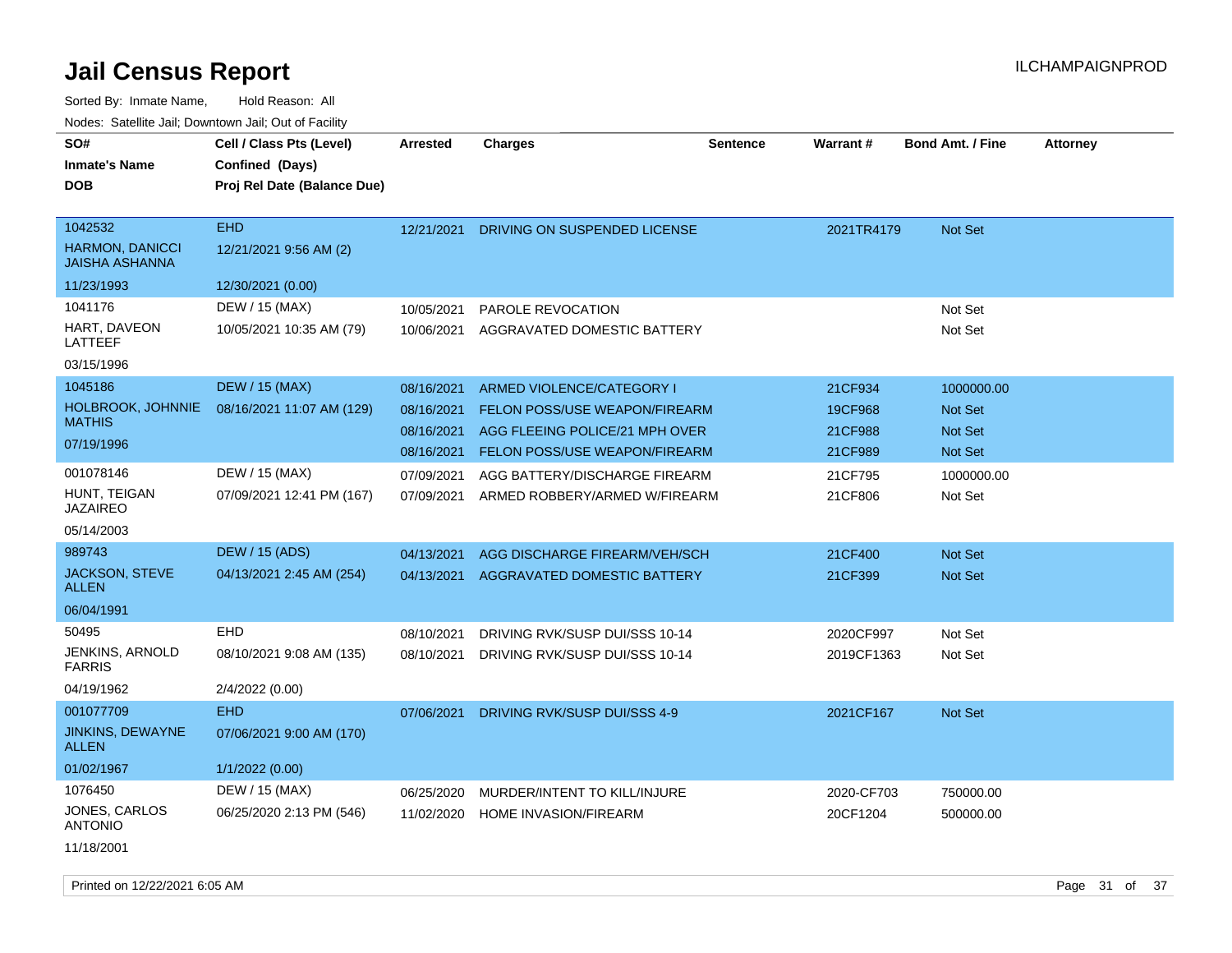| SO#                                | Cell / Class Pts (Level)    | <b>Arrested</b> | <b>Charges</b>                 | <b>Sentence</b> | <b>Warrant#</b> | <b>Bond Amt. / Fine</b> | <b>Attorney</b> |
|------------------------------------|-----------------------------|-----------------|--------------------------------|-----------------|-----------------|-------------------------|-----------------|
| <b>Inmate's Name</b>               | Confined (Days)             |                 |                                |                 |                 |                         |                 |
| <b>DOB</b>                         | Proj Rel Date (Balance Due) |                 |                                |                 |                 |                         |                 |
|                                    |                             |                 |                                |                 |                 |                         |                 |
| 998873                             | <b>EHD</b>                  | 10/12/2021      | DRIVING RVK/SUSP DUI/SSS 3RD   |                 | 2021CF235       | Not Set                 |                 |
| KINCAID, AMANDA<br><b>MICHELLE</b> | 10/12/2021 11:31 AM (72)    |                 |                                |                 |                 |                         |                 |
| 01/07/1990                         | 1/9/2022 (0.00)             |                 |                                |                 |                 |                         |                 |
| 001078401                          | DEW / 10 (ADS)              | 09/19/2021      | UNLAWFUL VEHICULAR INVASION    |                 | 21CF1134        | Not Set                 |                 |
| KNIGHT, ERIC                       | 09/19/2021 7:32 PM (95)     | 09/19/2021      | HRSMT/THREATEN PERSON/KILL     |                 | 2021CF561       | 50000.00                |                 |
| 07/11/1991                         |                             | 09/21/2021      | <b>BURGLARY</b>                |                 | 21CF1139        | Not Set                 |                 |
| 1064445                            | <b>DEW / 15 (MAX)</b>       | 04/23/2021      | AGG DISCHARGE FIREARM/OCC VEH  |                 | 2021CF295       | 500000.00               |                 |
| LARUE, TERENCE                     | 04/23/2021 11:18 AM (244)   | 04/23/2021      | FELON POSS/USE FIREARM/PAROLE  |                 | 21CF899         | Not Set                 |                 |
| <b>TRAMEL</b>                      |                             | 04/23/2021      | POSSESS 15<100 GRAMS COCAINE   |                 | 19CF1052        | 10000.00                |                 |
| 12/23/1998                         |                             |                 |                                |                 |                 |                         |                 |
| 001078237                          | KAN / 15 (ADS)              | 08/03/2021      | AGG DISCHARGE FIREARM/OCC VEH  |                 | 21CF928         | No Bond                 |                 |
| LAWS, TERON<br><b>RAMONTE</b>      | 08/03/2021 6:29 PM (142)    |                 |                                |                 |                 |                         |                 |
| 04/03/2001                         |                             |                 |                                |                 |                 |                         |                 |
| 001078470                          | <b>DEW / 15 (MAX)</b>       | 10/10/2021      | MURDER/INTENT TO KILL/INJURE   |                 | 21CF1221        | <b>Not Set</b>          |                 |
| LEE, AMAHRION<br><b>JA'MERE</b>    | 10/10/2021 1:23 PM (74)     |                 |                                |                 |                 |                         |                 |
| 11/05/2002                         |                             |                 |                                |                 |                 |                         |                 |
| 001078170                          | KAN / 10 (MED)              | 09/07/2021      | AGG UNLAWFUL USE OF WEAPON/VEH |                 | 21CF1060        | Not Set                 |                 |
| LEMONS, DEANGELO<br><b>DEVELLE</b> | 09/07/2021 12:49 AM (107)   |                 |                                |                 |                 |                         |                 |
| 05/29/2003                         |                             |                 |                                |                 |                 |                         |                 |
| 56792                              | <b>DEW / 10 (MED)</b>       | 02/02/2021      | ARMED HABITUAL CRIMINAL        |                 | 2021CF141       | 500000.00               |                 |
| LILLARD, LAWRENCE<br><b>TYRONE</b> | 02/02/2021 2:11 PM (324)    | 02/22/2021      | DRIVING ON REVOKED LICENSE     |                 | 21TR426         | 5000.00                 |                 |
| 10/20/1982                         |                             |                 |                                |                 |                 |                         |                 |
| 46837                              | KAN / 15 (MAX)              | 09/07/2021      | <b>RESIDENTIAL BURGLARY</b>    |                 | 2019-CF-1207    | 25000.00                |                 |
| MARCRUM, JEFFERY<br>LEE.           | 09/07/2021 11:43 AM (107)   |                 |                                |                 |                 |                         |                 |
| 11/17/1968                         |                             |                 |                                |                 |                 |                         |                 |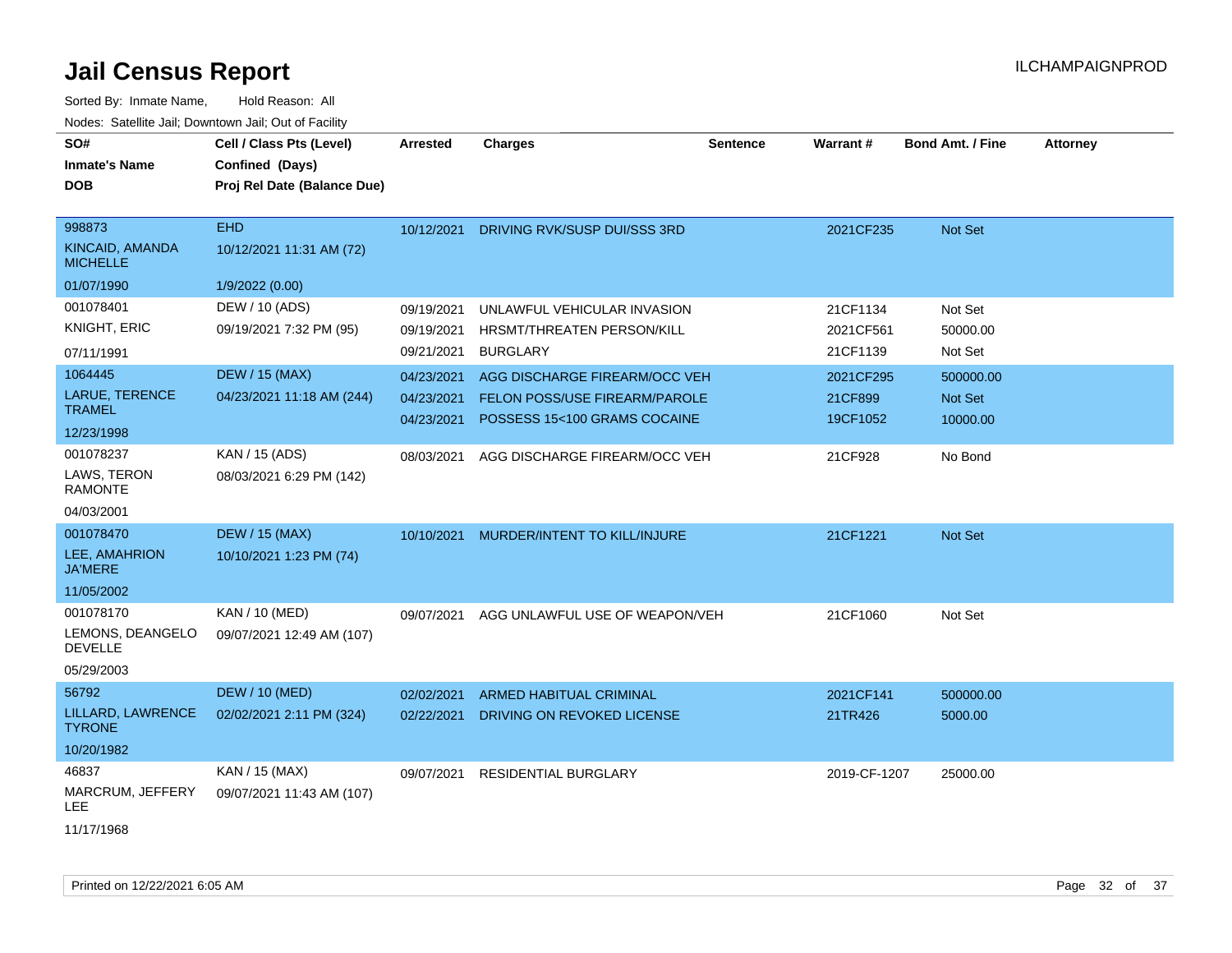| noaco. Catomto can, Domntonn can, Cat or I domt |                             |                 |                                          |                 |             |                         |                 |
|-------------------------------------------------|-----------------------------|-----------------|------------------------------------------|-----------------|-------------|-------------------------|-----------------|
| SO#                                             | Cell / Class Pts (Level)    | <b>Arrested</b> | <b>Charges</b>                           | <b>Sentence</b> | Warrant#    | <b>Bond Amt. / Fine</b> | <b>Attorney</b> |
| <b>Inmate's Name</b>                            | Confined (Days)             |                 |                                          |                 |             |                         |                 |
| <b>DOB</b>                                      | Proj Rel Date (Balance Due) |                 |                                          |                 |             |                         |                 |
|                                                 |                             |                 |                                          |                 |             |                         |                 |
| 1069949                                         | <b>EHD</b>                  | 11/30/2021      | DRIVING ON REVOKED LICENSE               |                 | 2021TR1726  | <b>Not Set</b>          |                 |
| <b>MARSHALL, ERIC</b><br><b>VONTREAL</b>        | 11/30/2021 3:13 PM (23)     |                 |                                          |                 |             |                         |                 |
| 04/28/1997                                      | 12/29/2021 (0.00)           |                 |                                          |                 |             |                         |                 |
| 001078575                                       | <b>KAN / 10 (MED)</b>       | 11/09/2021      | <b>GUNRUNNING</b>                        |                 | 21CF1330    | 750000.00               |                 |
| MCLAURIN, KEYON A                               | 11/09/2021 12:41 PM (44)    |                 |                                          |                 |             |                         |                 |
| 11/19/2002                                      |                             |                 |                                          |                 |             |                         |                 |
| 1011046                                         | <b>KAN / 15 (ADS)</b>       |                 | 04/10/2021 ATTEMPT (FIRST DEGREE MURDER) |                 | 21CF392     | <b>Not Set</b>          |                 |
| <b>MILES, DARRION</b><br><b>ANTONIO KEVONTA</b> | 04/11/2021 12:46 AM (256)   |                 |                                          |                 |             |                         |                 |
| 03/18/1990                                      |                             |                 |                                          |                 |             |                         |                 |
| 001077278                                       | DEW / 15 (MAX)              | 10/06/2020      | MURDER/INTENT TO KILL/INJURE             |                 | 2020CF146   | 2000000.00              |                 |
| MILLER, D'ANDRE                                 | 10/06/2020 12:49 PM (443)   | 10/06/2020      | AGG FLEEING POLICE/21 MPH OVER           |                 | 2019CF1171  | 50000.00                |                 |
| 09/08/1986                                      |                             |                 |                                          |                 |             |                         |                 |
| 1026477                                         | <b>KAN / 15 (ADS)</b>       | 09/21/2021      | AGG DISCHARGE FIREARM/OCC VEH            |                 | 21CF1138    | <b>Not Set</b>          |                 |
| NEWBILL, DEVONTRE                               | 09/21/2021 2:27 AM (93)     | 09/22/2021      | PROBATION VIOLATION                      |                 | 20CF577     | <b>Not Set</b>          |                 |
| LAMONT                                          |                             |                 |                                          |                 |             |                         |                 |
| 11/22/1993                                      |                             |                 |                                          |                 |             |                         |                 |
| 1072907                                         | <b>KAN</b>                  | 07/14/2021      | ATTEMPT (FIRST DEGREE MURDER)            |                 | 2021-CF-832 | 2000000.00              |                 |
| NIKOLAEV, YEVGENIY                              | 07/14/2021 10:10 PM (162)   | 07/14/2021      | CRIMINAL DAMAGE <\$500/SCHOOL            |                 | 2021CF840   | 5000.00                 |                 |
|                                                 |                             |                 |                                          |                 |             |                         |                 |
| 10/06/1983                                      |                             |                 |                                          |                 |             |                         |                 |
| 001078558                                       | <b>DEW / 10 (MED)</b>       | 11/03/2021      | UNLAWFUL USE OF A WEAPON                 |                 | 21CF1352    | <b>Not Set</b>          |                 |
| PARRISH, DOMINIC<br>WALTER                      | 11/03/2021 1:25 PM (50)     |                 |                                          |                 |             |                         |                 |
| 08/23/2001                                      |                             |                 |                                          |                 |             |                         |                 |
| 001077928                                       | <b>EHD</b>                  | 09/01/2021      | AGG DOMESTIC BATTERY/STRANGLE            |                 | 2021CF515   | Not Set                 |                 |
| PATTON, MICHAEL<br>RYAN                         | 09/01/2021 9:43 AM (113)    |                 |                                          |                 |             |                         |                 |
| 08/15/1994                                      | 12/31/2021 (0.00)           |                 |                                          |                 |             |                         |                 |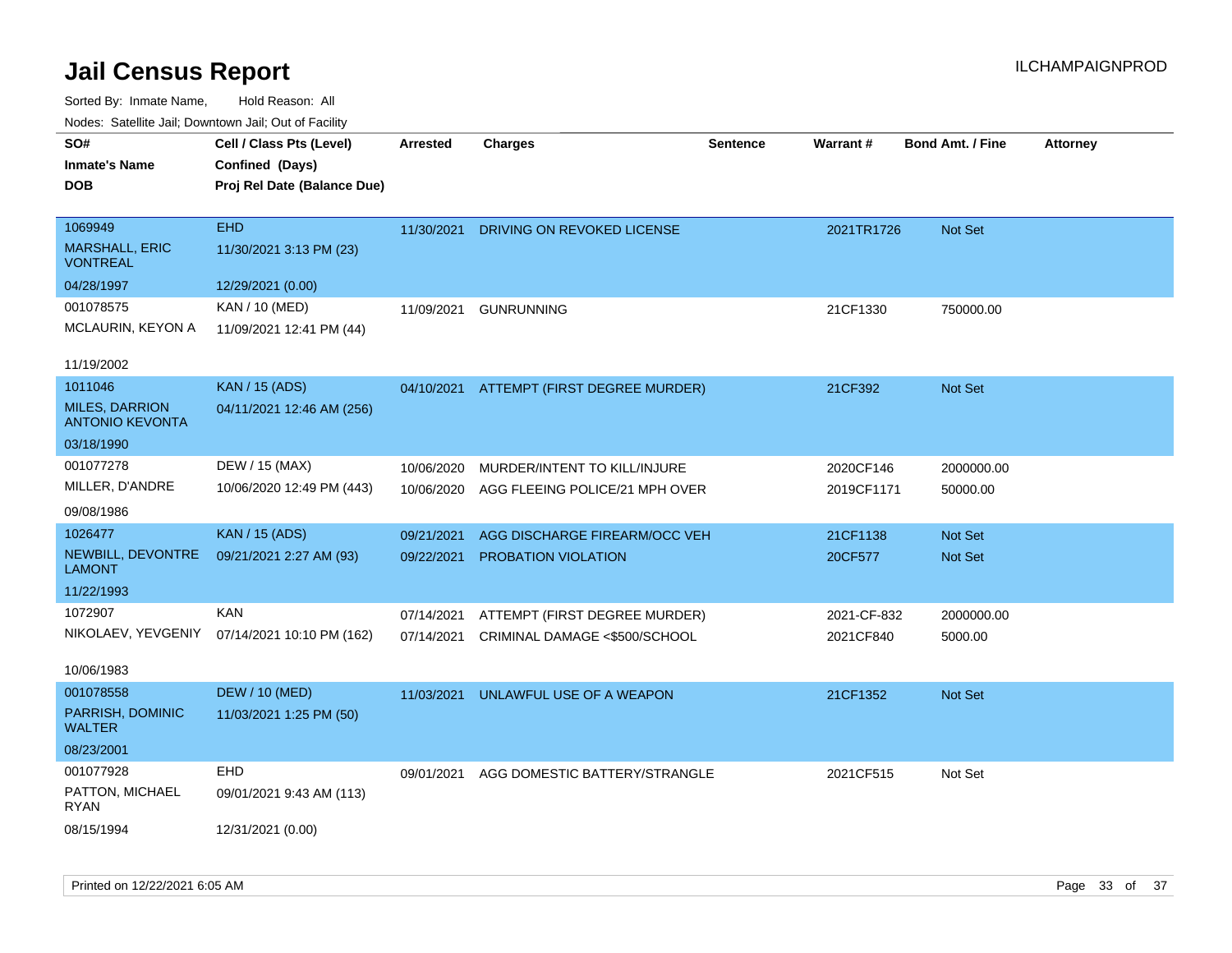| SO#                                    | Cell / Class Pts (Level)                      | <b>Arrested</b> | <b>Charges</b>                 | <b>Sentence</b> | Warrant#    | <b>Bond Amt. / Fine</b> | <b>Attorney</b> |
|----------------------------------------|-----------------------------------------------|-----------------|--------------------------------|-----------------|-------------|-------------------------|-----------------|
| <b>Inmate's Name</b>                   | Confined (Days)                               |                 |                                |                 |             |                         |                 |
| <b>DOB</b>                             | Proj Rel Date (Balance Due)                   |                 |                                |                 |             |                         |                 |
|                                        |                                               |                 |                                |                 |             |                         |                 |
| 001078063                              | <b>DEW / 15 (MAX)</b>                         | 06/15/2021      | AGG CRIM SEX ASSAULT/WEAPON    |                 | 2021CF678   | 1000000.00              |                 |
|                                        | PERRY, ROBERT Junior 06/15/2021 4:37 PM (191) | 06/15/2021      | <b>ROBBERY</b>                 |                 | 2021CF159   | 25000.00                |                 |
| 12/21/1990                             |                                               |                 |                                |                 |             |                         |                 |
| 001077614                              | KAN / 15 (MAX)                                | 01/17/2021      | ATTEMPT (FIRST DEGREE MURDER)  |                 | 21CF66      | Not Set                 |                 |
| <b>DEVON</b>                           | ROBINSON, DONTRELL 01/17/2021 3:08 PM (340)   |                 |                                |                 |             |                         |                 |
| 09/22/2002                             |                                               |                 |                                |                 |             |                         |                 |
| 1061216                                | <b>KAN / 10 (MED)</b>                         | 06/22/2021      | <b>HOME INVASION/FIREARM</b>   |                 | 21CF727     | Not Set                 |                 |
| <b>RUNGE, ANDRE</b><br><b>MARSEAN</b>  | 06/22/2021 4:42 PM (184)                      |                 |                                |                 |             |                         |                 |
| 12/05/1997                             |                                               |                 |                                |                 |             |                         |                 |
| 650295                                 | PIA / 50 (MAX)                                | 04/22/2020      | OFFICIAL MISCONDUCT            |                 | 2019-CF1811 | 25000.00                |                 |
| SANDAGE, JERALD                        | 04/22/2020 6:30 AM (610)                      | 04/22/2020      | CRIMINAL SEXUAL ASSAULT        |                 | 2020-CF407  | 750000.00               |                 |
| <b>EUGENE</b>                          |                                               | 04/22/2020      | <b>CRIMINAL SEXUAL ASSAULT</b> |                 | 2020-CF408  | 750000.00               |                 |
| 06/07/1971                             |                                               | 04/22/2020      | <b>CRIMINAL SEXUAL ABUSE</b>   |                 | 2020-CF409  | 750000.00               |                 |
|                                        |                                               | 04/22/2020      | <b>CRIMINAL SEXUAL ASSAULT</b> |                 | 2020-CF410  | 750000.00               |                 |
| 50614                                  | <b>EHD</b>                                    | 12/15/2021      | DRIVING RVK/SUSP DUI/SSS 3RD   |                 | 2021CF677   | Not Set                 |                 |
| <b>SANFORD, AMBER</b><br><b>NICOLE</b> | 12/15/2021 10:18 AM (8)                       |                 |                                |                 |             |                         |                 |
| 12/07/1979                             | 1/12/2022 (0.00)                              |                 |                                |                 |             |                         |                 |
| 1062194                                | DEW / 15 (MAX)                                | 02/27/2020      | MURDER/OTHER FORCIBLE FELONY   |                 | 20CF-247    | 1000000.00              |                 |
| SIMMONS, MICHAEL<br><b>JAMAL</b>       | 02/27/2020 1:11 PM (665)                      | 09/23/2020      | AGG BATTERY/DISCHARGE FIREARM  |                 | 20CF1061    | Not Set                 |                 |
| 11/03/1997                             |                                               |                 |                                |                 |             |                         |                 |
| 001078115                              | KAN / 15 (MAX)                                | 07/01/2021      | ARMED VIOLENCE/CATEGORY I      |                 | 21CF772     | Not Set                 |                 |
| <b>SMITH, JAMES</b><br>NASHAUN, Junior | 07/01/2021 2:44 PM (175)                      | 07/30/2021      | DRIVING ON SUSPENDED LICENSE   |                 | 21TR5804    | 1500.00                 |                 |
| 09/18/2000                             |                                               |                 |                                |                 |             |                         |                 |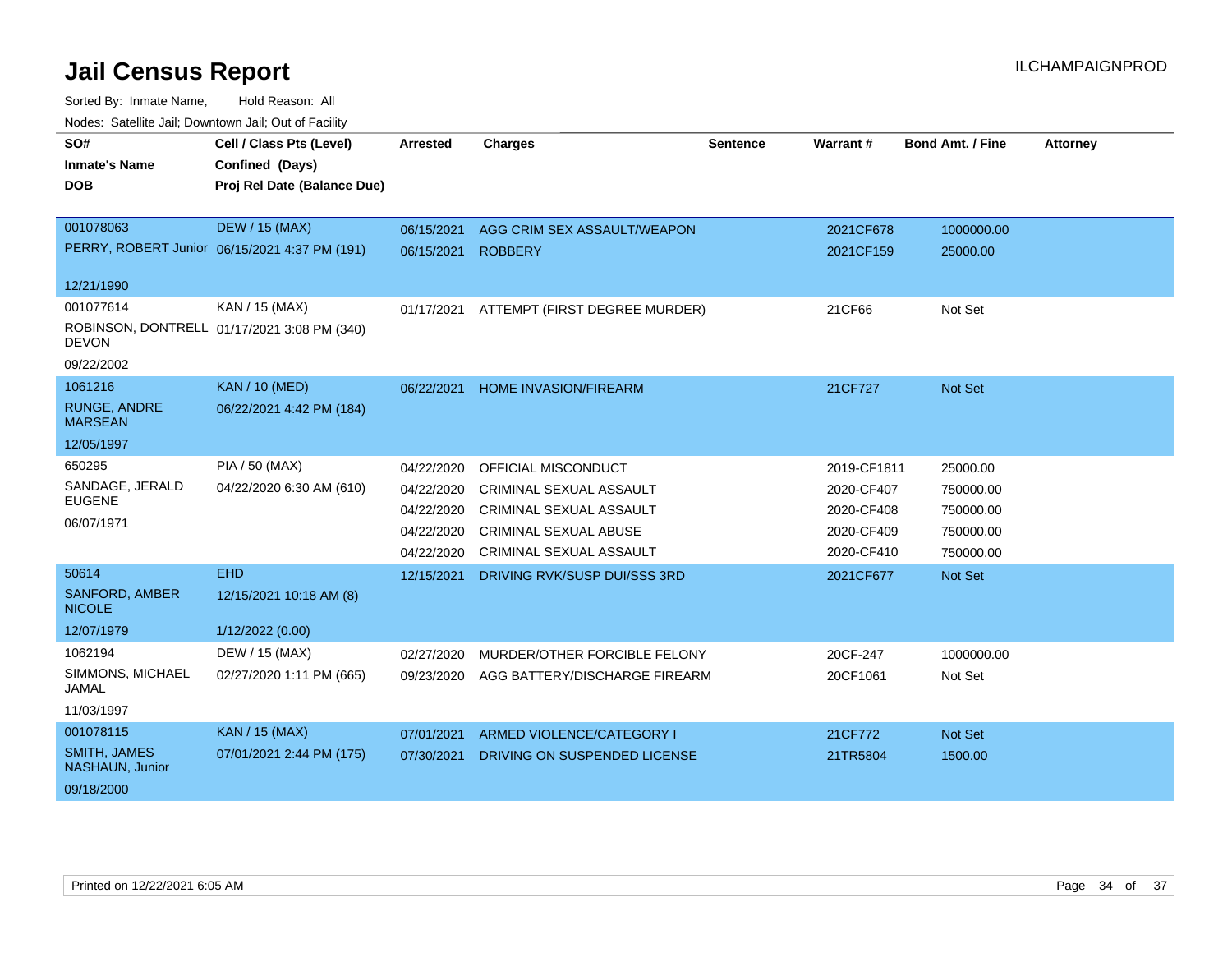| SO#                                    | Cell / Class Pts (Level)                      | Arrested   | <b>Charges</b>                           | <b>Sentence</b> | Warrant#   | <b>Bond Amt. / Fine</b> | <b>Attorney</b> |
|----------------------------------------|-----------------------------------------------|------------|------------------------------------------|-----------------|------------|-------------------------|-----------------|
| <b>Inmate's Name</b>                   | Confined (Days)                               |            |                                          |                 |            |                         |                 |
| <b>DOB</b>                             | Proj Rel Date (Balance Due)                   |            |                                          |                 |            |                         |                 |
|                                        |                                               |            |                                          |                 |            |                         |                 |
| 001077868                              | <b>DEW / 15 (MAX)</b>                         | 04/21/2021 | ARMED ROBBERY/ARMED W/FIREARM            |                 | 21CF445    | Not Set                 |                 |
| SPEARMENT,<br><b>KENTRELL</b>          | 04/21/2021 9:48 PM (246)                      |            | 08/19/2021 FLEEING/ATTEMPT ELUDE OFFICER |                 | 2021TR1053 | 1000.00                 |                 |
| 01/21/2002                             |                                               |            |                                          |                 |            |                         |                 |
| 001077854                              | EHD                                           | 09/15/2021 | DRIVING RVK/SUSP DUI/SSS 4-9             |                 | 2021CF306  | Not Set                 |                 |
| STUKINS, DANNY RAY                     | 09/15/2021 10:17 AM (99)                      |            |                                          |                 |            |                         |                 |
| 07/05/1985                             | 3/13/2022 (0.00)                              |            |                                          |                 |            |                         |                 |
| 1046632                                | <b>KAN / 15 (MAX)</b>                         | 09/14/2021 | ARMED VIOLENCE/CATEGORY II               |                 | 21CF912    | 750000.00               |                 |
|                                        | TATE, JAVON MARQUIS 09/14/2021 12:10 PM (100) |            |                                          |                 |            |                         |                 |
| 08/10/1996                             |                                               |            |                                          |                 |            |                         |                 |
| 1033031                                | KAN / 15 (MAX)                                | 08/19/2020 | *AGG BATTERY W/FIREARM/PERSON            |                 | 2020-CF923 | 500000.00               |                 |
| TOMS, ANDREW<br><b>CHUCKY</b>          | 08/19/2020 5:59 PM (491)                      |            |                                          |                 |            |                         |                 |
| 09/28/1978                             |                                               |            |                                          |                 |            |                         |                 |
| 27007                                  | <b>KAN / 15 (MAX)</b>                         | 09/19/2021 | DOMESTIC BATTERY/OTHER PRIOR             |                 | 21CF1133   | No Bond                 |                 |
| <b>TUELL, ROBERT</b><br><b>STEPHEN</b> | 09/19/2021 9:51 AM (95)                       |            |                                          |                 |            |                         |                 |
| 09/25/1967                             |                                               |            |                                          |                 |            |                         |                 |
| 001078263                              | KAN / 10 (ADS)                                | 08/11/2021 | RECEIVE/POSS/SELL STOLEN VEH             |                 | 2020CF928  | 200000.00               |                 |
| TURK, BRANDON<br>LARSHAWN              | 08/11/2021 6:23 PM (134)                      | 08/11/2021 | AGG BATTERY/PUBLIC PLACE                 |                 | 2020CF420  | 7500.00                 |                 |
| 10/18/1995                             |                                               |            |                                          |                 |            |                         |                 |
| 001078386                              | <b>KAN / 10 (MED)</b>                         | 09/14/2021 | POSSESSION OF STOLEN FIREARM             |                 | 2021CF1099 | 250000.00               |                 |
| TURNER, AMARIO                         | 09/14/2021 11:42 PM (100)                     |            |                                          |                 |            |                         |                 |
| 09/23/2002                             |                                               |            |                                          |                 |            |                         |                 |
| 1040925                                | KAN / 10 (MED)                                | 10/05/2021 | AGG BATTERY/DISCHARGE FIREARM            |                 | 2021CF1105 | 1000000.00              |                 |
| WEATHERALL,<br>JOHNNY EARL JAMES       | 10/05/2021 4:17 PM (79)                       |            |                                          |                 |            |                         |                 |
| 04/29/1994                             |                                               |            |                                          |                 |            |                         |                 |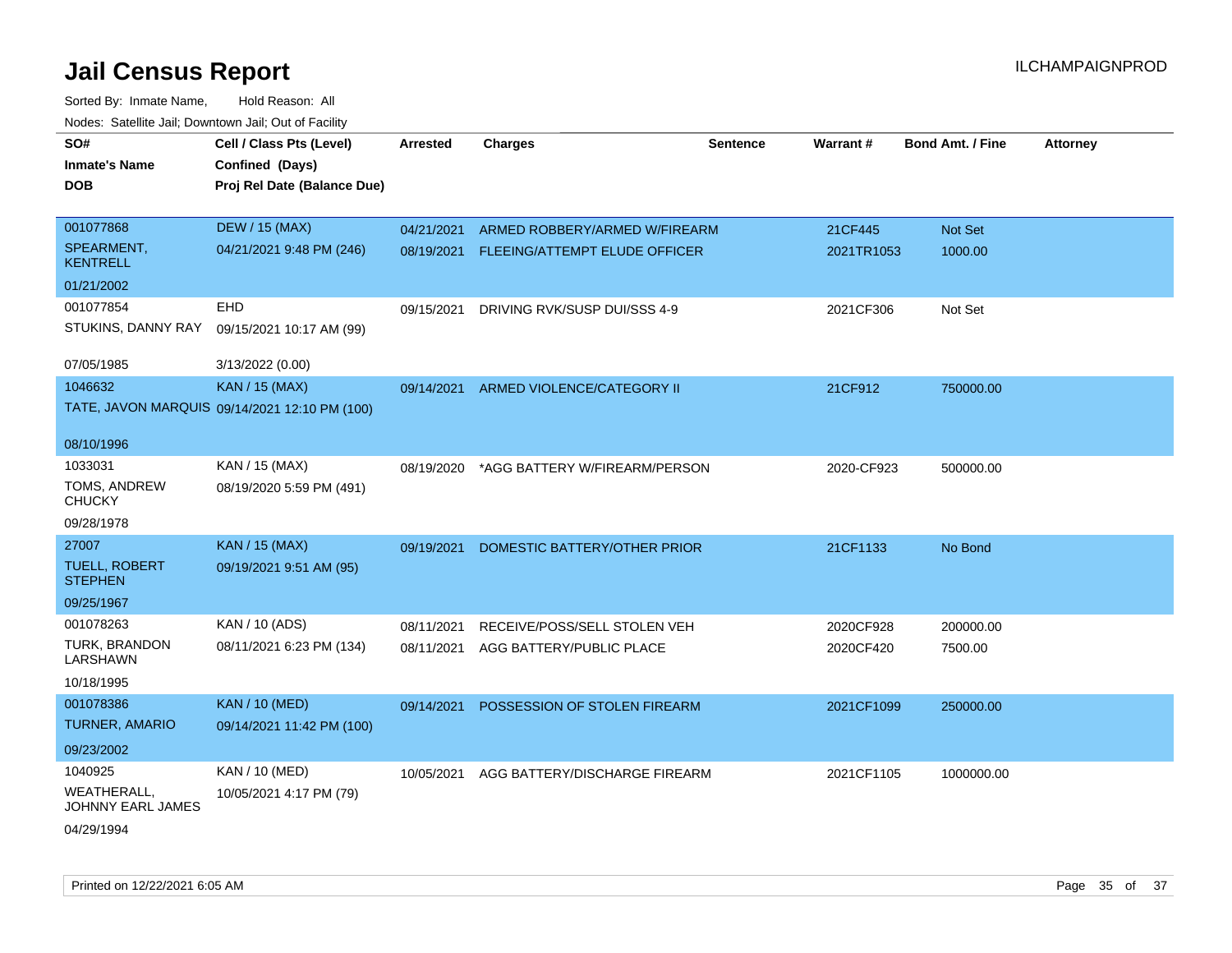| SO#<br><b>Inmate's Name</b><br><b>DOB</b>                            | Cell / Class Pts (Level)<br>Confined (Days)<br>Proj Rel Date (Balance Due) | <b>Arrested</b>                                                    | <b>Charges</b>                                                                                                                                              | <b>Sentence</b> | Warrant#                                                                      | <b>Bond Amt. / Fine</b>                               | <b>Attorney</b> |
|----------------------------------------------------------------------|----------------------------------------------------------------------------|--------------------------------------------------------------------|-------------------------------------------------------------------------------------------------------------------------------------------------------------|-----------------|-------------------------------------------------------------------------------|-------------------------------------------------------|-----------------|
| 1062558<br><b>WELLS, JIAMANTE</b><br><b>AMORE</b>                    | <b>DEW / 10 (MED)</b><br>10/02/2021 8:29 PM (82)                           | 10/02/2021                                                         | FELON POSS/USE WEAPON/FIREARM                                                                                                                               |                 | 21CF1185                                                                      | Not Set                                               |                 |
| 09/02/1995                                                           |                                                                            |                                                                    |                                                                                                                                                             |                 |                                                                               |                                                       |                 |
| 1002033<br><b>WEST, ANTONIO</b><br><b>DEONTA</b><br>04/15/1992       | KAN / 15 (MAX)<br>09/08/2021 11:01 PM (106)                                | 09/08/2021<br>09/08/2021<br>09/08/2021<br>09/08/2021<br>09/08/2021 | AGG UNLAWFUL USE OF WEAPON/VEH<br>OBSTRCT JUSTICE/LEAVE STATE<br>ARMED VIOLENCE/CATEGORY I<br>DRIVING ON SUSPENDED LICENSE<br>ARMED ROBBERY/ARMED W/FIREARM |                 | 2021-CF-AWOW<br>2021-CF-AWOW<br>2021-CF-AWOW<br>2019-TR-11944<br>2020-CF-1406 | Not Set<br>Not Set<br>Not Set<br>5000.00<br>500000.00 |                 |
| 1022068                                                              | <b>DEW / 15 (ADS)</b>                                                      | 10/10/2021                                                         | FELON POSS/USE WEAPON/FIREARM                                                                                                                               |                 | 21CF1212                                                                      | Not Set                                               |                 |
| <b>WILKINS, MICHAEL</b><br><b>CARL</b>                               | 10/10/2021 5:07 AM (74)                                                    |                                                                    |                                                                                                                                                             |                 |                                                                               |                                                       |                 |
| 07/10/1992                                                           |                                                                            |                                                                    |                                                                                                                                                             |                 |                                                                               |                                                       |                 |
| 001077508<br><b>WILLIAMS, CALVIN</b><br><b>TIMOTHY</b><br>10/23/2002 | DEW / 15 (ADS)<br>12/10/2020 8:55 PM (378)                                 | 12/10/2020                                                         | MURDER/STRONG PROB KILL/INJURE                                                                                                                              | 55y (DOC)       | 2020CF1293                                                                    | No Bond                                               |                 |
| 539662                                                               | <b>KAN / 10 (MED)</b>                                                      | 08/14/2021                                                         | AGGRAVATED BATTERY                                                                                                                                          |                 | 21CF979                                                                       | No Bond                                               |                 |
| <b>WILLIAMS, JAVONTAE</b><br><b>DEMAR</b><br>07/28/1991              | 08/14/2021 1:28 AM (131)                                                   | 08/14/2021<br>08/14/2021<br>08/14/2021                             | AGGRAVATED DOMESTIC BATTERY<br>DOM BTRY/CONTACT/1-2 PRECONV<br><b>CITY OV ARREST</b>                                                                        |                 | 2020CF1098<br>2021CF770<br>2017OV893                                          | 25000.00<br>250000.00<br>1000.00                      |                 |
| 1037579<br><b>WILLIAMS, STEVEN</b><br>PATRICK, Second<br>11/25/1994  | <b>KAN / 10 (MED)</b><br>08/17/2021 8:16 PM (128)                          | 08/17/2021                                                         | FELON POSS/USE WEAPON/FIREARM                                                                                                                               |                 | 2019CF73                                                                      | No Bond                                               |                 |
| 001078632                                                            | <b>EHD</b>                                                                 | 12/01/2021                                                         | DRIVING ON SUSPENDED LICENSE                                                                                                                                |                 | 2021TR1420                                                                    | <b>Not Set</b>                                        |                 |
| <b>WILSON, CIERRA</b><br><b>LYNAI</b>                                | 12/01/2021 10:27 AM (22)                                                   |                                                                    |                                                                                                                                                             |                 |                                                                               |                                                       |                 |
| 03/24/1992                                                           | 1/14/2022 (0.00)                                                           |                                                                    |                                                                                                                                                             |                 |                                                                               |                                                       |                 |